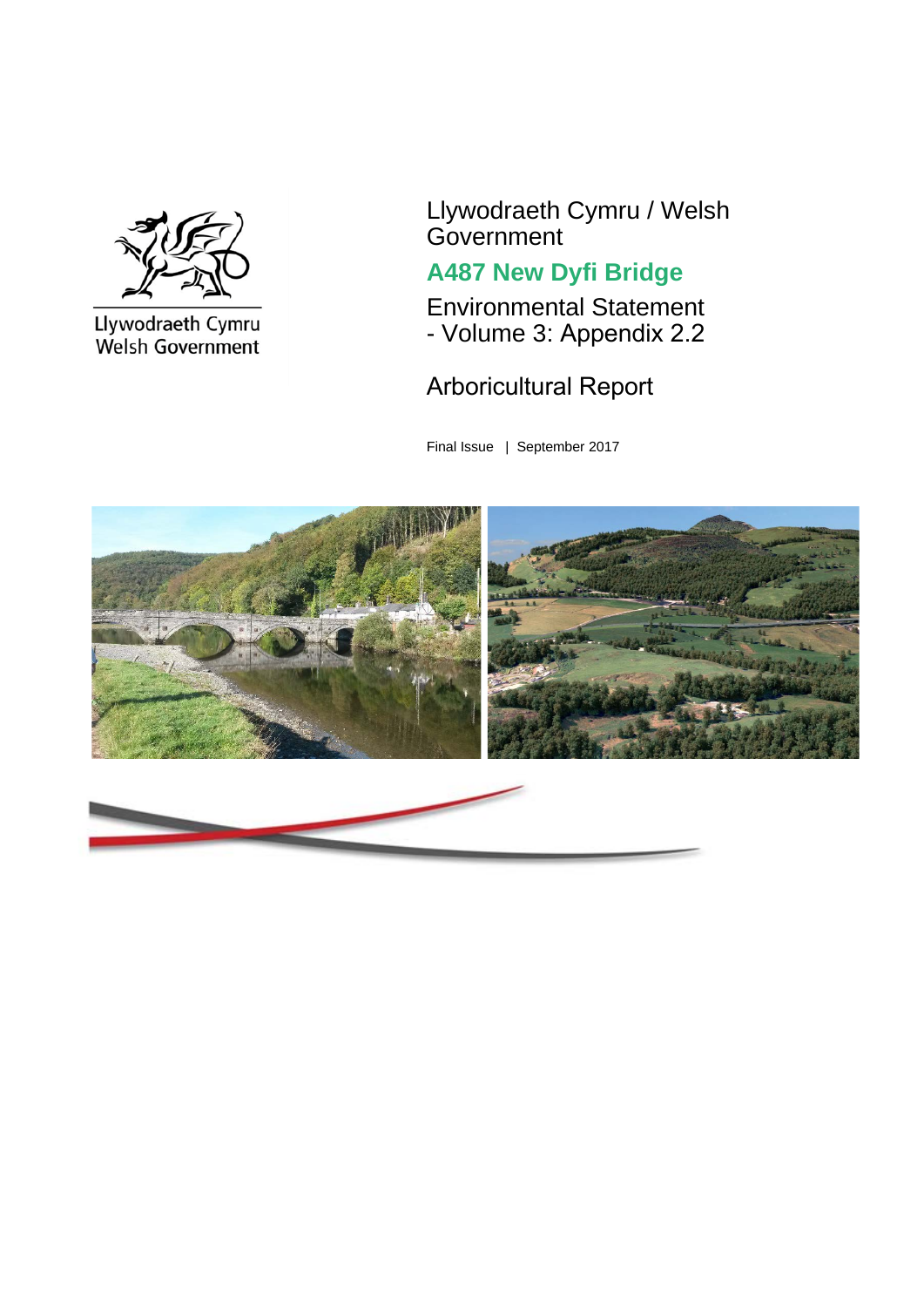

### **Tree Survey**

### **At**

#### **A487**

# **New Dyfi Bridge**

# **Machynlleth**

# **Powys**

*Inspected by:- Julian Wilkes BSc.For, MSc.Land Man, MIC.For, MArborA Treescene Ltd The Walled Garden Old Coedarhydyglyn St Nicholas Cardiff CF5 6SG Tel No. 029 20599300*

*28th July, 2016* 

**Registered Office: Treescene Limited The Walled Garden, Old Coedarhydyglyn, St. Nicholas, Cardiff CF5 6SG Tel. 029 205 99300 Email. [trees@treescene.co.uk](mailto:trees@treescene.co.uk)**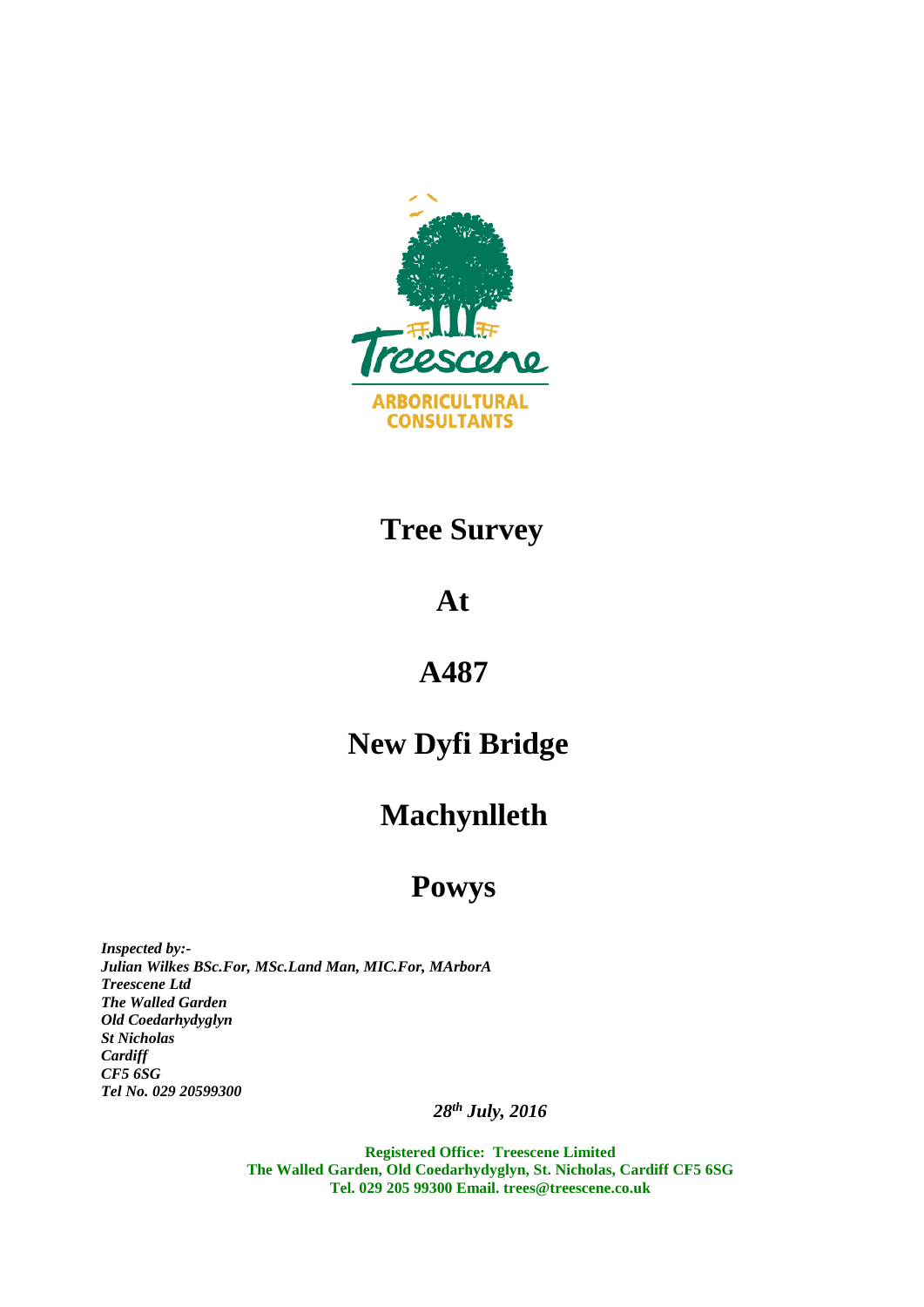I have been instructed by Pete Wells of Arup to carry out a survey on trees at A487 New Dyfi Bridge, Machynlleth, Powys.

#### **Scope of Report**

This Tree Survey has been undertaken within the recommendations of British Standards 5837:2012 and current good arboricultural practice.

The survey entailed a visual inspection from ground level of all trees.

Each tree has been numbered and, where instructed, for future identification on site, have been tagged using small durable metal or plastic tags.

Due to variations of existing ground levels through the site, height dimensions are estimated and are given in metres. Accurate heights, measured with the aid of optical instruments can be provided where instructed.

Trunk/stem diameters are measured at 1.5 metres above ground level, or immediately above the root flare for multi-stemmed trees.

Estimate branch spread is taken in metres from the centre of the trunk, at the four cardinal points of a compass, to achieve an accurate representation of crown shape.

An assessment of a tree's age classification is made in terms of it maturity within the site's landscape.

An assessment of a tree's physiological condition is to be made as good, fair, poor, dead.

Data on the structural condition of the tree should be entered, e.g., collapsing, leaning and the presence of any decay or physical defect should be noted.

Preliminary management recommendations include further investigation of suspected defects that require more detailed assessment and potential for wildlife habitat.

An assessment of a tree's future life expectancy is made as <10, 10-20, 20-40 or >40 etc.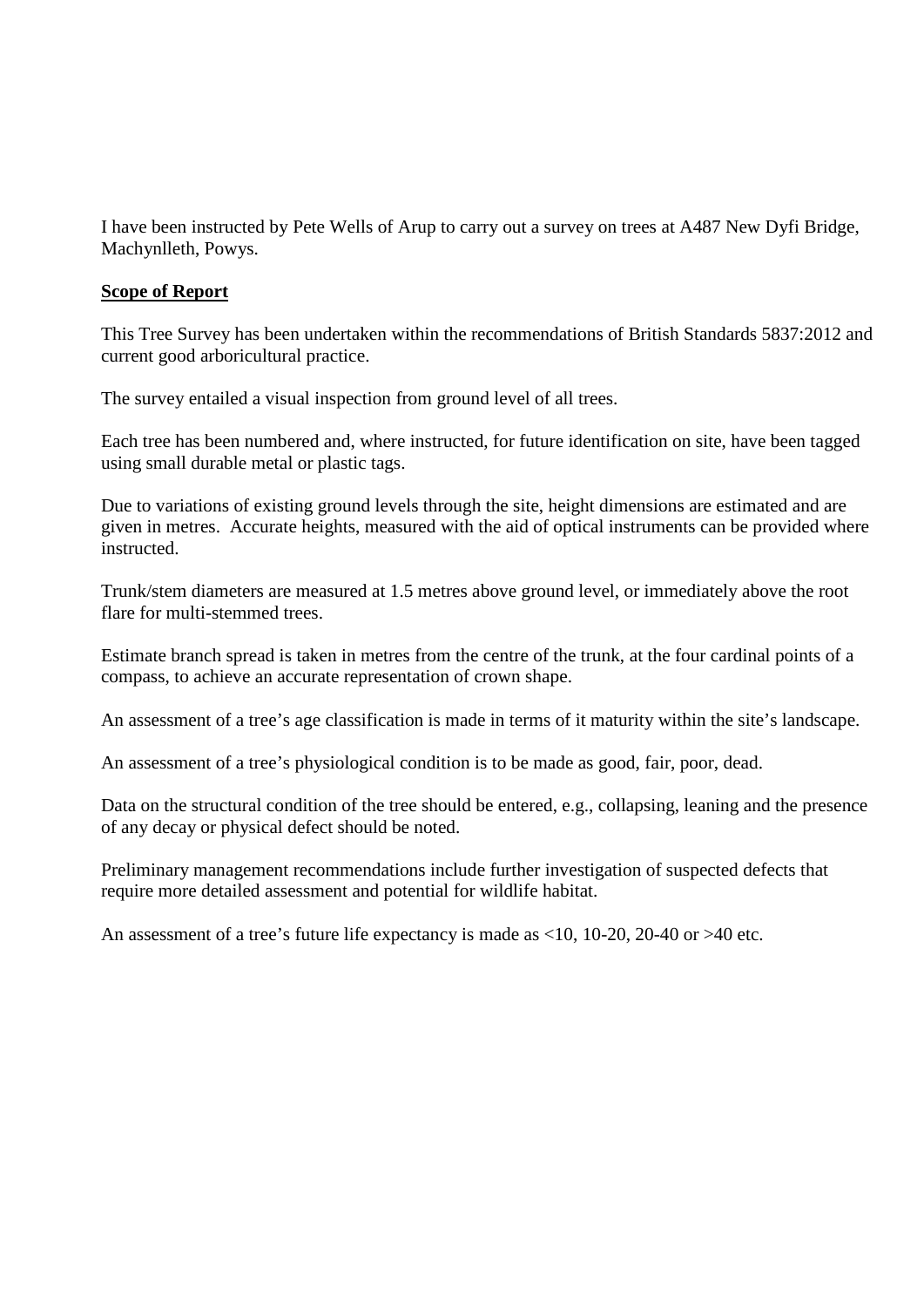| Category and definition<br>Category U                     | $\bullet$                                                | Criteria (including subcategories where appropriate)<br>Trees that have a serious, irremediable, structural defect, such that their early loss is |                                |                                      |
|-----------------------------------------------------------|----------------------------------------------------------|---------------------------------------------------------------------------------------------------------------------------------------------------|--------------------------------|--------------------------------------|
| Those in such a condition                                 |                                                          | expected due to collapse, including those that will become unviable after removal of                                                              |                                |                                      |
| that they cannot realistically                            |                                                          | other U category trees (i.e. where, for whatever reason, the loss of companion shelter                                                            |                                |                                      |
| be retained as living trees in                            | cannot be mitigated by pruning)                          |                                                                                                                                                   |                                |                                      |
| the context of the current                                | $\bullet$                                                | Trees that are dead or are showing signs of significant, immediate, and irreversible                                                              |                                |                                      |
| land use for longer than 10                               | overall decline                                          |                                                                                                                                                   |                                |                                      |
| years                                                     | $\bullet$                                                | Trees infected with pathogens of significance to the health and/or safety of other trees                                                          |                                |                                      |
|                                                           |                                                          | nearby, or very low quality trees suppressing adjacent trees of better quality                                                                    |                                |                                      |
|                                                           |                                                          | NOTE Category U trees can have existing or potential conservation value which it might be desirable                                               |                                |                                      |
|                                                           | to preserve; see 4.5.7                                   |                                                                                                                                                   |                                |                                      |
|                                                           | 1 Mainly Arboricultural values                           | 2 Mainly landscape values                                                                                                                         | 3 Mainly cultural values,      |                                      |
|                                                           |                                                          |                                                                                                                                                   | including conservation         |                                      |
| Category A                                                | Trees that are particularly                              | Trees, groups or woodlands of                                                                                                                     | Trees, groups or woodlands of  |                                      |
| Those of high quality with                                | good examples of their                                   | particular visual importance as                                                                                                                   | significant conservation;      |                                      |
| an estimated remaining life                               | species, especially if rare or                           | Arboricultural and/or landscape                                                                                                                   | historical, commemorative or   |                                      |
| expectancy of at least 40                                 | unusual, or essential                                    | other value (e.g. veteran trees                                                                                                                   |                                |                                      |
| years                                                     | components of groups, or of                              | features                                                                                                                                          | or wood-pasture)               |                                      |
|                                                           | formal or semi-formal                                    |                                                                                                                                                   |                                |                                      |
|                                                           | arboricultural features (e.g.                            |                                                                                                                                                   |                                |                                      |
|                                                           | the dominant and/or                                      |                                                                                                                                                   |                                |                                      |
|                                                           | principal trees within an                                |                                                                                                                                                   |                                |                                      |
|                                                           | avenue)                                                  |                                                                                                                                                   |                                |                                      |
| Category B                                                | Trees that might be included                             | Trees present in numbers,                                                                                                                         | Trees with material            | <b>BRITISH STANDARD BS 5837:2012</b> |
| Those of moderate quality                                 | in category A, but are                                   | usually growing as groups or                                                                                                                      | conservation or other cultural |                                      |
| with an estimated                                         | downgraded because of                                    | woodlands, such that they                                                                                                                         | benefits                       |                                      |
| remaining life expectancy of                              | impaired condition (e.g.                                 | attract a higher collective rating                                                                                                                |                                |                                      |
| at least 20 years                                         | presence of significant                                  | than they might as individuals;                                                                                                                   |                                |                                      |
|                                                           | though remediable defects,                               | or trees occurring as collectives                                                                                                                 |                                |                                      |
|                                                           | including unsympathetic past                             | but situated so as to make little                                                                                                                 |                                |                                      |
|                                                           | management and storm                                     | visual contribution to the wider                                                                                                                  |                                |                                      |
|                                                           | damage), such that they are                              | locality                                                                                                                                          |                                |                                      |
|                                                           | unlikely to be suitable for                              |                                                                                                                                                   |                                |                                      |
|                                                           | retention for beyond 40                                  |                                                                                                                                                   |                                |                                      |
|                                                           | years; or trees lacking the                              |                                                                                                                                                   |                                |                                      |
|                                                           | special quality necessary to                             |                                                                                                                                                   |                                |                                      |
|                                                           | merit the category A                                     |                                                                                                                                                   |                                |                                      |
|                                                           | designation                                              |                                                                                                                                                   |                                |                                      |
| Category C                                                | Unremarkable trees of very                               | Trees present in groups or                                                                                                                        | Trees with no material         |                                      |
| Those of low quality with an                              | limited merit or such                                    | woodlands, but without this                                                                                                                       | conservation or other cultural |                                      |
| estimated remaining life                                  | impaired condition that they<br>do not qualify in higher | conferring on them significantly<br>greater collective landscape                                                                                  | value                          |                                      |
| expectancy of at least 10<br>years, or young trees with a | categories                                               | value, and/or trees offering low                                                                                                                  |                                |                                      |
| stem diameter below                                       |                                                          | or only temporary/transient                                                                                                                       |                                |                                      |
| <b>150mm</b>                                              |                                                          | landscape benefits                                                                                                                                |                                |                                      |
|                                                           |                                                          |                                                                                                                                                   |                                |                                      |
|                                                           |                                                          |                                                                                                                                                   |                                |                                      |

#### Table 1 – Cascade chart for tree quality assessment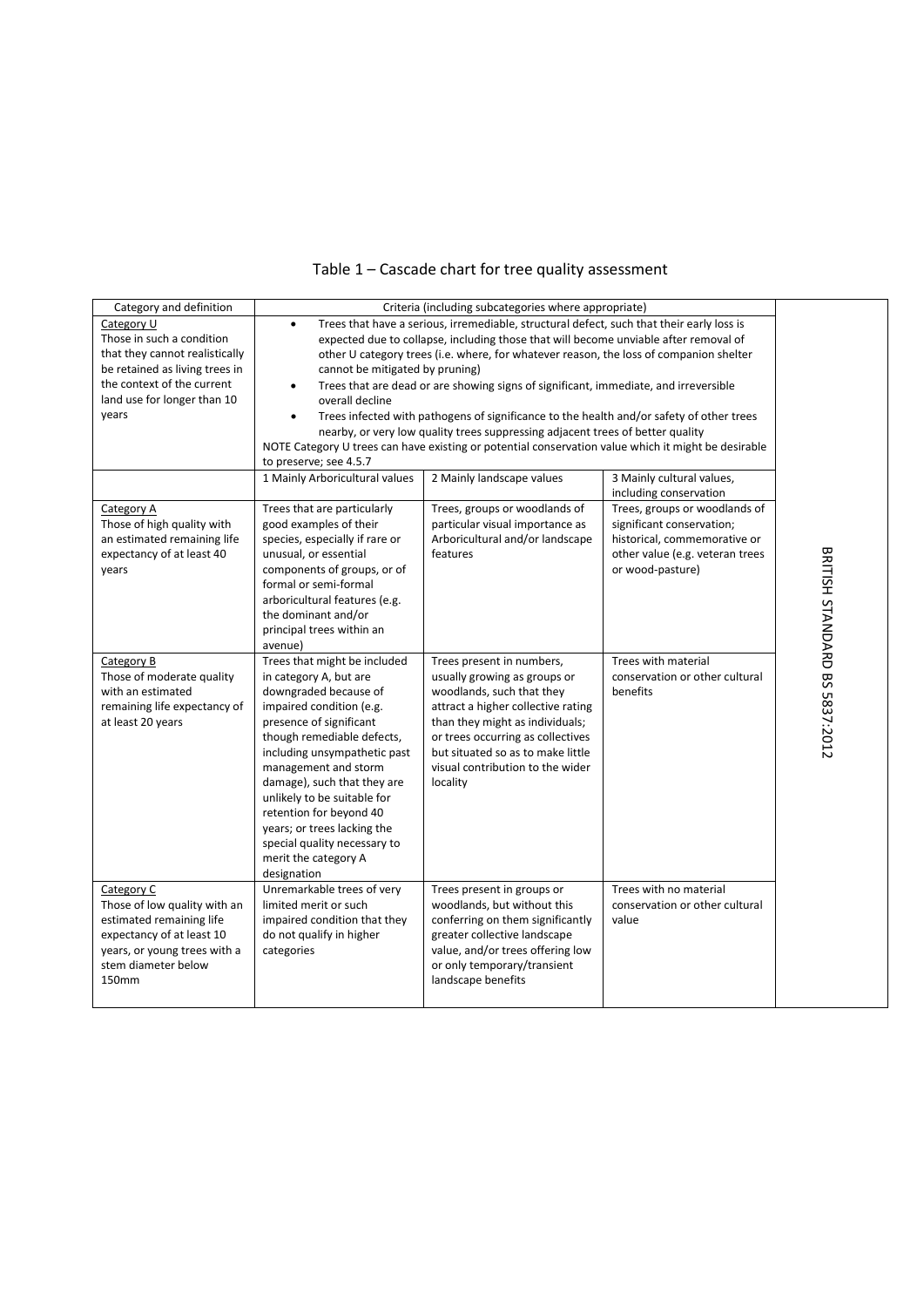| Tree No.         | <b>Species</b>                 | Height(m) | <b>Single/Multi</b><br><b>Stemmed</b> | <b>Stem Diameter(m)</b> | N              | <b>Branch Spread(m)</b><br>$\mathbf{E}$ | S           | W              | <b>Height of Crown(m)</b> | Age            | Physiological<br>Condition | <b>Structural Condition</b>                                                                                                                                                                                                                           | Recommendations<br>Prel. Man.                                                   | Est. Remaining<br>Contribution | Category     |
|------------------|--------------------------------|-----------|---------------------------------------|-------------------------|----------------|-----------------------------------------|-------------|----------------|---------------------------|----------------|----------------------------|-------------------------------------------------------------------------------------------------------------------------------------------------------------------------------------------------------------------------------------------------------|---------------------------------------------------------------------------------|--------------------------------|--------------|
| T1               | Ash<br>(Fraxinus<br>excelsior) | 11        | Multi                                 | 0.65                    | 8              | $\overline{4}$                          | 6           | 6              | $\overline{3}$            | Middle<br>aged | Fair to<br>poor            | Twin stemmed specimen<br>of variable form. Main<br>stem heavily colonised<br>by ivy thus preventing<br>full inspection. Dead<br>branch extending to<br>west, may have led to<br>commencement of<br>internal decay. Some<br>dead wood within<br>crown. | Sever ivy at base. Prune<br>to remove major<br>deadwood. Monitor<br>for health. | $10 - 20$                      | $\mathsf{C}$ |
| T <sub>1</sub> A | Ash<br>(Fraxinus<br>excelsior) | 12        | Multi                                 | 0.55                    | 5              | 4                                       | 6           | 8              | 3                         | Middle<br>aged | Fair to<br>poor            | Twin stemmed specimen<br>of variable form. Main<br>stem and mid crown<br>heavily colonised by ivy<br>thus preventing full<br>inspection. Some<br>deadwood in lower<br>crown.                                                                          | Prune to remove major<br>deadwood. Sever ivy at<br>base.                        | $10 - 20$                      | $\mathsf C$  |
| T <sub>2</sub>   | Ash<br>(Fraxinus<br>excelsior) | 12        | Single                                | 0.43                    | $\overline{7}$ | 6                                       | $\mathbf 0$ | 5              | $\overline{2}$            | Middle<br>aged | Fair to<br>poor            | Tree of variable form<br>with crown more heavily<br>developed on northern<br>side due to suppression<br>by adjacent specimen                                                                                                                          | Monitor for safety                                                              | 20-40                          | $\mathsf C$  |
| T <sub>3</sub>   | Ash<br>(Fraxinus<br>excelsior) | 12        | Single                                | 0.47                    | 3              | $\overline{7}$                          | 6           | $\overline{7}$ | 3                         | Middle<br>aged | Fair to<br>poor            | Tree of reasonable form<br>with evidence of<br>disturbance of rooting<br>area which may lead to a<br>decline in health                                                                                                                                | Monitor for safety                                                              | $10 - 20$                      | $\mathsf C$  |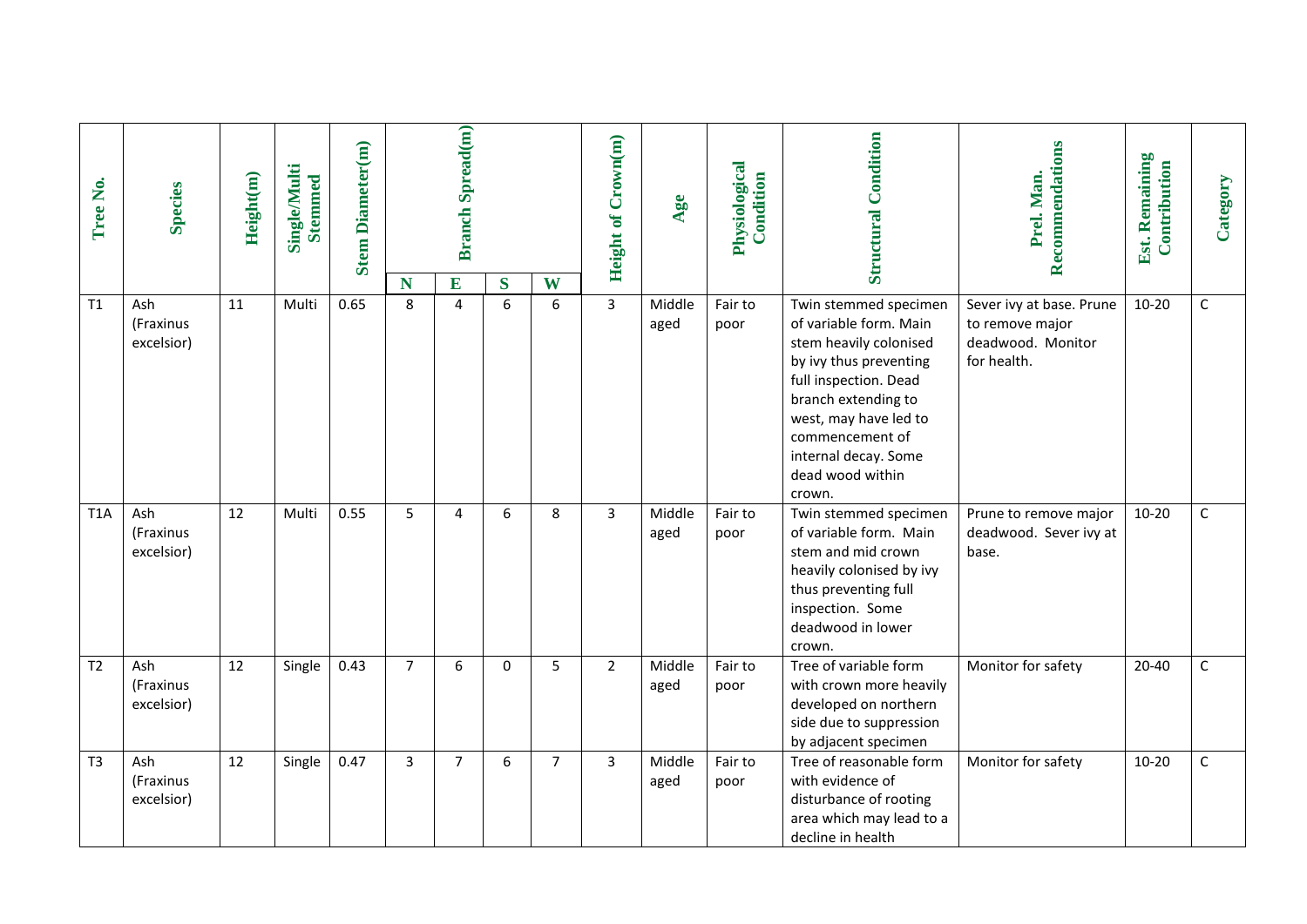| Tree No.         | <b>Species</b>                                                 | Height(m)      | Single/Multi<br><b>Stemmed</b> | <b>Stem Diameter(m)</b> |                | <b>Branch Spread(m)</b> |                |                | <b>Height of Crown(m)</b> | Age            | Physiological<br>Condition | <b>Structural Condition</b>                                                                                                                                                                                                                                                                                                       | Recommendations<br>Prel. Man.             | Est. Remaining<br>Contribution | Category    |
|------------------|----------------------------------------------------------------|----------------|--------------------------------|-------------------------|----------------|-------------------------|----------------|----------------|---------------------------|----------------|----------------------------|-----------------------------------------------------------------------------------------------------------------------------------------------------------------------------------------------------------------------------------------------------------------------------------------------------------------------------------|-------------------------------------------|--------------------------------|-------------|
|                  |                                                                |                |                                |                         | N              | $\overline{E}$          | S              | W              |                           |                |                            |                                                                                                                                                                                                                                                                                                                                   |                                           |                                |             |
| T <sub>4</sub>   | Ash<br>(Fraxinus<br>excelsior)                                 | 11             | Single                         | 0.41                    | 4              | 6                       | 6              | 0              | $\overline{4}$            | Middle<br>aged | Fair to<br>poor            | Tree of variable form with<br>evidence of disturbance of<br>rooting area which may<br>lead to a decline in health<br>at a later date                                                                                                                                                                                              | Monitor for safety                        | $10 - 20$                      | $\mathsf C$ |
| T <sub>5</sub>   | Ash<br>(Fraxinus<br>excelsior)                                 | 13             | Single                         | 0.61                    | $\overline{7}$ | $\overline{\mathbf{3}}$ | 5              | 5              | 4                         | Middle<br>aged | Fair to<br>poor            | Tree of variable form with<br>evidence of disturbance of<br>rooting area which may<br>lead to a decline in health<br>at a later date. Poor<br>quality pruning wound on<br>lower stem may lead to<br>commencement of<br>internal decay. Extensive<br>ivy colonisation on main<br>stem and lower crown<br>prevents full inspection. | Sever ivy at base.<br>Monitor for safety. | $10 - 20$                      | $\mathsf C$ |
| G6               | Group of 3<br>Leyland Cyprus<br>(Cupressocyparis<br>leylandii) | 9              | Single                         | 0.3                     | $\overline{2}$ | $\overline{2}$          | $\overline{2}$ | $\overline{2}$ | $\mathbf{1}$              | Middle<br>aged | Fair to<br>poor            | Trees of variable form<br>with some evidence of<br>thinning and die-back<br>within crowns possibly<br>associated with<br>disturbance of rooting<br>areas                                                                                                                                                                          | Monitor for health                        | $10 - 20$                      | $\mathsf C$ |
| T <sub>6</sub> A | <b>Scots Pine</b><br>(Pinus<br>sylvestris)                     | 11             | Single                         | 0.32                    | $\overline{3}$ | $\overline{3}$          | 4              | 4              | $\overline{3}$            | Middle<br>aged | Fair                       | Notable specimen of good<br>form                                                                                                                                                                                                                                                                                                  | No action required at<br>this time        | $>40$                          | $\sf B$     |
| T7               | Ash<br>(Fraxinus<br>excelsior)                                 | $\overline{7}$ | Single                         | 0.25                    | 3              | $\overline{3}$          | 3              | 3              | $\overline{2}$            | Young          | Fair to<br>poor            | Self-sown specimen of<br>variable form. Main stem<br>divides at 2m leading to<br>twin-stemmed mid-crown.                                                                                                                                                                                                                          | Monitor for safety                        | $10 - 20$                      | $\mathsf C$ |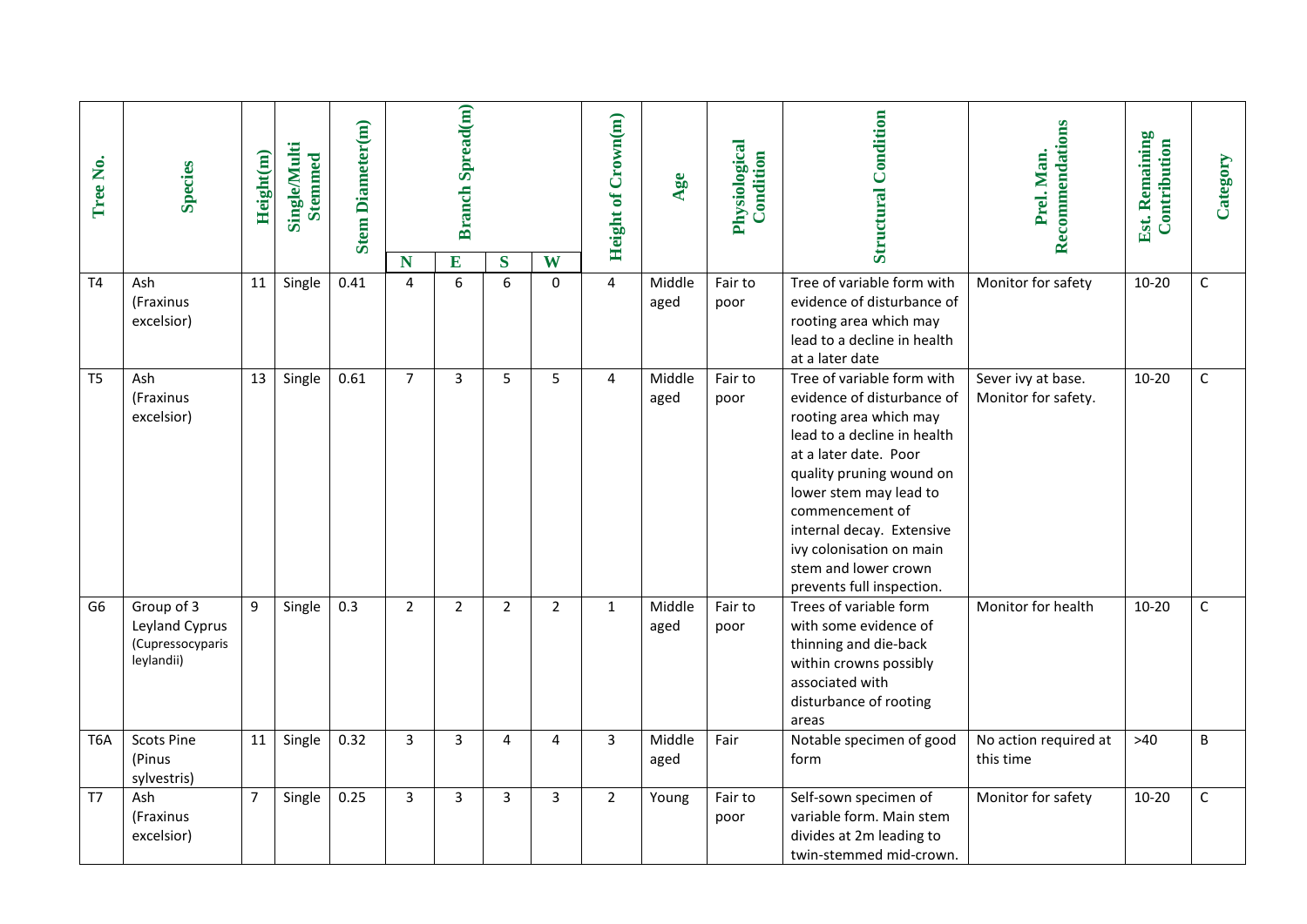| Tree No.               | <b>Species</b>                                                             | Height(m) | Single/Multi<br><b>Stemmed</b> | <b>Stem Diameter(m)</b> |                     | <b>Branch Spread(m)</b>        |                     |                     | <b>Height of Crown(m)</b> | Age            | Physiological<br>Condition | <b>Structural Condition</b>                                                                                                                                                                                                                                       | Recommendations<br>Prel. Man.             | Est. Remaining<br>Contribution | Category    |
|------------------------|----------------------------------------------------------------------------|-----------|--------------------------------|-------------------------|---------------------|--------------------------------|---------------------|---------------------|---------------------------|----------------|----------------------------|-------------------------------------------------------------------------------------------------------------------------------------------------------------------------------------------------------------------------------------------------------------------|-------------------------------------------|--------------------------------|-------------|
| G8                     | Group of 2<br>Himalayan<br><b>Birch</b><br>(Betula utilis<br>jacquemontii) | 5         | Multi                          | 0.25                    | N<br>$\overline{2}$ | $\mathbf{E}$<br>$\overline{2}$ | S<br>$\overline{2}$ | W<br>$\overline{2}$ | $\overline{2}$            | Young          | Fair to<br>poor            | Multi-stemmed<br>ornamental specimen<br>planted in relation to<br>recent landscaping                                                                                                                                                                              | No action required at<br>this time        | 20-40                          | $\mathsf C$ |
| T <sub>9</sub>         | Ash<br>(Fraxinus<br>excelsior)                                             | 12        | Multi                          | $\mathbf{1}$            | 6                   | 6                              | 5                   | 5                   | $\overline{3}$            | Middle<br>aged | Fair to<br>poor            | Multi-stemmed specimen<br>of variable form. Evidence<br>of some inclusion within<br>lower forks which may<br>lead to failure at a later<br>date.                                                                                                                  | Monitor for safety                        | $10 - 20$                      | $\mathsf C$ |
| T9A                    | Beech<br>(Fagus<br>sylvatica)<br>REMOVED                                   | 8         | Single                         | 0.35                    | $\overline{4}$      | 4                              | 3                   | 3                   | $\overline{2}$            | Middle<br>aged | Fair to<br>poor            | Tree of variable form with<br>some pruning damage on<br>lower stem                                                                                                                                                                                                | Monitor for health                        | $10 - 20$                      | $\mathsf C$ |
| T <sub>10</sub><br>T11 | Ash<br>(Fraxinus<br>excelsior)                                             | 12        | Single                         | 0.7                     | $\overline{7}$      | $\overline{7}$                 | 6                   | 6                   | $\overline{2}$            | Middle<br>aged | Fair to<br>poor            | Tree of variable form.<br>Main stem heavily<br>colonised by ivy thus<br>preventing full inspection.<br>Evidence of storm damage<br>and poor quality pruning<br>in lower crown which may<br>have led to<br>commencement of<br>internal decay within main<br>stems. | Sever ivy at base.<br>Monitor for health. | $10 - 20$                      | $\mathsf C$ |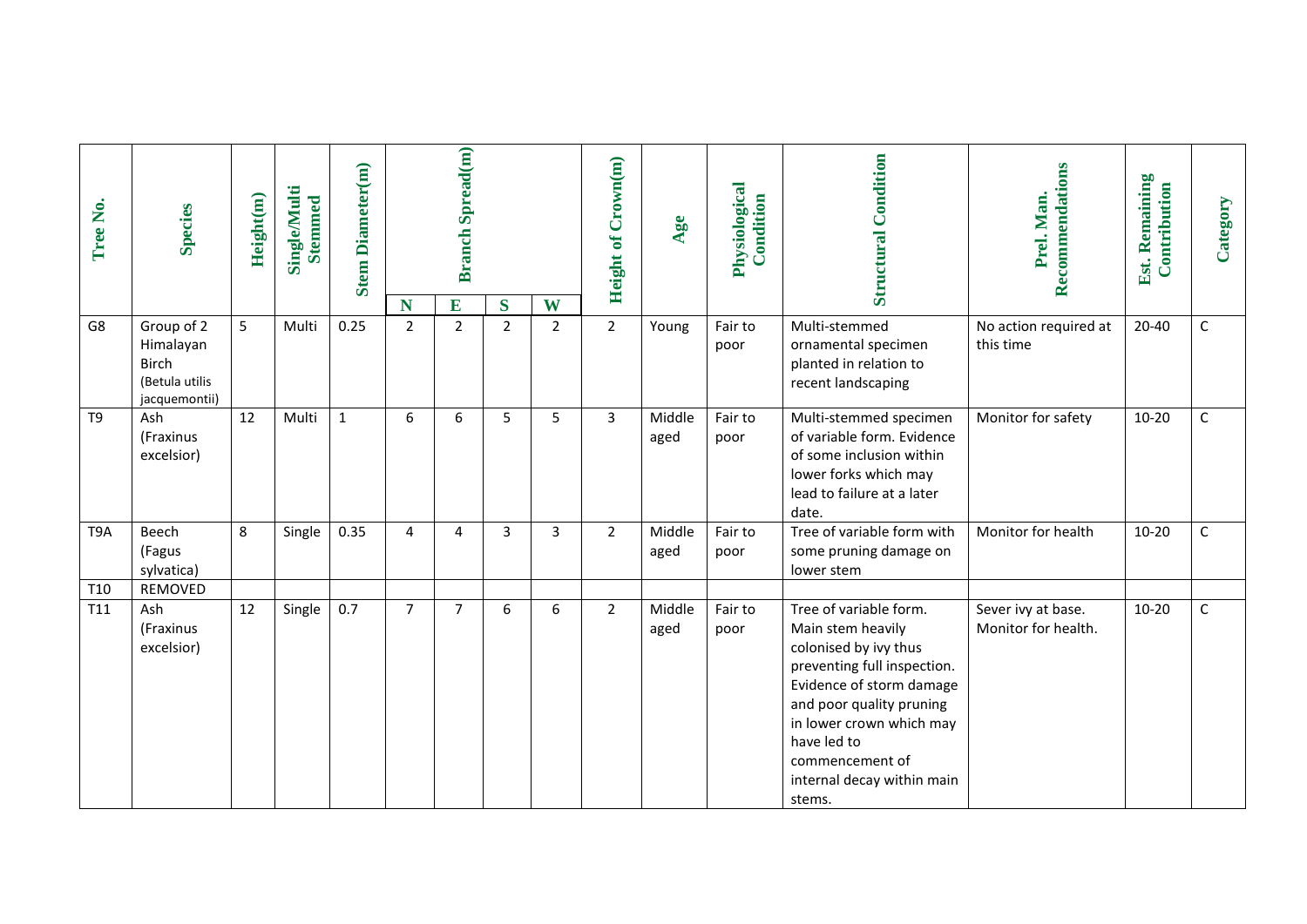| Tree No.        | <b>Species</b>                 | Height(m) | <b>Single/Multi</b><br><b>Stemmed</b> | <b>Stem Diameter(m)</b> | N  | <b>Branch Spread(m)</b><br>E | S              | W              | <b>Height of Crown(m)</b> | Age            | Physiological<br>Condition | <b>Structural Condition</b>                                                                                                                                                                                   | Recommendations<br>Prel. Man.                                                   | Est. Remaining<br>Contribution | Category    |
|-----------------|--------------------------------|-----------|---------------------------------------|-------------------------|----|------------------------------|----------------|----------------|---------------------------|----------------|----------------------------|---------------------------------------------------------------------------------------------------------------------------------------------------------------------------------------------------------------|---------------------------------------------------------------------------------|--------------------------------|-------------|
| <b>T11A</b>     | Ash<br>(Fraxinus<br>excelsior) | 11        | Multi                                 | 0.8                     | 6  | 6                            | $\overline{7}$ | $\overline{2}$ | $\overline{2}$            | Mature         | Fair to<br>poor            | Twin stemmed specimen<br>of variable form. Main<br>stem heavily colonised<br>by ivy thus preventing<br>full inspection.<br>Southern-most stem has<br>been severely reduced at<br>approximately 2m.            | Prune to remove major<br>deadwood. Sever ivy at<br>base. Monitor for<br>health. | $20 - 40$                      | $\mathsf C$ |
| T12             | Ash<br>(Fraxinus<br>excelsior) | 13        | Multi                                 | 0.9                     | 10 | 6                            | 6              | $\overline{7}$ | $\overline{3}$            | Middle<br>aged | Poor                       | Twin-stemmed specimen<br>of poor form. Ground<br>levels have been raised<br>at base thus causing die-<br>back in upper crown and<br>decay at base of main<br>stems. This specimen is<br>unsafe for retention. | Remove                                                                          | < 10                           | U           |
| T <sub>13</sub> | Ash<br>(Fraxinus<br>excelsior) | 12        | Multi                                 | 0.7                     | 6  | 4                            | 5              | 4              | $\overline{4}$            | Middle<br>aged | Fair to<br>poor            | Multi-stemmed<br>specimen of variable<br>form. Main stems<br>heavily colonised by ivy<br>thus preventing full<br>inspection. Evidence of<br>thinning and die-back in<br>upper crown.                          | Monitor for health                                                              | $10 - 20$                      | C           |
| T14             | Ash<br>(Fraxinus<br>excelsior) | 9         | Multi                                 | 0.55                    | 6  | 4                            | 5              | 1              | $\overline{3}$            | Middle<br>aged | Poor                       | Tree of poor form with<br>extensive decay<br>throughout main stem<br>due to ash cankers. This<br>specimen is unsafe for<br>retention.                                                                         | Remove                                                                          | < 10                           | U           |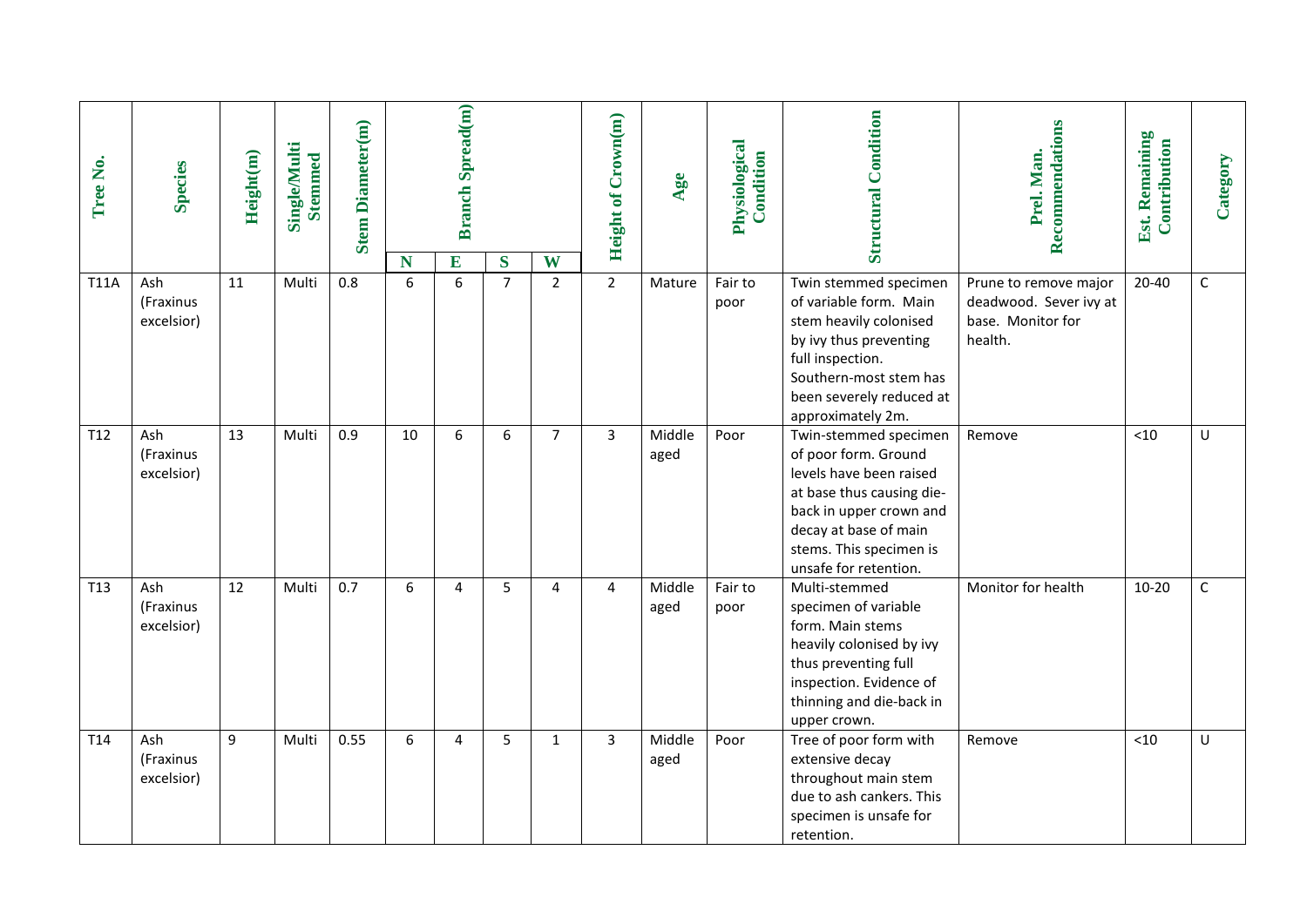| Tree No.        | <b>Species</b>                                            | Height(m)      | <b>Single/Multi</b><br>Stemmed | <b>Stem Diameter(m)</b> |                     | <b>Branch Spread(m)</b> |                     |                     | <b>Height of Crown(m)</b> | Age            | Physiological<br>Condition | <b>Structural Condition</b>                                                                                                  | Recommendations<br>Prel. Man.                                             | Est. Remaining<br>Contribution | Category |
|-----------------|-----------------------------------------------------------|----------------|--------------------------------|-------------------------|---------------------|-------------------------|---------------------|---------------------|---------------------------|----------------|----------------------------|------------------------------------------------------------------------------------------------------------------------------|---------------------------------------------------------------------------|--------------------------------|----------|
| T <sub>15</sub> | Ash<br>(Fraxinus<br>excelsior)                            | 5              | Multi                          | 0.25                    | N<br>$\overline{2}$ | E<br>$\overline{2}$     | S<br>$\overline{2}$ | W<br>$\overline{2}$ | $\overline{2}$            | Young          | Poor                       | Twin-stemmed specimen<br>of poor form with severe<br>basal inclusion that will<br>lead to failure in the<br>near future.     | Remove                                                                    | < 10                           | U        |
| T16             | Alder<br>(Alnus<br>glutinosa)                             | $\overline{7}$ | Multi                          | 0.25                    | 3                   | 3                       | 3                   | 3                   | $\overline{2}$            | Young          | Fair to<br>poor            | Multi-stemmed<br>specimen of variable<br>form with poor quality<br>pruning in lower crown                                    | Prune to remove<br>epicormics shoots and<br>stubs. Monitor for<br>health. | $10 - 20$                      | C        |
| T17             | <b>Grey Poplar</b><br>(Populus<br>canescens)              | 8              | Single                         | 0.32                    | $\overline{2}$      | $\overline{3}$          | 3                   | 3                   | $\overline{2}$            | Young          | Poor                       | Tree of poor form with<br>extensive poor quality<br>pruning in lower crown.<br>This specimen is<br>unsuitable for retention. | Remove                                                                    | < 10                           | U        |
| T <sub>18</sub> | Alder<br>(Alnus<br>glutinosa)                             | $\overline{7}$ | Multi                          | 0.3                     | $\overline{2}$      | $\overline{2}$          | $\overline{2}$      | $\overline{2}$      | $\overline{2}$            | Young          | Poor                       | Twin-stemmed specimen<br>of poor form with severe<br>basal inclusion that will<br>lead to failure within the<br>near future  | Remove                                                                    | < 10                           | U        |
| G19             | Group of<br>Crack Willow<br>(Salix fragilis)              | $\overline{2}$ | Multi                          | 0.35                    | $\mathbf{1}$        | $\mathbf{1}$            | $\mathbf{1}$        | $\mathbf{1}$        | 0                         | Middle<br>aged | Fair to<br>poor            | Heavily pruned gappy<br>hedgerow sited on<br>raised bank                                                                     | Trim annual growth<br>from top and sides                                  | $10 - 20$                      | C        |
| T19A            | Leyland<br>Cypress<br>(Cupresso-<br>cyparis<br>leylandii) | $\overline{7}$ | Single                         | 0.35<br>(est.)          | $\overline{3}$      | 3                       | 3                   | 3                   | $\Omega$                  | Middle<br>aged | Poor                       | Extensive die-back<br>throughout crown. This<br>specimen is in a<br>moribund condition and<br>unsuitable for retention.      | Remove                                                                    | $<$ 10                         | U        |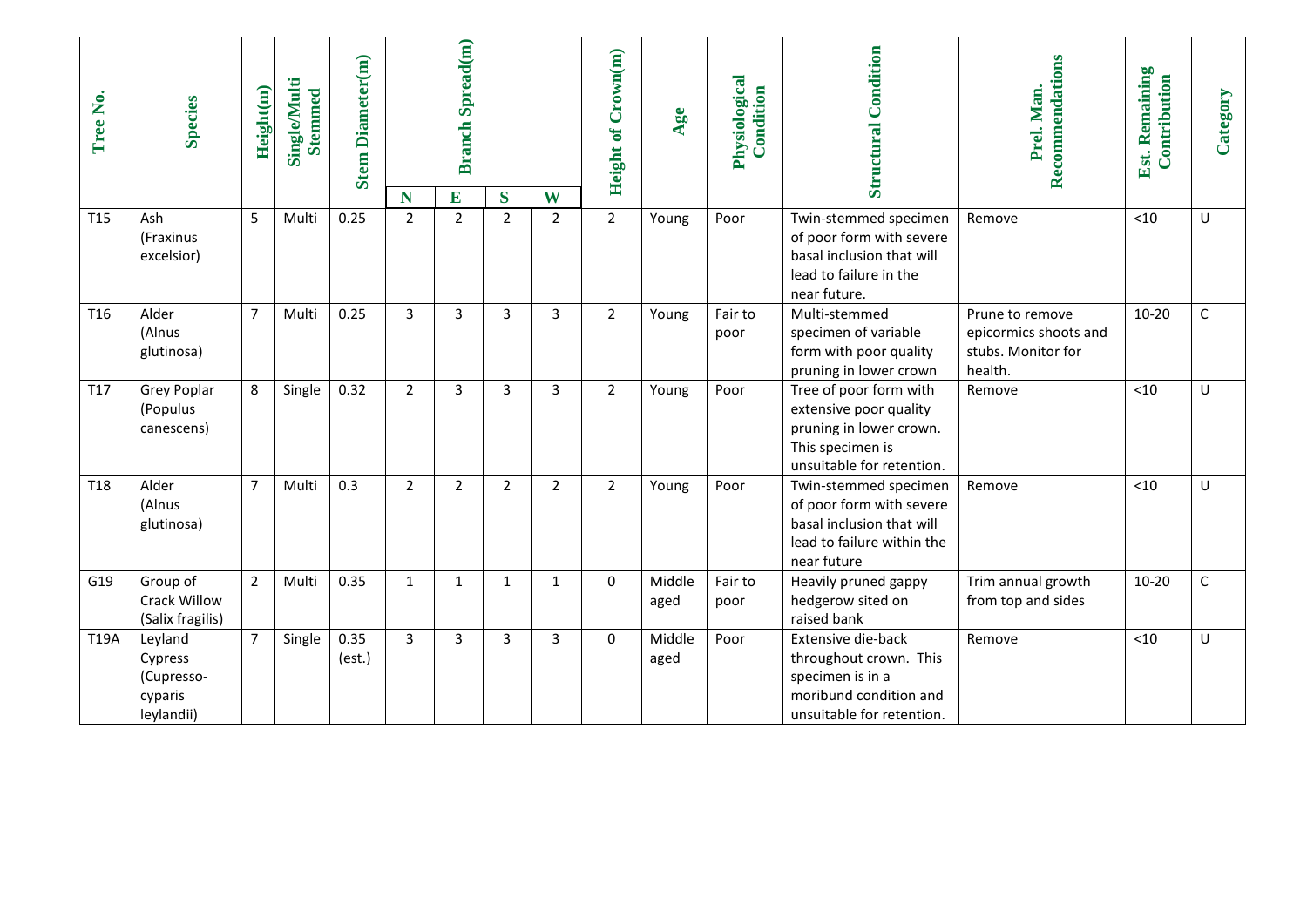| Tree No.        | <b>Species</b>                                                                                                                            | Height(m) | Single/Multi<br><b>Stemmed</b> | <b>Stem Diameter(m)</b> |                     | <b>Branch Spread(m)</b> |                     |                   | <b>Height of Crown(m)</b> | Age            | Physiological<br>Condition | <b>Structural Condition</b>                                                                                                              | Recommendations<br>Prel. Man.             | Est. Remaining<br>Contribution | Category    |
|-----------------|-------------------------------------------------------------------------------------------------------------------------------------------|-----------|--------------------------------|-------------------------|---------------------|-------------------------|---------------------|-------------------|---------------------------|----------------|----------------------------|------------------------------------------------------------------------------------------------------------------------------------------|-------------------------------------------|--------------------------------|-------------|
| T19B            | Leyland<br>Cypress<br>(Cupresso-<br>cyparis<br>Leylandii)                                                                                 | 8         | Single                         | 0.3<br>(est.)           | N<br>$\overline{2}$ | E<br>$\overline{2}$     | S<br>$\overline{2}$ | W<br>$\mathbf{1}$ | $2^{\circ}$               | Middle<br>aged | Fair to<br>poor            | Tree sited within fenced-<br>off area thus preventing<br>full inspection. Tree of<br>variable form with some<br>die-back in lower crown. | Monitor for health                        | $10 - 20$                      | $\mathsf C$ |
| T <sub>20</sub> | Birch<br>(Betula<br>pendula)                                                                                                              | 11        | Single                         | 0.33                    | $\overline{3}$      | $\overline{3}$          | $\overline{4}$      | 4                 | $\overline{2}$            | Middle<br>aged | Fair                       | Notable specimen of<br>reasonable form                                                                                                   | No action required at<br>this time        | $20 - 40$                      | <b>B2</b>   |
| <b>T21A</b>     | Alder (Alnus<br>glutinosa)                                                                                                                | 14        | Multi                          | 0.6                     | 6                   | $\overline{7}$          | $\overline{3}$      | 3                 | 3                         | Mature         | Fair to<br>poor            | Twin stemmed specimen<br>of variable form. Main<br>stem and mid crown<br>densely colonised by ivy<br>thus preventing full<br>inspection. | Sever ivy at base.<br>Monitor for safety. | $10 - 20$                      | $\mathsf C$ |
| G22             | Group of Ash<br>(Fraxinus<br>excelsior),<br>Alder (Alnus<br>glutinosa),<br><b>Goat Willow</b><br>(Salix caprea)<br>and Elm<br>(Ulmus spp) | 9         | Multi                          | 0.3                     | 3                   | 3                       | 3                   | 3                 | $\mathbf{1}$              | Middle<br>aged | Fair to<br>poor            | Scrubby specimens of<br>variable form acting as<br>screen for adjacent<br>garden centre                                                  | Monitor for safety                        | $10 - 20$                      | $\mathsf C$ |
| <b>T22A</b>     | Alder (Alnus<br>glutinosa)                                                                                                                | 4         | Single                         | $0.1\,$                 | $\mathbf{1}$        | $\mathbf{1}$            | $\mathbf{1}$        | $\mathbf{1}$      | $\mathbf{1}$              | Young          | Poor                       | Tree of poor form that<br>has suffered massive<br>mechanical damage                                                                      | Remove                                    | $<10$                          | U           |
| T22B            | Alder (Alnus<br>glutinosa)                                                                                                                | 4         | Multi                          | 0.25                    | $\overline{2}$      | $\overline{2}$          | $\overline{2}$      | $\overline{2}$    | 1                         | Young          | Poor                       | Tree of poor form that<br>has suffered massive<br>mechanical damage                                                                      | Remove                                    | $<$ 10                         | U           |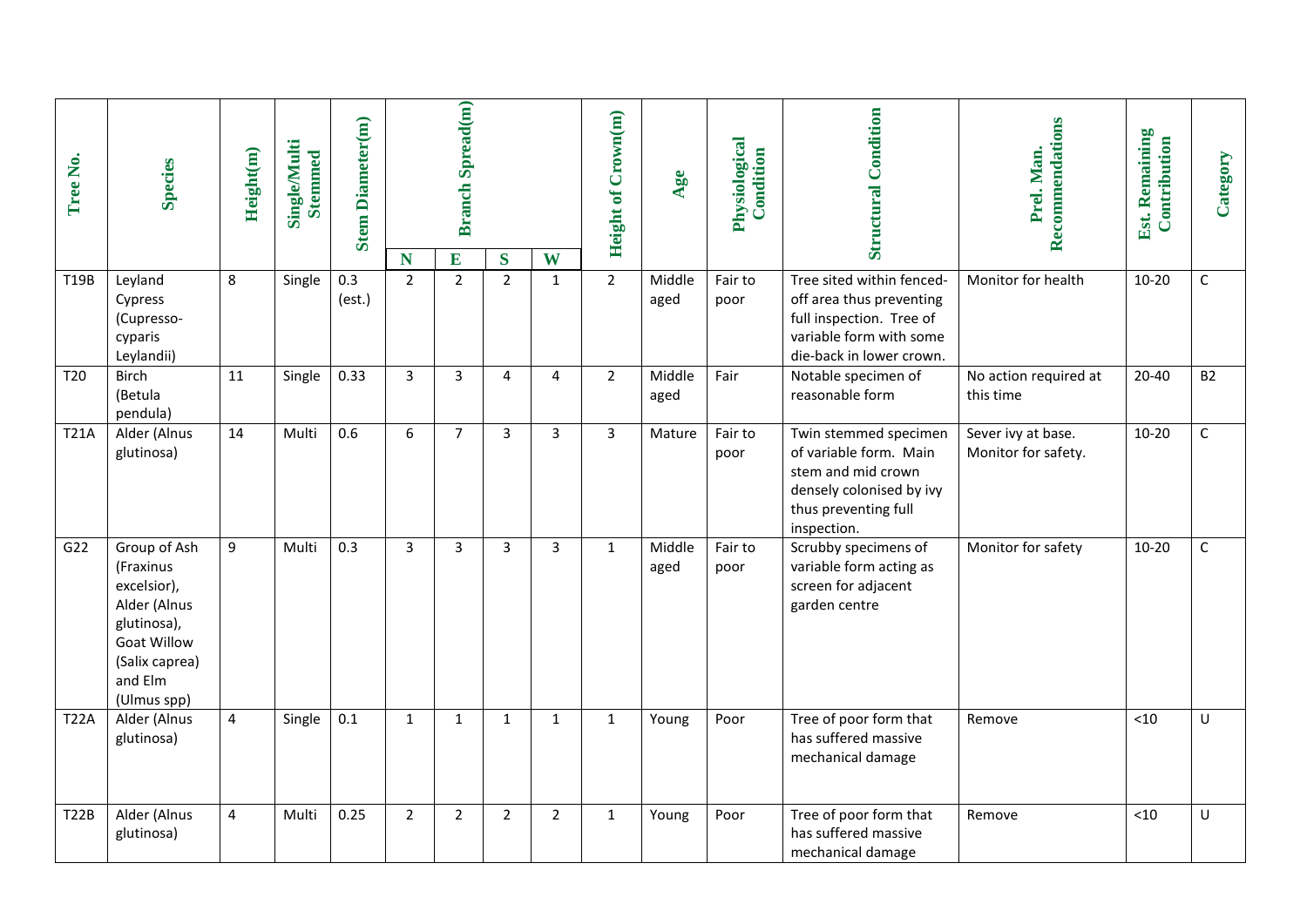| Tree No.        | <b>Species</b>                                                                                                                 | Height(m)      | Single/Multi<br><b>Stemmed</b> | <b>Stem Diameter(m)</b> |                     | <b>Branch Spread(m)</b> |                     |              | <b>Height of Crown(m)</b> | Age            | Physiological<br>Condition | <b>Structural Condition</b>                                                                                                                                                                                     | Recommendations<br>Prel. Man.                                                                                         | Est. Remaining<br>Contribution | Category    |
|-----------------|--------------------------------------------------------------------------------------------------------------------------------|----------------|--------------------------------|-------------------------|---------------------|-------------------------|---------------------|--------------|---------------------------|----------------|----------------------------|-----------------------------------------------------------------------------------------------------------------------------------------------------------------------------------------------------------------|-----------------------------------------------------------------------------------------------------------------------|--------------------------------|-------------|
| G23             | Group of<br>Hawthorn<br>(Crataegus<br>monogyna),<br><b>Goat Willow</b><br>(Salix caprea)<br>and Ash<br>(Fraxinus<br>excelsior) | $\overline{7}$ | Multi                          | 0.3                     | N<br>$\overline{3}$ | E<br>$\overline{3}$     | S<br>$\overline{3}$ | W<br>3       | $\mathbf{1}$              | Middle<br>aged | Fair to<br>poor            | Scrubby specimens of<br>variable form                                                                                                                                                                           | No action required at<br>this time                                                                                    | $10 - 20$                      | $\mathsf C$ |
| <b>T23A</b>     | Ash<br>(Fraxinus<br>excelsior)                                                                                                 | 14             | Multi                          | 0.9                     | 9                   | 8                       | 9                   | 8            | 3                         | Mature         | Fair to<br>poor            | Multi stemmed<br>specimen of reasonable<br>form that has suffered<br>regular mechanical<br>damage in lower crown.<br>Main stem and mid<br>crown heavily colonised<br>by ivy thus preventing<br>full inspection. | Sever ivy at base.<br>Prune to remove major<br>deadwood and<br>damaged branches.<br>Monitor for health and<br>safety. | $20 - 40$                      | $\mathsf C$ |
| T24             | Ash<br>(Fraxinus<br>excelsior)                                                                                                 | 9              | Multi                          | 0.65                    | 5                   | $\overline{3}$          | $\overline{7}$      | 3            | $\overline{2}$            | Middle<br>aged | Fair to<br>poor            | Scrubby specimen of<br>variable form. Evidence<br>of storm damage in<br>lower crown which may<br>have led to<br>commencement of<br>internal decay.                                                              | Monitor for safety                                                                                                    | $10 - 20$                      | $\mathsf C$ |
| T <sub>25</sub> | Ash<br>(Fraxinus<br>excelsior)                                                                                                 | 9              | Multi                          | 0.45                    | 5                   | 5                       | 3                   | $\mathbf{1}$ | $\overline{2}$            | Middle<br>aged | Poor                       | Tree of poor form with<br>extensive die-back<br>throughout crown. This<br>specimen is unsafe for<br>retention                                                                                                   | Remove                                                                                                                | < 10                           | U           |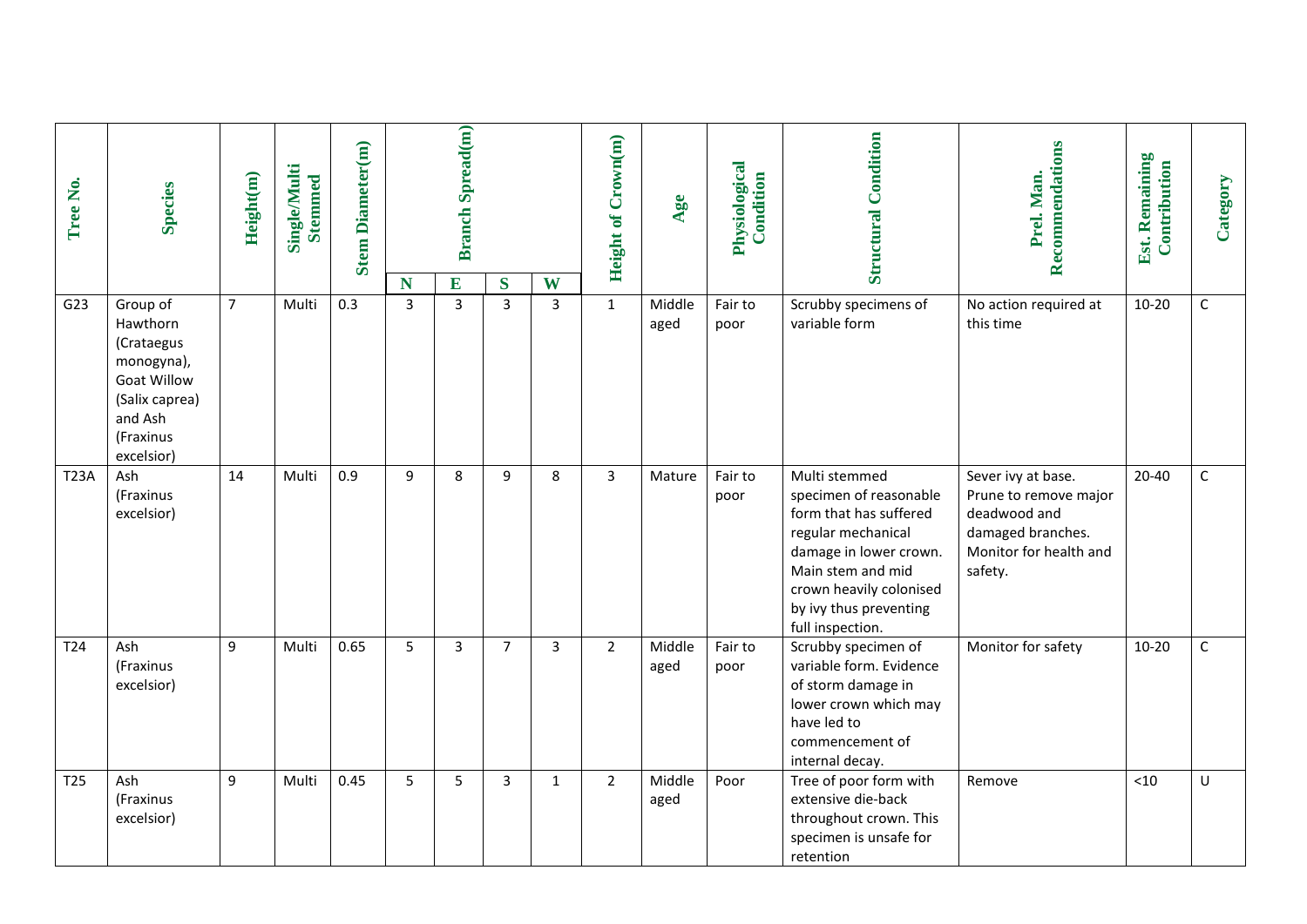| Tree No. | <b>Species</b>                                                                                                                 | Height(m)      | <b>Single/Multi</b><br><b>Stemmed</b> | <b>Stem Diameter(m)</b> | N              | <b>Branch Spread(m)</b><br>E | $\bf S$        | W              | Height of Crown(m) | Age            | Physiological<br>Condition | <b>Structural Condition</b>                       | Recommendations<br>Prel. Man.            | Est. Remaining<br>Contribution | Category    |
|----------|--------------------------------------------------------------------------------------------------------------------------------|----------------|---------------------------------------|-------------------------|----------------|------------------------------|----------------|----------------|--------------------|----------------|----------------------------|---------------------------------------------------|------------------------------------------|--------------------------------|-------------|
| G26      | Group of<br>Hawthorn<br>(Crataegus<br>monogyna)<br>and Blackthorn<br>(Prunus<br>spinosa)                                       | $\overline{2}$ | Multi                                 | 0.2                     | $\mathbf{1}$   | $\mathbf{1}$                 | $\mathbf{1}$   | $\mathbf{1}$   | $\mathbf{0}$       | Middle<br>aged | Fair to<br>poor            | Gappy hedgerow that<br>has been tightly flailed   | Trim annual growth<br>from top and sides | $20 - 40$                      | $\mathsf C$ |
| G27      | Group of<br>Hawthorn<br>(Crataegus<br>monogyna),<br><b>Goat Willow</b><br>(Salix caprea)<br>and Ash<br>(Fraxinus<br>excelsior) | $\overline{7}$ | Multi                                 | 0.2                     | $\overline{2}$ | $\overline{2}$               | $\overline{2}$ | $\overline{2}$ | $\Omega$           | Middle<br>aged | Fair to<br>poor            | Gappy hedgerow<br>containing scrubby<br>specimens | No action required at<br>this time       | $10 - 20$                      | $\mathsf C$ |
| G28      | Group of<br>Hawthorn<br>(Crataegus<br>monogyna)<br>and Blackthorn<br>(Prunus<br>spinosa)                                       | $\mathbf{1}$   | Multi                                 | 0.2                     | $\mathbf{1}$   | $\mathbf{1}$                 | $\mathbf{1}$   | $\mathbf{1}$   | $\mathbf 0$        | Middle<br>aged | Fair to<br>poor            | Gappy hedgerow that<br>has been tightly flailed   | Trim annual growth<br>from top and sides | $20 - 40$                      | $\mathsf C$ |
| G29      | Group of<br>Hawthorn<br>(Crataegus<br>monogyna)<br>and Goat<br>Willow (Salix<br>caprea)                                        | $\overline{7}$ | Multi                                 | 0.25                    | $\overline{3}$ | 3                            | 3              | $\overline{3}$ | $\mathbf{1}$       | Middle<br>aged | Fair to<br>poor            | Gappy hedgerow<br>containing scrubby<br>specimens | No action required at<br>this time       | $20 - 40$                      | $\mathsf C$ |
| T30      | Hawthorn<br>(Crataegus<br>monogyna)                                                                                            | 6              | Multi                                 | 0.6                     | 3              | $\overline{2}$               | 3              | 4              | $\mathbf{1}$       | Mature         | Fair to<br>poor            | Notable specimen,<br>scrubby habit.               | No action required at<br>this time       | 20-40                          | C2          |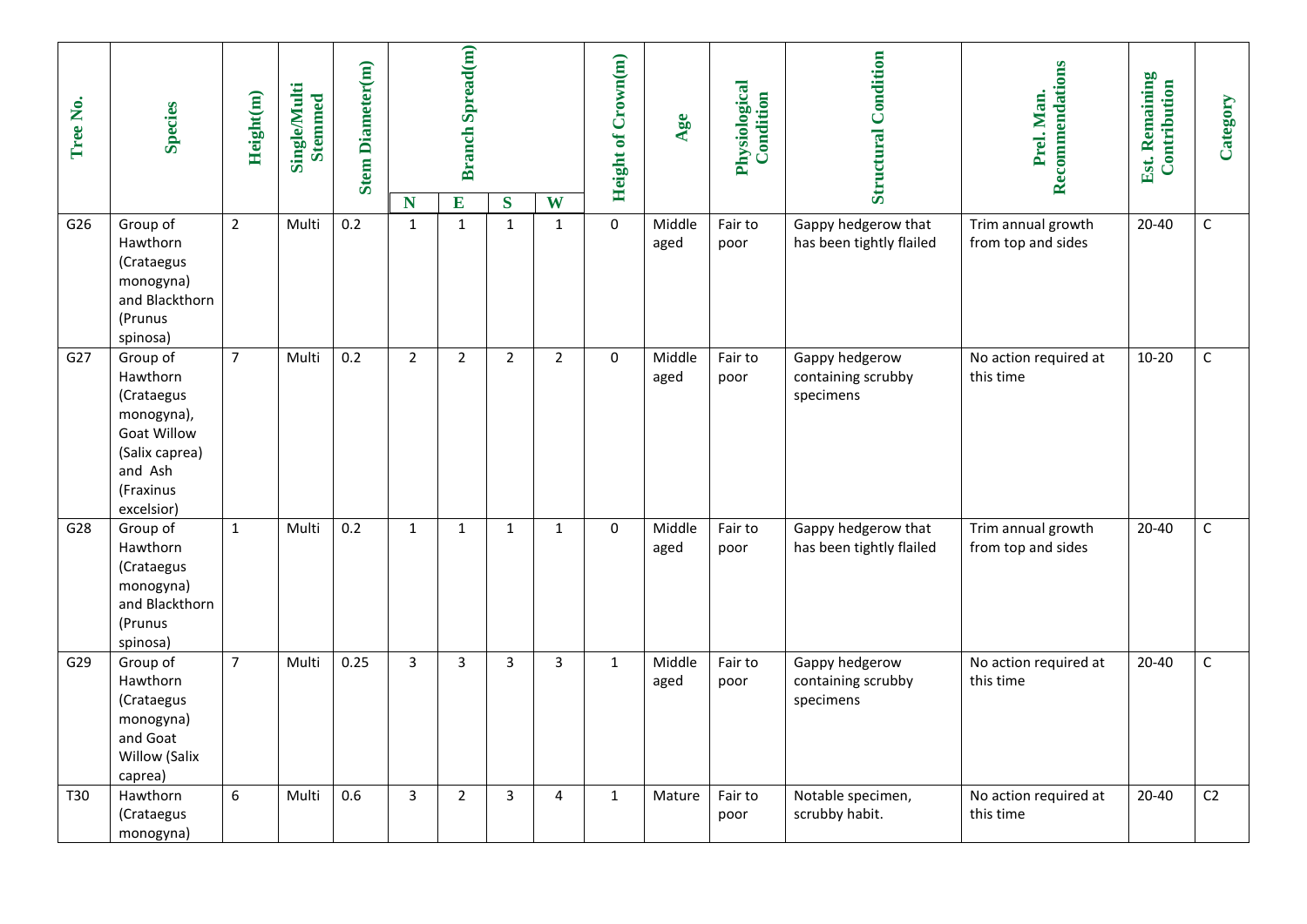| Tree No. | <b>Species</b>                                                                                                          | Height(m)                  | Single/Multi<br><b>Stemmed</b> | <b>Stem Diameter(m)</b> |                | <b>Branch Spread(m)</b> |                |                     | <b>Height of Crown(m)</b> | Age            | Physiological<br>Condition | <b>Structural Condition</b>                                                                                                                                 | Recommendations<br>Prel. Man.                                     | Est. Remaining<br>Contribution | Category    |
|----------|-------------------------------------------------------------------------------------------------------------------------|----------------------------|--------------------------------|-------------------------|----------------|-------------------------|----------------|---------------------|---------------------------|----------------|----------------------------|-------------------------------------------------------------------------------------------------------------------------------------------------------------|-------------------------------------------------------------------|--------------------------------|-------------|
| T31      | Ash                                                                                                                     | 10                         | Multi                          | 0.85                    | N<br>8         | E<br>$\overline{7}$     | S<br>8         | W<br>$\overline{7}$ | $\overline{2}$            | Middle         | Fair to                    | Multi stemmed                                                                                                                                               | Undertake 25%                                                     | $10 - 20$                      | $\mathsf C$ |
|          | (Fraxinus<br>excelsior)                                                                                                 |                            |                                |                         |                |                         |                |                     |                           | aged           | poor                       | specimen of variable<br>form. Evidence of<br>extensive basal decay in<br>all stems which will<br>ultimately lead to<br>structural failure.                  | overall crown<br>reduction. Prune<br>to remove major<br>deadwood. |                                |             |
| T32      | Ash<br>(Fraxinus<br>excelsior)                                                                                          | 12                         | Multi                          | 0.8                     | 6              | 6                       | 6              | 6                   | $\overline{2}$            | Middle<br>aged | Fair to<br>poor            | Multi stemmed<br>specimen of variable<br>form. Some deadwood<br>within lower crown.<br>Dense ivy colonisation<br>on some stems prevents<br>full inspection. | Sever ivy at base.<br>Prune to remove<br>major deadwood.          | $20 - 40$                      | $\mathsf C$ |
| G33      | Group of Goat<br>Willow (Salix<br>caprea),<br>Hawthorn<br>(Crataegus<br>monogyna) and<br>Ash<br>(Fraxinus<br>excelsior) | Up<br>to<br>7 <sub>m</sub> | Multi                          | 0.35                    | 3              | 3                       | 3              | 3                   | $\mathbf{1}$              | Middle<br>aged | Fair to<br>poor            | Scrubby specimens<br>forming gappy hedgerow                                                                                                                 | Monitor for health                                                | $20 - 40$                      | $\mathsf C$ |
| G34      | Group of<br>Hawthorn<br>(Crataegus<br>monogyna), Ash<br>(Fraxinus<br>excelsior) and<br>Elder(Sambucus<br>nigra)         | 6                          | Multi                          | 0.25                    | $\overline{2}$ | $\overline{2}$          | $\overline{2}$ | $\overline{2}$      | $\mathbf{1}$              | Middle<br>aged | Fair to<br>poor            | Structural specimens<br>forming gappy hedgerow                                                                                                              | No action required<br>at this time                                | $20 - 40$                      | $\mathsf C$ |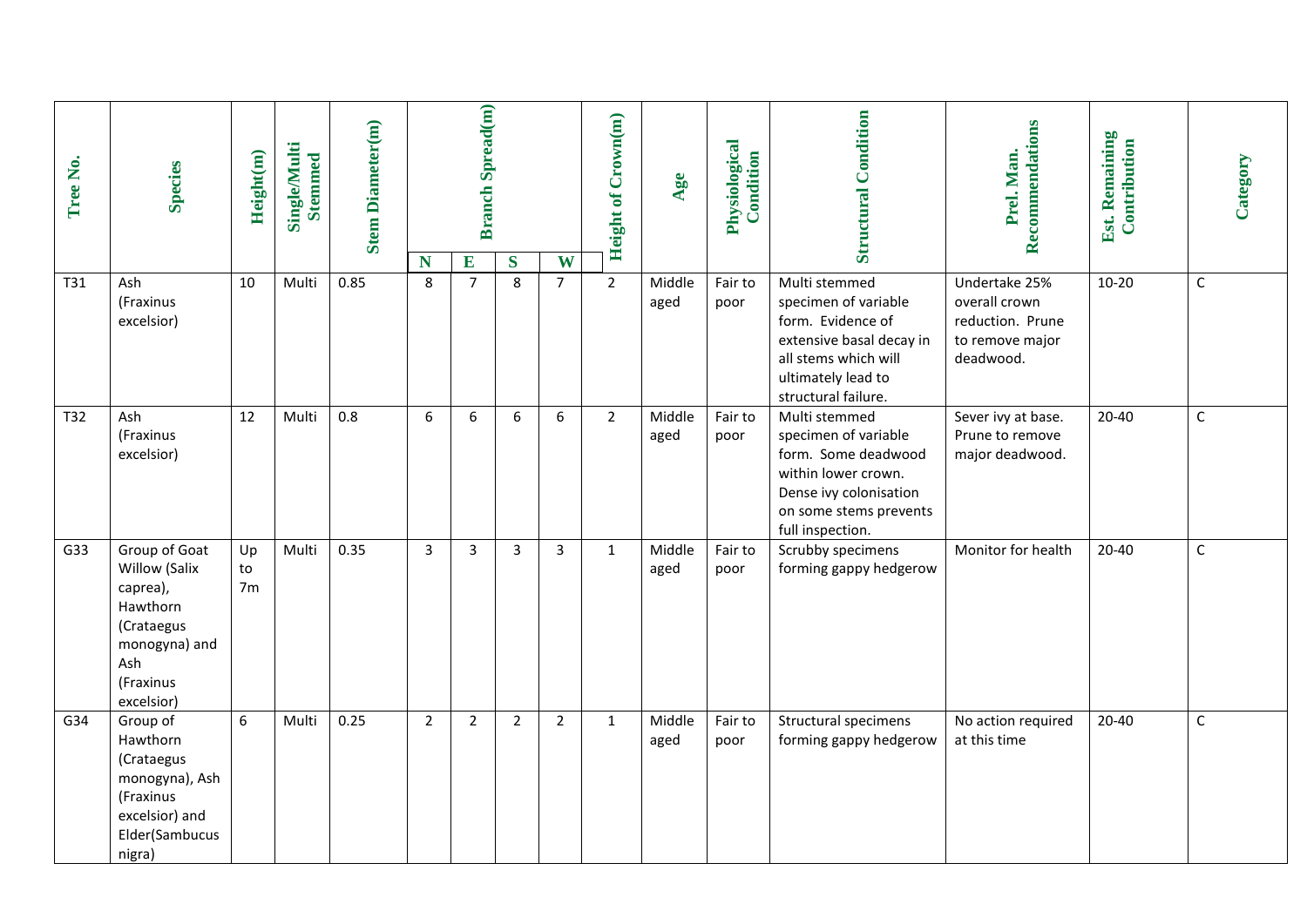| Tree No. | <b>Species</b>                                                                                                                 | Height(m) | <b>Single/Multi</b><br><b>Stemmed</b> | <b>Stem Diameter(m)</b> | N              | <b>Branch Spread(m)</b><br>E | S              | W              | Height of Crown(m) | Age            | Physiological<br>Condition | <b>Structural Condition</b>                                                                                                                                                                                                             | Recommendations<br>Prel. Man. | Est. Remaining<br>Contribution | Category    |
|----------|--------------------------------------------------------------------------------------------------------------------------------|-----------|---------------------------------------|-------------------------|----------------|------------------------------|----------------|----------------|--------------------|----------------|----------------------------|-----------------------------------------------------------------------------------------------------------------------------------------------------------------------------------------------------------------------------------------|-------------------------------|--------------------------------|-------------|
| G35      | Group of<br>Hawthorn<br>(Crataegus<br>monogyna),<br><b>Goat Willow</b><br>(Salix caprea)<br>and Ash<br>(Fraxinus<br>excelsior) | 5         | Multi                                 | 0.3                     | $\overline{2}$ | $\overline{2}$               | $\overline{2}$ | $\overline{2}$ | $\mathbf 0$        | Middle<br>aged | Fair to<br>poor            | Scrubby specimens of<br>generally poor form<br>creating gappy<br>hedgerow. Some<br>specimens have<br>collapsed.                                                                                                                         | Remove collapsed<br>specimens | $10 - 20$                      | $\mathsf C$ |
| T36      | Ash (Fraxinus<br>excelsior)                                                                                                    | 14        | Single                                | 0.55                    | 3              | 5                            | 6              | 6              | $\overline{4}$     | Middle<br>aged | Poor                       | Tree of variable form<br>with extensive die-back<br>throughout crown due<br>to presence of ash<br>cankers which have also<br>created internal decay<br>within main stem. This<br>specimen is unsafe for<br>retention.                   | Remove                        | < 10                           | U           |
| T37      | Ash (Fraxinus<br>excelsior)                                                                                                    | 14        | Single                                | 0.6                     | $\overline{7}$ | 9                            | 3              | 6              | $2^{\circ}$        | Middle<br>aged | Poor                       | Tree of variable form<br>with extensive die-back<br>throughout crown due<br>to presence of ash<br>cankers which have also<br>led to commencement<br>of internal decay within<br>main stem. This<br>specimen is unsafe for<br>retention. | Remove                        | $<10$                          | U           |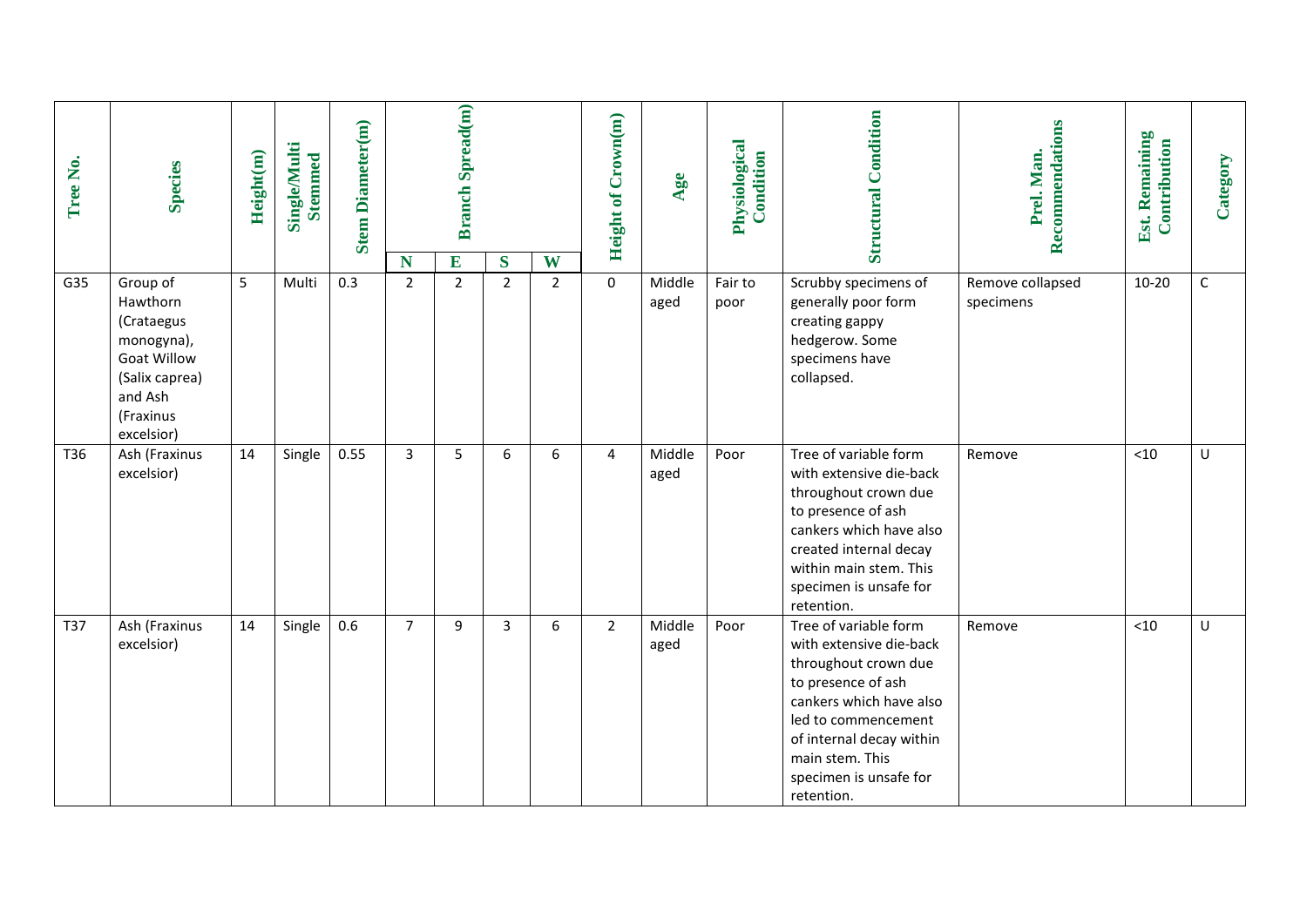| Tree No.   | <b>Species</b>                 | Height(m) | <b>Single/Multi</b><br><b>Stemmed</b> | <b>Stem Diameter(m)</b> | N  | <b>Branch Spread(m)</b><br>E | S           | W  | <b>Height of Crown(m)</b> | Age            | Physiological<br>Condition | <b>Structural Condition</b>                                                                                                                                                                                                                  | Recommendations<br>Prel. Man.                                                                                                      | Est. Remaining<br>Contribution | Category     |
|------------|--------------------------------|-----------|---------------------------------------|-------------------------|----|------------------------------|-------------|----|---------------------------|----------------|----------------------------|----------------------------------------------------------------------------------------------------------------------------------------------------------------------------------------------------------------------------------------------|------------------------------------------------------------------------------------------------------------------------------------|--------------------------------|--------------|
| <b>T38</b> | Ash<br>(Fraxinus<br>excelsior) | 11        | Single                                | 0.41                    | 8  | 6                            | $\mathbf 0$ | 3  | $\overline{2}$            | Middle<br>aged | Poor                       | Tree of poor form<br>leaning extensively to<br>north. This specimen will<br>become unstable due to<br>removal of adjacent<br>trees.                                                                                                          | Remove                                                                                                                             | < 10                           | U            |
| T39        | Ash<br>(Fraxinus<br>excelsior) | 16        | Single                                | 0.91                    | 11 | 10                           | 9           | 10 | $\overline{2}$            | Mature         | Fair                       | Notable specimen of<br>reasonable form. Minor<br>stem close to base has<br>limited decay which may<br>extend into the base of<br>this specimen. Some<br>branches excessively<br>end-weighted may<br>become at risk of<br>structural failure. | Prune to remove major<br>dead wood. Shorten<br>any excessively end-<br>weighted lateral<br>branches by 2-3m.<br>Monitor for health | 20-40                          | <b>B2</b>    |
| T40        | Ash<br>(Fraxinus<br>excelsior) | 16        | Single                                | 0.71                    | 9  | 8                            | 8           | 8  | $\overline{3}$            | Mature         | Fair                       | Notable specimen of<br>good form. Main stem<br>heavily colonised by ivy<br>thus preventing full<br>inspection. Some dead<br>wood within crown.                                                                                               | Sever ivy at base. Prune<br>to remove major dead<br>wood. Monitor for<br>safety.                                                   | $>40$                          | <b>B2</b>    |
| T41        | Ash<br>(Fraxinus<br>excelsior) | 16        | Multi                                 | 0.9                     | 8  | 6                            | 5           | 7  | 3                         | Middle<br>aged | Fair to<br>poor            | Multi-stemmed<br>specimen of variable<br>form that has suffered<br>poor quality pruning in<br>mid-crown due to<br>adjacent overhead<br>cables                                                                                                | Monitor for safety                                                                                                                 | 20-40                          | $\mathsf{C}$ |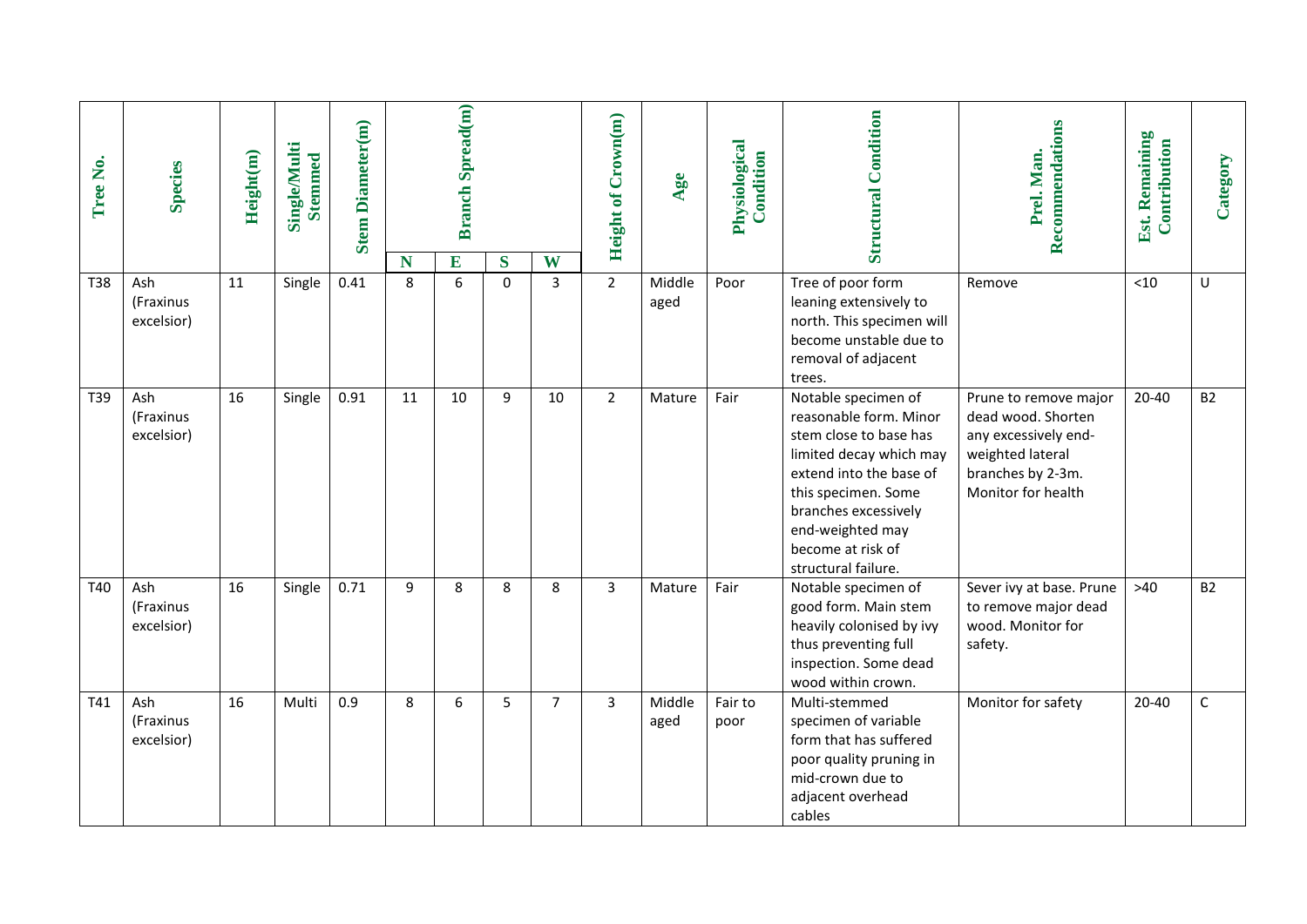| Tree No. | <b>Species</b>                                                                          | Height(m) | <b>Single/Multi</b><br><b>Stemmed</b> | <b>Stem Diameter(m)</b> |                | <b>Branch Spread(m)</b> |        |                | Height of Crown(m) | Age            | Physiological<br>Condition | <b>Structural Condition</b>                                                                                                              | Recommendations<br>Prel. Man.                            | Est. Remaining<br>Contribution | Category     |
|----------|-----------------------------------------------------------------------------------------|-----------|---------------------------------------|-------------------------|----------------|-------------------------|--------|----------------|--------------------|----------------|----------------------------|------------------------------------------------------------------------------------------------------------------------------------------|----------------------------------------------------------|--------------------------------|--------------|
| G42      | Group of<br>Hawthorn<br>(Crataegus<br>monogyna)<br>and Goat<br>Willow (Salix<br>caprea) | 5         | Multi                                 | 0.35                    | N<br>4         | E<br>4                  | S<br>4 | W<br>4         | $\mathbf{1}$       | Middle         | Fair to<br>poor            | Scrubby specimens<br>forming gappy hedgerow                                                                                              | No action required at<br>this time                       | $10 - 20$                      | $\mathsf C$  |
| T43      | Ash (Fraxinus<br>excelsior)                                                             | 12        | Multi                                 | 0.8                     | 8              | 6                       | 8      | 8              | $\overline{2}$     | Mature         | Fair                       | Triple stemmed<br>specimen of reasonable<br>form. Stems and mid<br>crown heavily colonised<br>by ivy thus preventing<br>full inspection. | Sever ivy at base.<br>Prune to remove<br>major deadwood. | $>40$                          | B            |
| G44      | Group of Ash<br>(Fraxinus<br>excelsior)                                                 | 9         | Multi                                 | 0.35                    | $\overline{2}$ | 4                       | 5      | $\overline{2}$ | $\mathbf{1}$       | Middle<br>aged | Fair to<br>poor            | Tight group of generally<br>variable quality<br>specimens                                                                                | Monito for health                                        | $10 - 20$                      | $\mathsf C$  |
| G45      | Group of<br>Hawthorn<br>(Crataegus<br>monogyna)                                         | 3         | Multi                                 | 0.2                     | $\overline{2}$ | $\overline{2}$          | 2      | $\overline{2}$ | $\mathbf{1}$       | Middle<br>aged | Fair to<br>poor            | Scrubby specimens<br>forming gappy hedgerow                                                                                              | No action required at<br>this time                       | $10 - 20$                      | $\mathsf C$  |
| G46      | Group of 2<br>Ash (Fraxinus<br>excelsior)                                               | 5         | Single                                | 0.15                    | $\overline{2}$ | $\overline{2}$          | 2      | $\overline{2}$ | $\overline{2}$     | Young          | Fair                       | Young specimens of<br>reasonable form                                                                                                    | No action required at<br>this time                       | $>40$                          | $\mathsf{C}$ |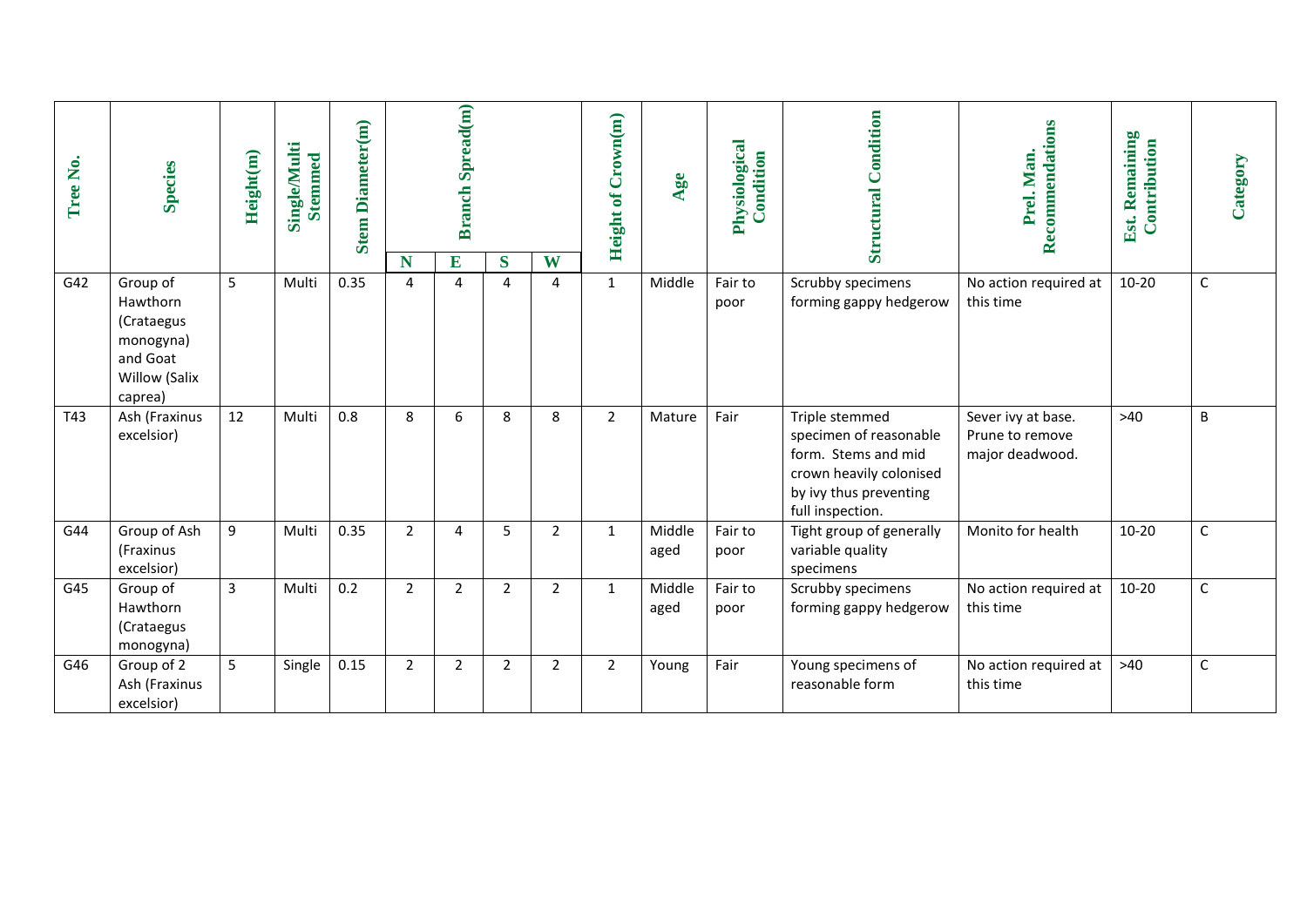| Tree No. | <b>Species</b>                                                                        | Height(m)      | <b>Single/Multi</b><br><b>Stemmed</b> | <b>Stem Diameter(m)</b> | N | <b>Branch Spread(m)</b><br>E | S            | W  | Crown(m)<br>Height of | Age            | Physiological<br>Condition | Condition<br>Structural                                                                                                                                                                       | Recommendations<br>Prel. Man.                                       | Est. Remaining<br>Contribution | Category    |
|----------|---------------------------------------------------------------------------------------|----------------|---------------------------------------|-------------------------|---|------------------------------|--------------|----|-----------------------|----------------|----------------------------|-----------------------------------------------------------------------------------------------------------------------------------------------------------------------------------------------|---------------------------------------------------------------------|--------------------------------|-------------|
| G47      | Group of<br>Hawthorn<br>(Crataegus<br>monogyna)<br>and Ash<br>(Fraxinus<br>excelsior) | $\overline{4}$ | Multi                                 | 0.2                     | 1 | 3                            | $\mathbf{1}$ | 1  | $\mathbf 0$           | Middle<br>aged | Fair to<br>poor            | Scrubby specimens<br>of variable form with<br>crown more heavily<br>developed on<br>eastern side                                                                                              | No action required<br>at this time                                  | $20 - 40$                      | $\mathsf C$ |
| G48      | Group of<br>Hawthorn<br>(Crataegus<br>monogyna)<br>and Elder<br>(Sambucus<br>nigra)   | $\mathbf{1}$   | Multi                                 | 0.1                     | 1 | 1                            | $\mathbf{1}$ | 1  | $\Omega$              | Middle<br>aged | Fair to<br>poor            | Gappy hedgerow<br>that has been tightly<br>flailed                                                                                                                                            | No action required<br>at this time                                  | $20 - 40$                      | $\mathsf C$ |
| G49      | Group of<br>Ash<br>(Fraxinus<br>excelsior)                                            | Up to<br>18    | Single<br>and<br>multi                | Up to<br>1              | 9 | 11                           | 10           | 10 | $\mathbf{3}$          | Mature         | Fair to<br>poor            | Trees of variable<br>form with evidence<br>of extensive internal<br>decay that could lead<br>to failure in the near<br>future. Evidence of<br>die-back than<br>thinning throughout<br>crowns. | Undertake 25%<br>overall crown<br>reduction. Monitor<br>for health. | $10 - 20$                      | $\mathsf C$ |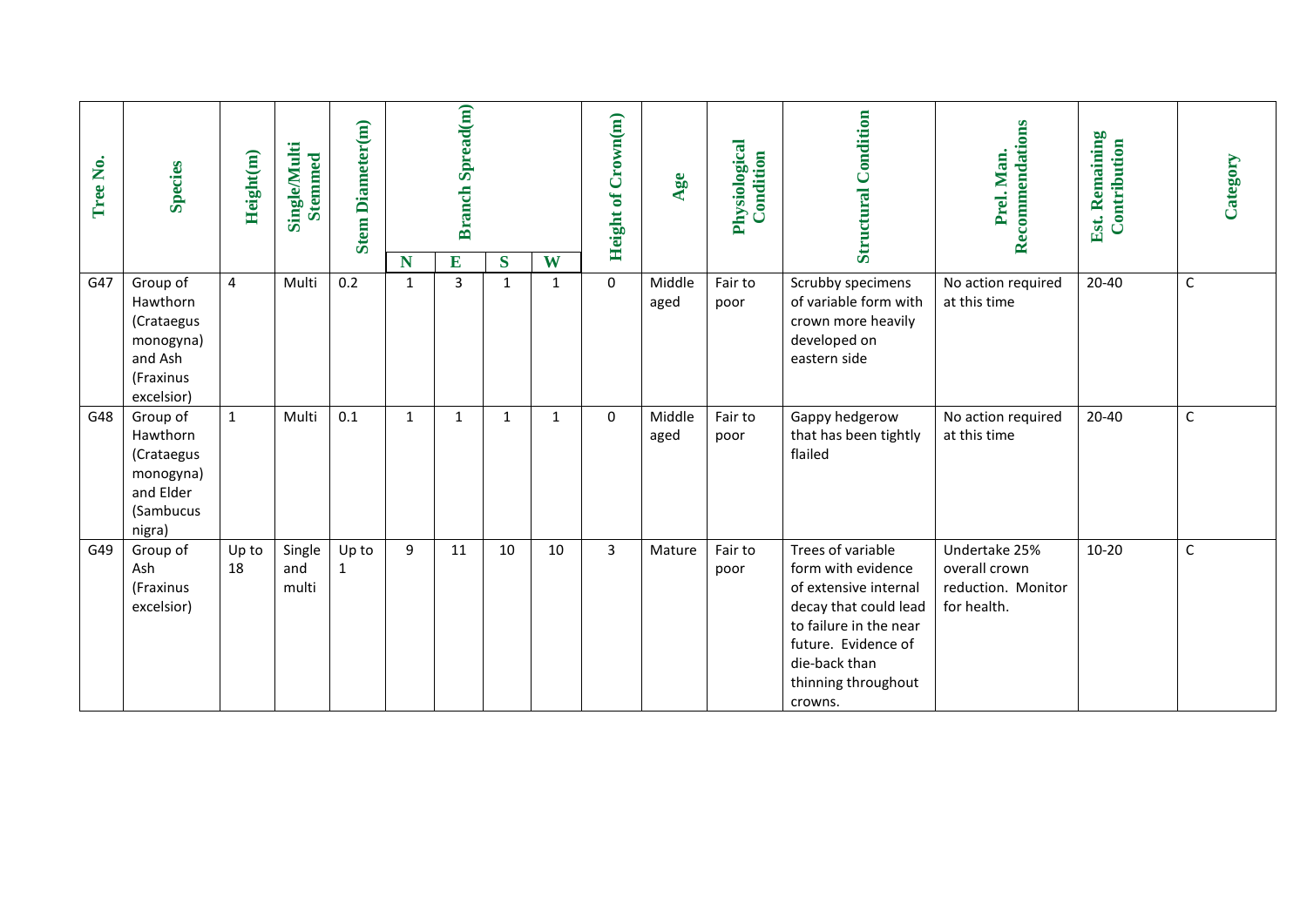| ,<br>Ž<br>Tree | <b>Species</b>                                                                             | Height(m) | Single/Multi<br><b>Stemmed</b> | Diameter(m)<br><b>Stem</b> | N | <b>Branch Spread(m)</b><br>E |         | W | Crown(m)<br>Height of | Age            | Physiological<br>Condition | <b>Structural Condition</b>                                                                                                                                                                                                 | Recommendations<br>Prel. Man.                                | Est. Remaining<br>Contribution | Category     |
|----------------|--------------------------------------------------------------------------------------------|-----------|--------------------------------|----------------------------|---|------------------------------|---------|---|-----------------------|----------------|----------------------------|-----------------------------------------------------------------------------------------------------------------------------------------------------------------------------------------------------------------------------|--------------------------------------------------------------|--------------------------------|--------------|
| <b>T50</b>     | Ash<br>(Fraxinus<br>excelsior)                                                             | 18        | Multi                          | 0.9                        | 8 | $\overline{7}$               | S<br>11 | 6 | $\overline{3}$        | Mature         | Fair to<br>poor            | Twin stemmed specimen<br>of variable form with<br>crown more heavily<br>developed on southern<br>side. This specimen has<br>previously suffered<br>storm damage that has<br>led to some decay within<br>southern-most stem. | Monitor for<br>safety                                        | $10 - 20$                      | $\mathsf C$  |
| T51            | Ash<br>(Fraxinus<br>excelsior)                                                             | 19        | Multi                          | $\mathbf 1$                | 8 | 13                           | 10      | 3 | 3                     | Mature         | Fair to<br>poor            | Tree of variable form<br>with crown more heavily<br>developed on eastern<br>side. Some deadwood<br>within crown. Evidence<br>of thinning in upper<br>crown.                                                                 | Prune to remove<br>major deadwood.<br>Monitor for<br>health. | $10 - 20$                      | $\mathsf{C}$ |
| G52            | Group of<br>Hawthorn<br>(Crataegus<br>monogyna)<br>and Goat<br>Willow<br>(Salix<br>caprea) | $6\,$     | Multi                          | 0.35                       | 1 | 2                            | 4       | 1 | 1                     | Middle<br>aged | Fair to<br>poor            | Scrubby specimens of<br>variable form with<br>crowns more heavily<br>developed on southern<br>and eastern side                                                                                                              | No action<br>required at this<br>time                        | $20 - 40$                      | $\mathsf C$  |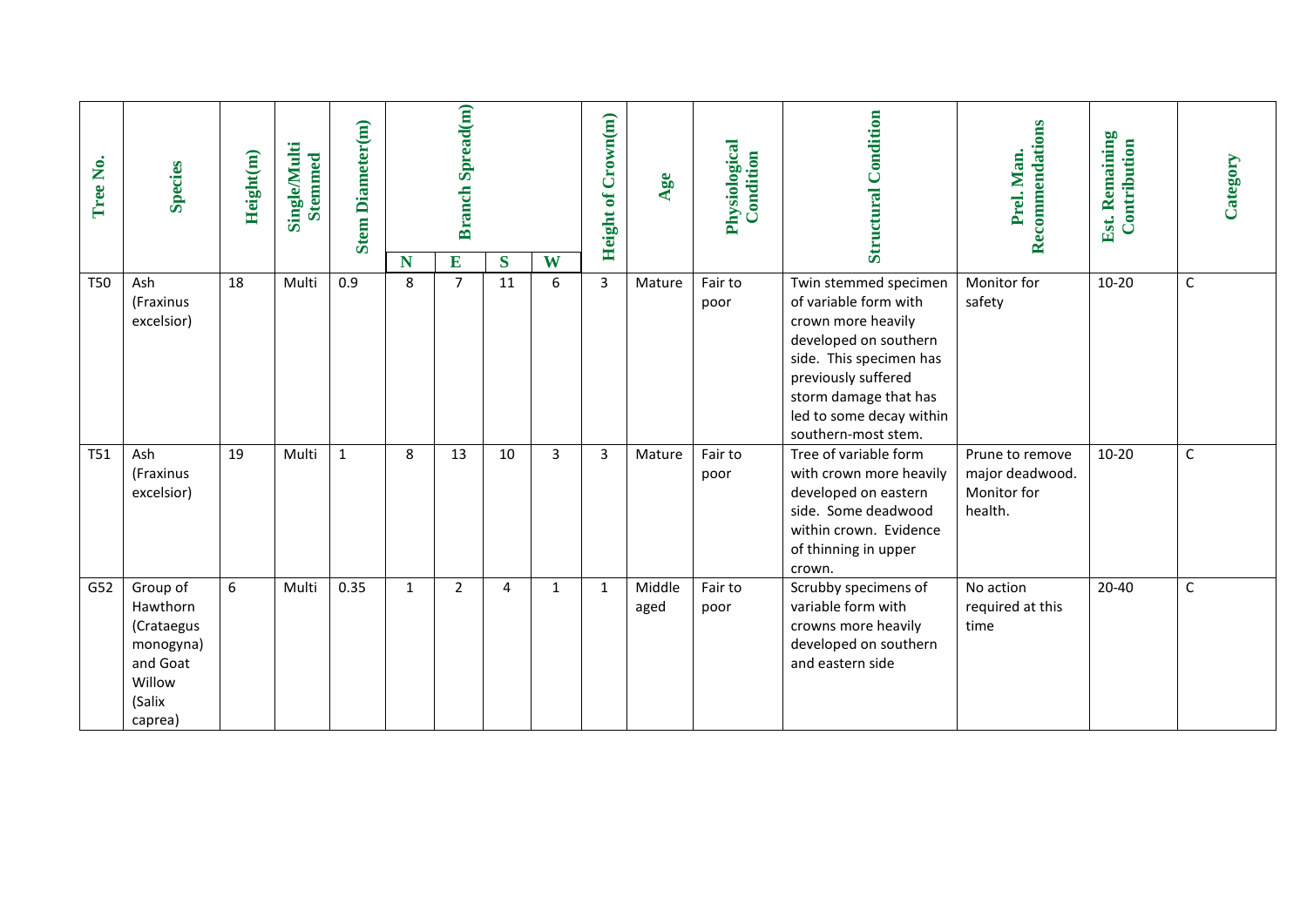| Tree No.        | <b>Species</b>                 | Height(m)      | Single/Multi<br><b>Stemmed</b> | <b>Stem Diameter(m)</b> |                   | <b>Branch Spread(m)</b> |         |                | Height of Crown(m) | Age    | Physiological<br>Condition | <b>Structural Condition</b>                                                                                                                                                                                                   | Recommendations<br>Prel. Man.     | <b>Est. Remaining</b><br>Contribution | Category  |
|-----------------|--------------------------------|----------------|--------------------------------|-------------------------|-------------------|-------------------------|---------|----------------|--------------------|--------|----------------------------|-------------------------------------------------------------------------------------------------------------------------------------------------------------------------------------------------------------------------------|-----------------------------------|---------------------------------------|-----------|
| <b>T53</b>      | Ash<br>(Fraxinus<br>excelsior) | 19             | Multi                          | 1.1                     | N<br>$\mathbf{q}$ | E<br>11                 | S<br>10 | W<br>8         | $2^{\circ}$        | Mature | Fair                       | Notable twin stemmed<br>specimen of reasonable<br>form. Some ivy<br>colonisation in mid<br>crown prevents full<br>inspection. Extensive<br>deadwood in lower<br>crown. Basal fork<br>appears stable at this<br>point in time. | Prune to remove<br>major deadwood | $>40$                                 | <b>B2</b> |
| <b>T54</b>      | Ash<br>(Fraxinus<br>excelsior) | 18             | Single                         | 0.84                    | 8                 | 12                      | 4       | $\overline{4}$ | $\overline{2}$     | Mature | Poor                       | Notable specimen of<br>reasonable form with<br>extensive basal decay<br>and decay throughout<br>main limbs associated<br>with Ash Canker disease.<br>This specimen is unsafe<br>for retention.                                | Remove                            | < 10                                  | U         |
| <b>T55</b>      | Ash<br>(Fraxinus<br>excelsior) | $\overline{4}$ | Single                         | 0.1                     | $\overline{2}$    | $\mathbf{1}$            | 0       | 0              | $\overline{3}$     | Young  | Poor                       | Tree of poor form with<br>evidence of decay within<br>main stem                                                                                                                                                               | Remove                            | < 10                                  | U         |
| T <sub>56</sub> | Ash<br>(Fraxinus<br>excelsior) | $6\phantom{a}$ | Single                         | 0.4                     | $\overline{3}$    | $\mathbf{1}$            | 0       | $\mathbf{1}$   | $\mathbf{1}$       | Young  | Poor                       | Coppice re-growth from<br>failed stem. Extensive<br>decay indicates that this<br>specimen will fail in the<br>near future.                                                                                                    | Remove                            | < 10                                  | U         |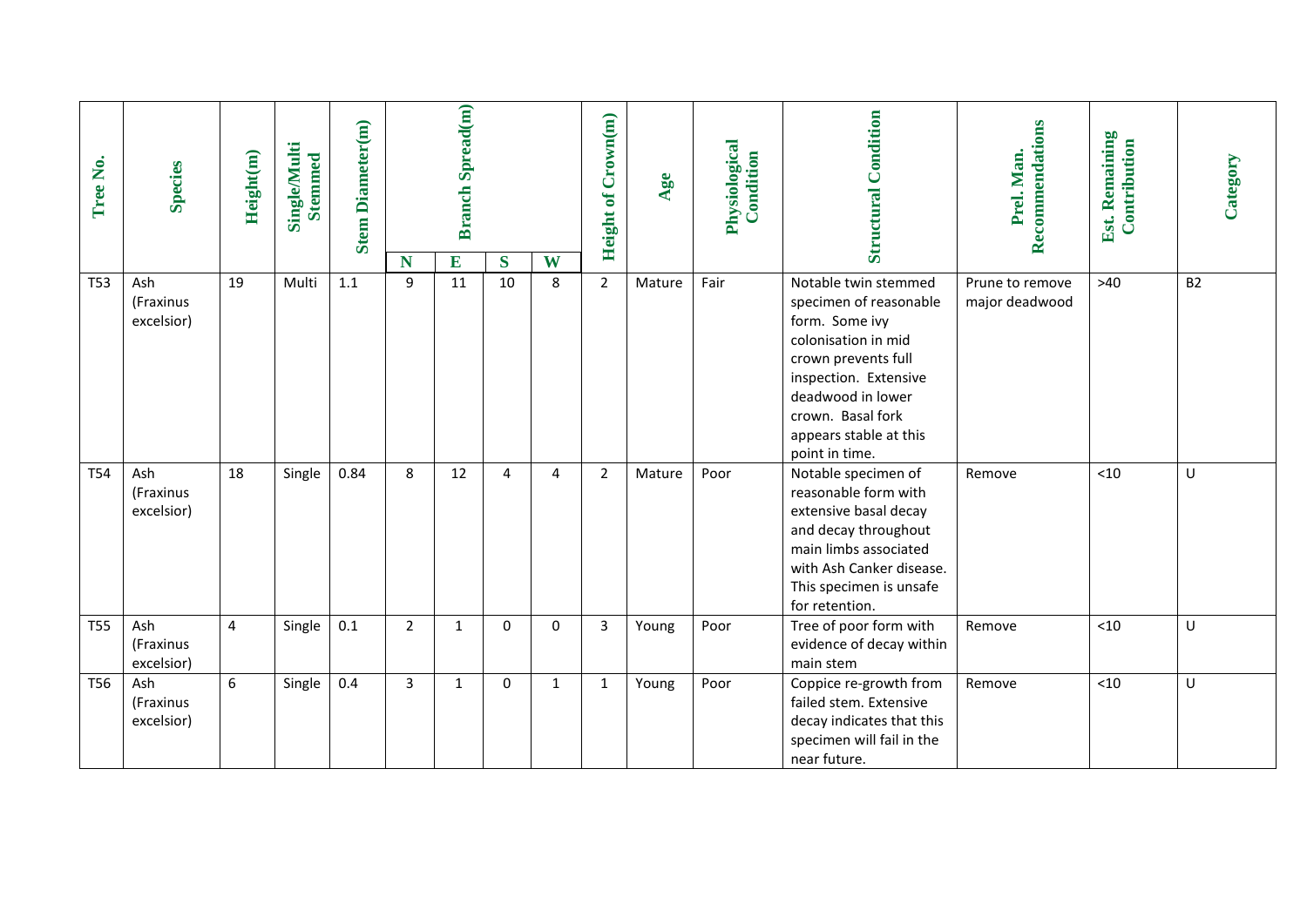| Tree No.   | <b>Species</b>                                                                        | Height(m)      | Single/Multi<br><b>Stemmed</b> | <b>Stem Diameter(m)</b> | N              | <b>Branch Spread(m)</b><br>E | S              | W              | Height of Crown(m) | Age            | Physiological<br>Condition | <b>Structural Condition</b>                                                                                               | Recommendations<br>Prel. Man.                                                                                                                      | Est. Remaining<br>Contribution | Category       |
|------------|---------------------------------------------------------------------------------------|----------------|--------------------------------|-------------------------|----------------|------------------------------|----------------|----------------|--------------------|----------------|----------------------------|---------------------------------------------------------------------------------------------------------------------------|----------------------------------------------------------------------------------------------------------------------------------------------------|--------------------------------|----------------|
| <b>T57</b> | Crack<br>Willow<br>(Salix<br>fragilis)                                                | 9              | Single                         | $0.8\,$                 | 6              | $\overline{4}$               | $\mathbf{1}$   | 4              | $\overline{2}$     | Mature         | Poor                       | Tree of poor form with<br>massive basal decay.<br>This specimen is likely to<br>fail in the near future.                  | Remove                                                                                                                                             | $<10$                          | U              |
| <b>T58</b> | Dead                                                                                  |                |                                |                         |                |                              |                |                |                    |                |                            |                                                                                                                           |                                                                                                                                                    |                                |                |
| G59        | Group of<br>Ash<br>(Fraxinus<br>excelsior)                                            | 9              | Single                         | 0.15                    | $\overline{3}$ | $\overline{3}$               | $\overline{3}$ | $\overline{3}$ | $\overline{2}$     | Young          | Fair to<br>poor            | Closely spaced, self-<br>sown young species that<br>are unable to develop to<br>form maturity in this<br>configuration.   | Monitor for<br>stability                                                                                                                           | $10 - 20$                      | $\mathsf C$    |
| T60        | Ash<br>(Fraxinus<br>excelsior)                                                        | 14             | Multi                          | 1.2                     | $\overline{7}$ | 8                            | $\overline{7}$ | 8              | $\overline{2}$     | Middle<br>aged | Fair to<br>poor            | Triple-stemmed<br>specimen of variable<br>form. Notable tree with<br>evidence of thinning and<br>die-back in upper crown. | Monitor for<br>health with a<br>view to<br>undertaking some<br>form of crown<br>reduction in order<br>to minimise risk<br>of structural<br>failure | $20 - 40$                      | C <sub>2</sub> |
| G61        | Group of<br><b>Goat Willow</b><br>(Salix<br>caprea)                                   | $\overline{3}$ | Multi                          | 0.4                     | 10             | $\overline{2}$               | $\mathbf 0$    | $\overline{2}$ | $\Omega$           | Middle<br>aged | Poor                       | Group of dead and<br>collapsed specimens                                                                                  | Remove                                                                                                                                             | $<10$                          | U              |
| G62        | Group of<br>Hawthorn<br>(Crataegus<br>monogyna)<br>and Ash<br>(Fraxinus<br>excelsior) | $\overline{7}$ | Multi                          | 0.25                    | $\overline{2}$ | $\overline{2}$               | $\overline{2}$ | $2^{\circ}$    | $\mathbf{1}$       | Middle<br>aged | Fair to<br>poor            | Scrubby specimens<br>forming gappy<br>hedgerow                                                                            | No action<br>required at this<br>time                                                                                                              | $10 - 20$                      | $\mathsf{C}$   |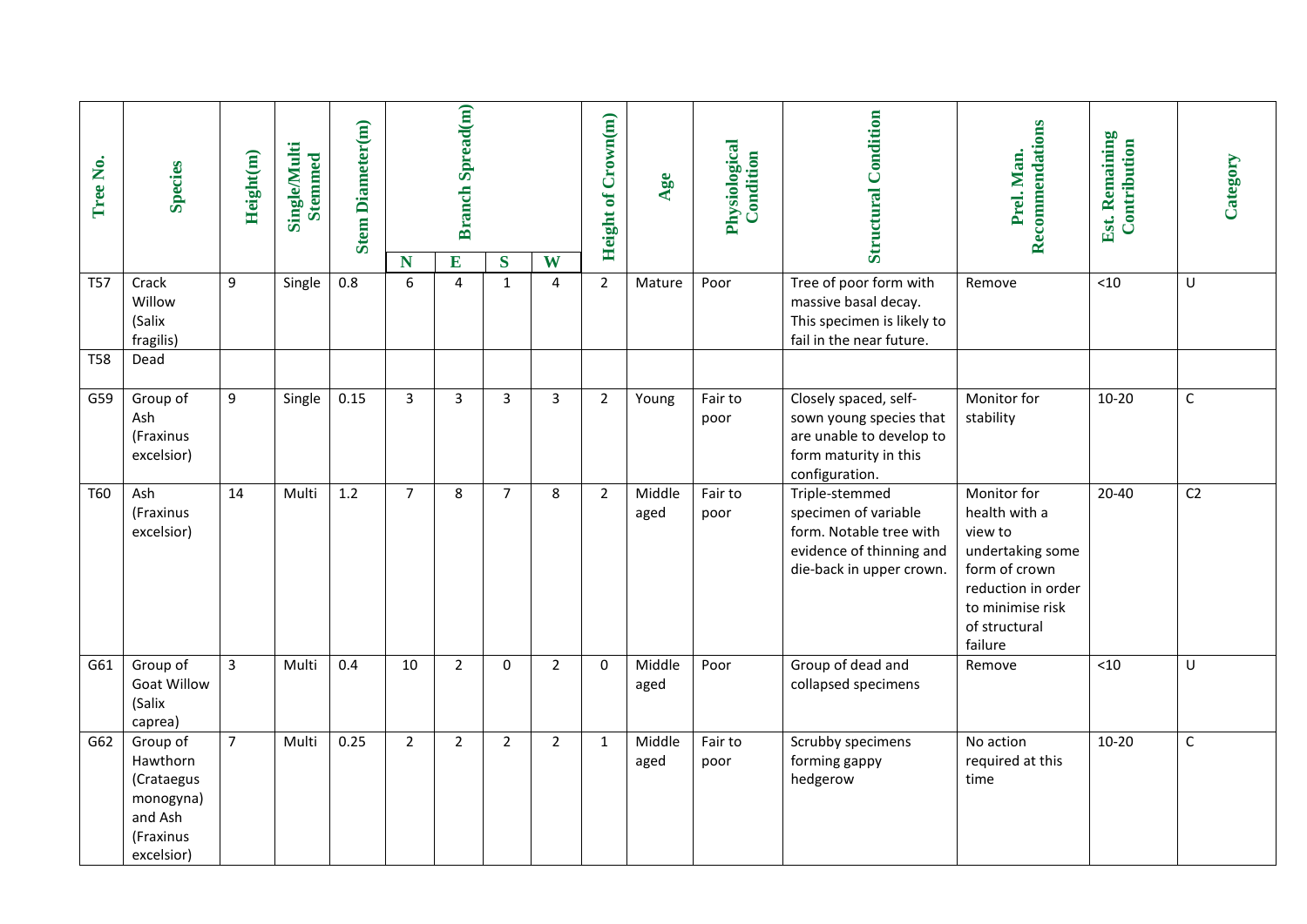| Tree No. | <b>Species</b>                                                                                                   | Height(m)      | <b>Single/Multi</b><br><b>Stemmed</b> | <b>Stem Diameter(m)</b> |                | <b>Branch Spread(m)</b><br>E |                     | W            | Height of Crown(m) | Age            | Physiological<br>Condition | <b>Structural Condition</b>                                                                                                                                  | Recommendations<br>Prel. Man.                                                                            | <b>Est. Remaining</b><br>Contribution | Category     |
|----------|------------------------------------------------------------------------------------------------------------------|----------------|---------------------------------------|-------------------------|----------------|------------------------------|---------------------|--------------|--------------------|----------------|----------------------------|--------------------------------------------------------------------------------------------------------------------------------------------------------------|----------------------------------------------------------------------------------------------------------|---------------------------------------|--------------|
| T63      | Ash (Fraxinus<br>excelsior)                                                                                      | 19             | Single                                | 0.9                     | N<br>10        | 12                           | S<br>$\overline{9}$ | $\mathbf{q}$ | $\overline{2}$     | Mature         | Fair                       | Notable specimen of<br>reasonable form that has<br>suffered some structural<br>failure in lower crown<br>due to heavily end-<br>weighted lateral<br>branches | Undertake 15% overall<br>crown reduction. Prune<br>to remove damaged<br>branches. Monitor for<br>safety. | $20 - 40$                             | <b>B2</b>    |
| T64      | Ash (Fraxinus<br>excelsior)                                                                                      | 14             | Single                                | 0.34                    | 5              | 5                            | $\overline{4}$      | 3            | 4                  | Middle<br>aged | Fair                       | Tree of good form with<br>well-balanced crown                                                                                                                | No action required at<br>this time                                                                       | $>40$                                 | B            |
| G65      | Group of<br>Hawthorn<br>(Crataegus<br>monogyna) and<br>Holly (Ilex<br>aquifolium)                                | $\overline{4}$ | Multi                                 | 0.3                     | $\overline{2}$ | $\overline{3}$               | $\mathbf{1}$        | $\mathbf{1}$ | $\mathbf{1}$       | Middle<br>aged | Fair to<br>poor            | Scrubby specimens<br>forming gappy hedgerow<br>with crowns more<br>heavily developed on<br>northern and eastern<br>sides. Some stems<br>partially collapsed. | Remove partially<br>collapsed stems                                                                      | $20 - 40$                             | $\mathsf{C}$ |
| T66      | Ash (Fraxinus<br>excelsior)                                                                                      | 9              | Multi                                 | 0.4                     | 5              | $\overline{7}$               | 3                   | 3            | $\overline{2}$     | Middle<br>aged | Fair to<br>poor            | Twin-stemmed<br>specimen, scrubby habit                                                                                                                      | No action required at<br>this time                                                                       | $20 - 40$                             | $\mathsf{C}$ |
| G67      | Group of<br>Hawthorn<br>(Crataegus<br>monogyna),<br>Holly (Ilex<br>aquifolium and<br>Ash (Fraxinus<br>excelsior) | 5              | Multi                                 | 0.3                     | $\overline{2}$ | 3                            | $\mathbf{1}$        | $\mathbf{1}$ | $\mathbf{0}$       | Middle<br>aged | Fair to<br>poor            | Scrubby specimens<br>forming gappy hedgerow<br>with crowns more<br>heavily developed on<br>eastern side. Some<br>stems dead or dying.                        | Remove dead or dying<br>stems                                                                            | $20 - 40$                             | $\mathsf{C}$ |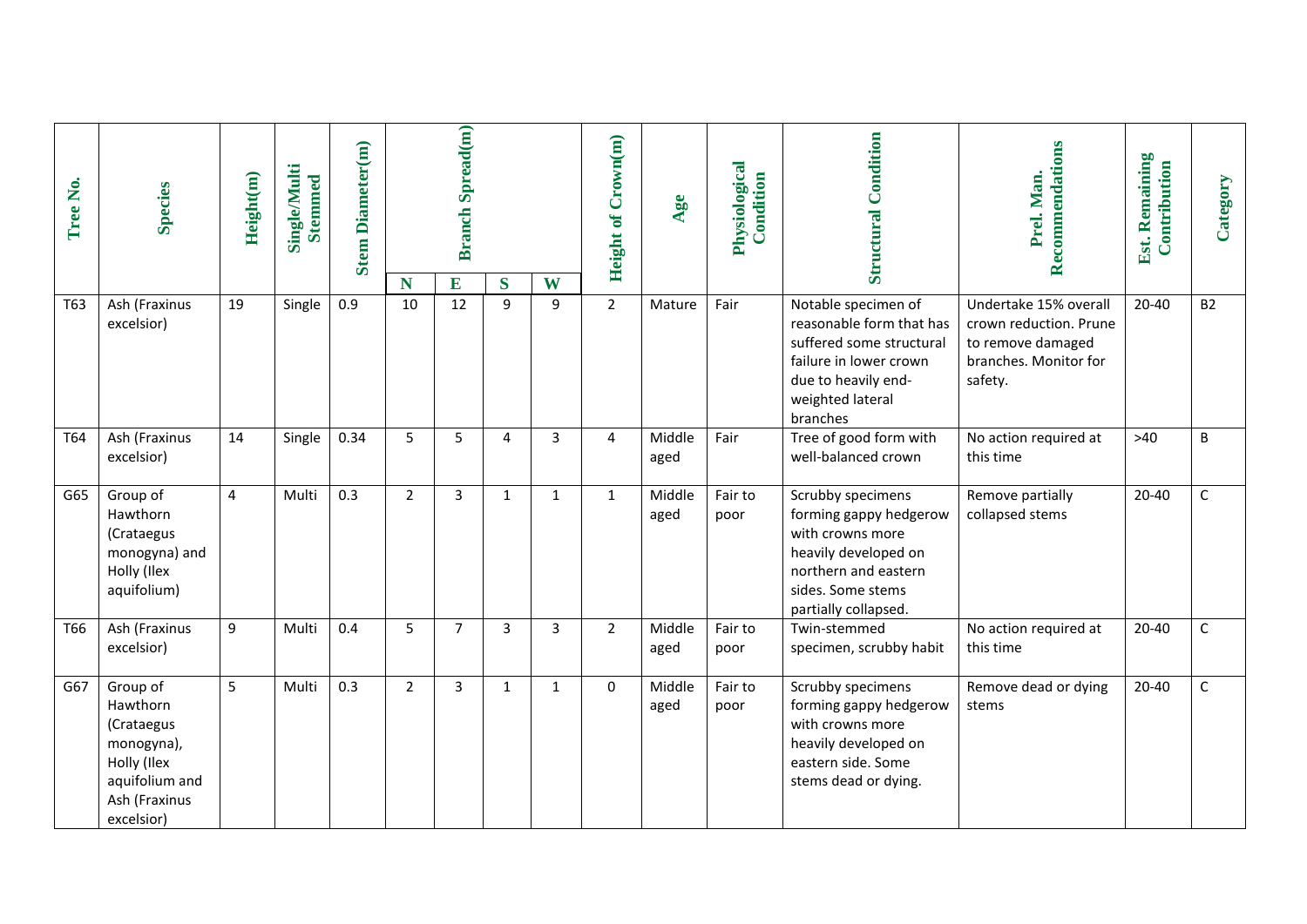| Tree No.   | <b>Species</b>                                  | Height(m)      | <b>Single/Multi</b><br><b>Stemmed</b> | <b>Stem Diameter(m)</b> |                     | <b>Branch Spread(m)</b> |                               |                | <b>Height of Crown(m)</b> | Age            | Physiological<br>Condition | <b>Structural Condition</b>                                                                                                                                                             | Recommendations<br>Prel. Man.                                                                                    | Est. Remaining<br>Contribution | Category    |
|------------|-------------------------------------------------|----------------|---------------------------------------|-------------------------|---------------------|-------------------------|-------------------------------|----------------|---------------------------|----------------|----------------------------|-----------------------------------------------------------------------------------------------------------------------------------------------------------------------------------------|------------------------------------------------------------------------------------------------------------------|--------------------------------|-------------|
| <b>T68</b> | Ash (Fraxinus                                   | 8              | Multi                                 | 0.4                     | N<br>$\overline{4}$ | E<br>$\overline{a}$     | $\mathbf S$<br>$\overline{4}$ | W<br>4         | $\overline{2}$            | Middle         | Poor                       | Tree of poor form with                                                                                                                                                                  |                                                                                                                  | $<10$                          | U           |
|            | excelsior)                                      |                |                                       |                         |                     |                         |                               |                |                           | aged           |                            | massive animal damage<br>on main stem which has<br>led to commencement<br>of internal decay                                                                                             | Remove                                                                                                           |                                |             |
| T69        | Hazel (Corylus<br>avellana)                     | 4              | Multi                                 | 0.4                     | $\mathbf{1}$        | $\mathbf{1}$            | $\mathbf{1}$                  | $\mathbf{1}$   | $\mathbf{1}$              | Middle<br>aged | Fair to<br>poor            | Multi-stemmed coppice<br>specimen of variable<br>form                                                                                                                                   | No action required at<br>this time                                                                               | $10 - 20$                      | $\mathsf C$ |
| G70        | Group of<br>Hawthorn<br>(Crataegus<br>monogyna) | $\overline{3}$ | Multi                                 | 0.25                    | $\overline{2}$      | $\overline{2}$          | $\overline{2}$                | $\overline{2}$ | $\overline{2}$            | Middle<br>aged | Fair to<br>poor            | Scrubby specimens of<br>variable form                                                                                                                                                   | No action required at<br>this time                                                                               | $10 - 20$                      | $\mathsf C$ |
| T71        | Oak (Quercus<br>robur)                          | 13             | Multi                                 | $\mathbf{1}$            | 3                   | 11                      | 11                            | 3              | $\overline{2}$            | Mature         | Fair to<br>poor            | Twin-stemmed specimen<br>of variable form that has<br>suffered extensive storm<br>damage which has led to<br>commencement of<br>internal decay. Extensive<br>die-back in upper crown.   | Undertake 20% overall<br>crown reduction. Prune<br>to remove major<br>deadwood. Monitor for<br>health.           | $20 - 40$                      | $\mathsf C$ |
| T72        | Ash (Fraxinus<br>excelsior)                     | 10             | Single                                | 0.29                    | $\mathbf 0$         | $\overline{2}$          | $\overline{3}$                | $\Omega$       | 5                         | Middle<br>aged | Poor                       | Tree of poor form<br>leaning extensively to<br>south. This specimen<br>may become unstable.                                                                                             | Remove                                                                                                           | < 10                           | U           |
| <b>T73</b> | Oak (Quercus<br>robur)                          | 11             | Single                                | 0.9                     | 13                  | $\overline{3}$          | 9                             | 1              | 3                         | Mature         | Fair to<br>poor            | Tree of variable form<br>with crown extending<br>excessively to the north.<br>This specimen is at risk<br>of structural failure due<br>to heavy end-weight of<br>some lateral branches. | Reduce heavily end-<br>weighted lateral<br>branches by 3-4m to<br>minimise risk of further<br>structural failure | $20 - 40$                      | $\mathsf C$ |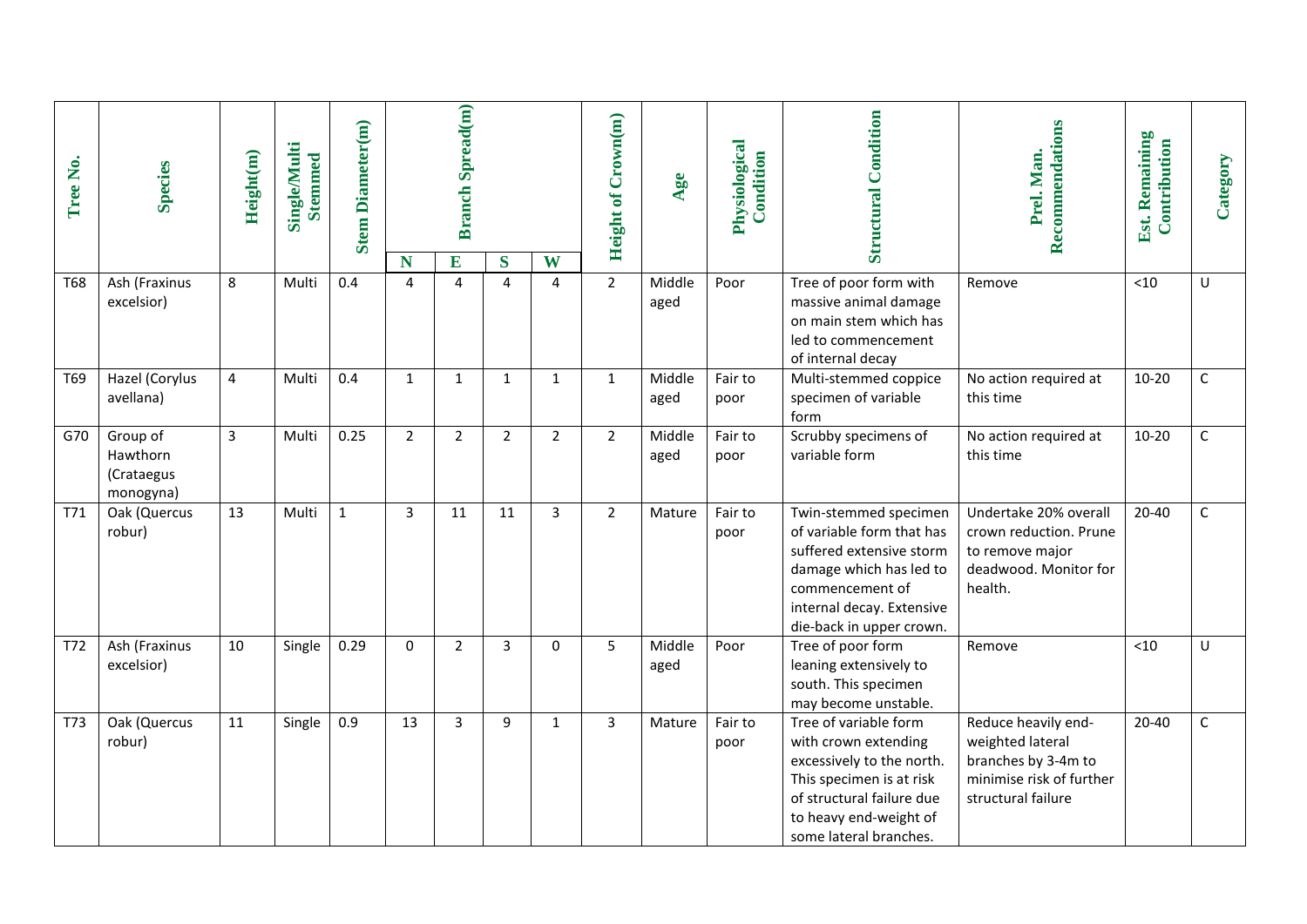| Tree No.   | <b>Species</b>                                                                     | Height(m)      | Single/Multi<br><b>Stemmed</b> | <b>Stem Diameter(m)</b> |                | <b>Branch Spread(m)</b> |                |                | <b>Height of Crown(m)</b> | <b>ge</b><br>◀ | Physiological<br>Condition | <b>Structural Condition</b>                                                                                                    | Recommendations<br>Prel. Man.      | Est. Remaining<br>Contribution | Category    |
|------------|------------------------------------------------------------------------------------|----------------|--------------------------------|-------------------------|----------------|-------------------------|----------------|----------------|---------------------------|----------------|----------------------------|--------------------------------------------------------------------------------------------------------------------------------|------------------------------------|--------------------------------|-------------|
|            |                                                                                    |                |                                |                         | N              | E                       | S              | W              |                           |                |                            |                                                                                                                                |                                    |                                |             |
| T74        | <b>DEAD</b>                                                                        |                |                                |                         |                |                         |                |                |                           |                |                            |                                                                                                                                |                                    |                                |             |
| <b>T75</b> | Ash (Fraxinus<br>excelsior)                                                        | 10             | Single                         | 0.2                     | $\overline{2}$ | $\overline{2}$          | $\overline{2}$ | $\overline{2}$ | 3                         | Middle<br>aged | Fair to<br>poor            | Tree of poor form with<br>misshapen main stem                                                                                  | Monitor for safety                 | $10 - 20$                      | $\mathsf C$ |
| T76        | Ash (Fraxinus<br>excelsior)                                                        | 11             | Single                         | 0.25                    | $\overline{4}$ | $\overline{3}$          | $\mathbf{1}$   | $\overline{2}$ | 6                         | Middle<br>aged | Fair                       | Tree of reasonable form                                                                                                        | No action required at<br>this time | $>40$                          | B           |
| <b>T77</b> | Ash (Fraxinus<br>excelsior)                                                        | 10             | Single                         | 0.34                    | $\mathbf{3}$   | 3                       | 3              | 3              | 3                         | Middle<br>aged | Poor                       | Tree of variable form<br>with extensive ash<br>cankers throughout the<br>main stem. This<br>specimen is at risk of<br>failure. | Remove                             | < 10                           | U           |
| T78        | Ash (Fraxinus<br>excelsior)                                                        | 15             | Multi                          | 0.8                     | $\overline{7}$ | $\overline{7}$          | $\overline{7}$ | $\overline{7}$ | 3                         | Mature         | Fair                       | Notable specimen of<br>good form with well-<br>balanced crown                                                                  | No action required at<br>this time | $>40$                          | B           |
| G79        | Group of Hazel<br>(Corylus<br>avellana) and<br>Hawthorn<br>(Crataegus<br>monogyna) | $\overline{7}$ | Multi                          | 0.35                    | $\overline{3}$ | $\overline{3}$          | $\overline{3}$ | 3              | $\overline{2}$            | Middle<br>aged | Fair to<br>poor            | Scrubby specimens of<br>variable form                                                                                          | No action required at<br>this time | $20 - 40$                      | $\mathsf C$ |
| <b>T80</b> | Elder<br>(Sambucus<br>nigra)                                                       | 3              | Multi                          | 0.2                     | $\mathbf 0$    | $\overline{2}$          | $\mathbf 0$    | 0              | $\overline{2}$            | Middle<br>aged | Poor                       | Tree of poor form that<br>has partially collapsed                                                                              | Remove                             | $<$ 10                         | U           |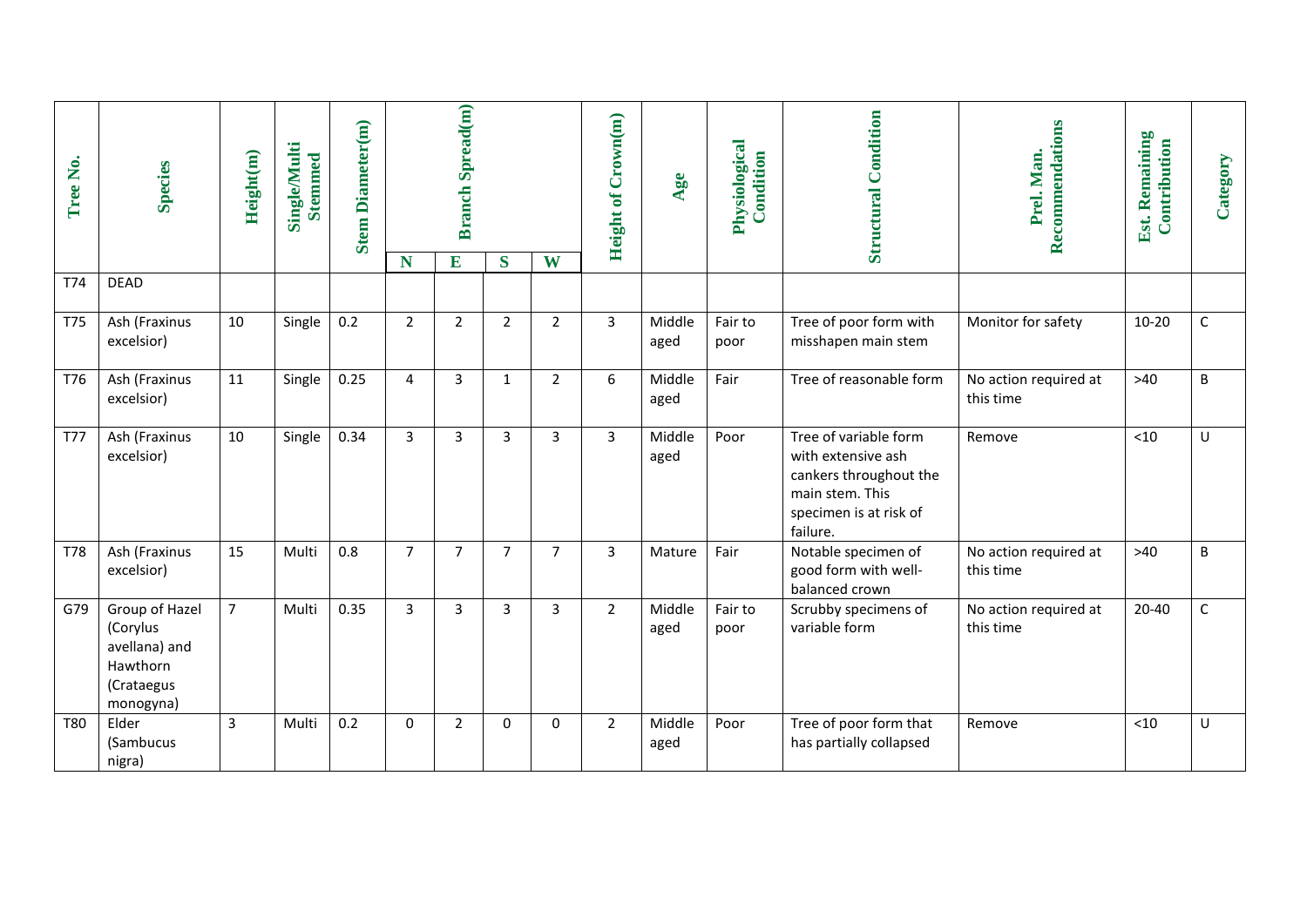| Tree No.   | <b>Species</b>                                                                        | Height(m) | Single/Multi<br><b>Stemmed</b> | <b>Stem Diameter(m)</b> |                | <b>Branch Spread(m)</b> |                |                | <b>Height of Crown(m)</b> | 98             | Physiological<br>Condition | <b>Structural Condition</b>                                                                                                   | Recommendations<br>Prel. Man.                                  | Est. Remaining<br>Contribution | Category     |
|------------|---------------------------------------------------------------------------------------|-----------|--------------------------------|-------------------------|----------------|-------------------------|----------------|----------------|---------------------------|----------------|----------------------------|-------------------------------------------------------------------------------------------------------------------------------|----------------------------------------------------------------|--------------------------------|--------------|
| T81        | Ash (Fraxinus<br>excelsior)                                                           | 17        | Multi                          | $\mathbf{1}$            | N<br>11        | E<br>10                 | S<br>8         | W<br>4         | 5                         | Mature         | Fair to<br>poor            | Triple-stemmed<br>specimen of variable                                                                                        | Undertake 20% overall<br>crown reduction to                    | 20-40                          | $\mathsf C$  |
|            |                                                                                       |           |                                |                         |                |                         |                |                |                           |                |                            | form. Evidence of<br>thinning and die-back<br>throughout crown.                                                               | minimise risk of<br>structural failure.<br>Monitor for health. |                                |              |
| T82        | Ash (Fraxinus<br>excelsior)                                                           | 15        | Single                         | 0.57                    | 3              | 9                       | 6              | 3              | 3                         | Middle<br>aged | Fair to<br>poor            | Tree of reasonable form<br>with evidence of<br>mechanical damage on<br>main stem                                              | Monitor for health.                                            | $20 - 40$                      | $\mathsf C$  |
| T83        | Ash (Fraxinus<br>excelsior)                                                           | 14        | Multi                          | 0.55                    | 3              | 8                       | 5              | $\overline{2}$ | 5                         | Middle<br>aged | Poor                       | Twin-stemmed specimen<br>of variable form.<br>Evidence of basal decay.<br>This specimen is at risk<br>of failure to the east. | Remove                                                         | $<$ 10                         | U            |
| T84        | Hawthorn<br>(Crataegus<br>monogyna)                                                   | 6         | Multi                          | 0.3                     | $\overline{2}$ | $\overline{2}$          | $\overline{2}$ | $\overline{2}$ | $\overline{2}$            | Middle<br>aged | Fair to<br>poor            | Hedgerow specimen of<br>variable form                                                                                         | No action required at<br>this time                             | 20-40                          | $\mathsf{C}$ |
| <b>T85</b> | Ash (Fraxinus<br>excelsior)                                                           | 10        | Single                         | 0.32                    | 3              | 3                       | 1              | $\Omega$       | 5                         | Middle<br>aged | Fair to<br>poor            | Tree of variable form<br>with evidence of<br>mechanical damage on<br>base of main stem                                        | Monitor for safety                                             | $10 - 20$                      | $\mathsf C$  |
| G86        | Group of<br>Sycamore<br>(Acer pseudo-<br>platanus) and<br>Ash (Fraxinus<br>excelsior) | 17        | Single                         | 0.4                     | 4              | 4                       | 4              | 4              | 3                         | Middle<br>aged | Fair to<br>poor            | Line of trees situated on<br>embankment. Some die-<br>back within upper<br>crowns.                                            | Prune to remove major<br>dead wood. Monitor<br>for health.     | 20-40                          | $\mathsf C$  |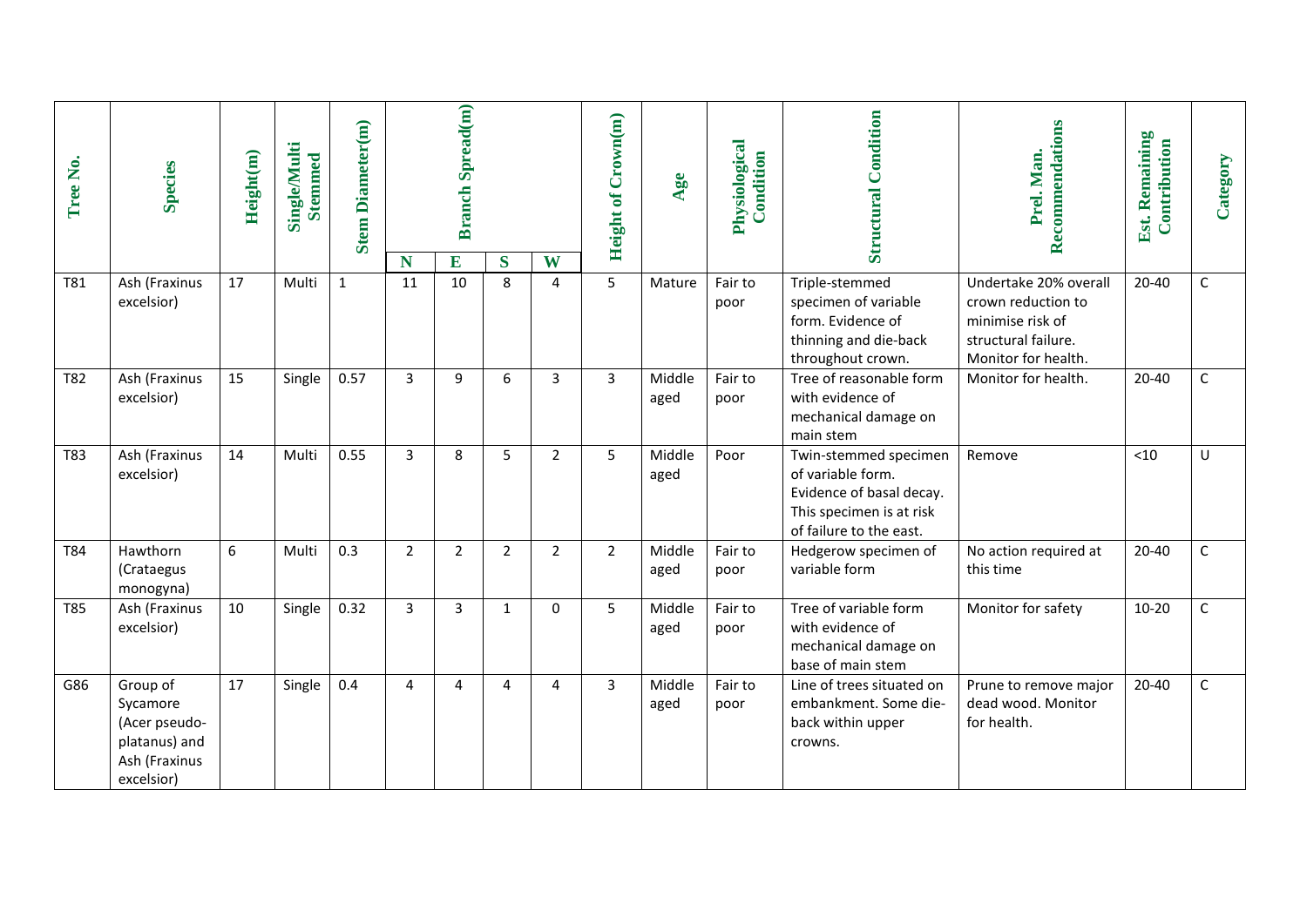| Tree No.    | <b>Species</b>                 | Height(m) | <b>Single/Multi</b><br><b>Stemmed</b> | <b>Stem Diameter(m)</b> |                   | <b>Branch Spread(m)</b> |             |                | Height of Crown(m) | Age            | Physiological<br>Condition | <b>Structural Condition</b>                                                                                                                                                              | Recommendations<br>Prel. Man.                                                    | <b>Est. Remaining</b><br>Contribution | Category    |
|-------------|--------------------------------|-----------|---------------------------------------|-------------------------|-------------------|-------------------------|-------------|----------------|--------------------|----------------|----------------------------|------------------------------------------------------------------------------------------------------------------------------------------------------------------------------------------|----------------------------------------------------------------------------------|---------------------------------------|-------------|
| <b>T86A</b> | Ash                            | 8         | Multi                                 | 0.2                     | N<br>$\mathbf{0}$ | E<br>$\overline{2}$     | S           | W              | $\overline{2}$     |                |                            | Tree of variable form                                                                                                                                                                    |                                                                                  | $10 - 20$                             |             |
|             | (Fraxinus<br>excelsior)        |           |                                       |                         |                   |                         | 3           | 3              |                    | Young          | Fair to<br>poor            | leaning slightly to the<br>south                                                                                                                                                         | No action required at<br>this time                                               |                                       | $\mathsf C$ |
| <b>T87</b>  | Ash<br>(Fraxinus<br>excelsior) | 9         | Multi                                 | 0.35                    | $\Omega$          | 10                      | $\Omega$    | $\bf 0$        | $\overline{3}$     | Middle<br>aged | Poor                       | Tree of poor form<br>leaning extensively to<br>east. This specimen may<br>become at risk of failure.                                                                                     | Remove                                                                           | < 10                                  | $\sf U$     |
| <b>T88</b>  | Ash<br>(Fraxinus<br>excelsior) | 14        | Multi                                 | 0.5                     | 5                 | 5                       | 5           | 5              | $\overline{3}$     | Middle<br>aged | Fair to<br>poor            | Twin-stemmed specimen<br>of variable form.                                                                                                                                               | Monitor for safety                                                               | $20 - 40$                             | $\mathsf C$ |
| T89         | Ash<br>(Fraxinus<br>excelsior) | 13        | Multi                                 | 0.6                     | $\overline{2}$    | $\mathbf{1}$            | 3           | 5              | 4                  | Middle<br>aged | Poor                       | Twin-stemmed specimen<br>with evidence of severe<br>basal inclusion. Evidence<br>of thinning and die-back<br>throughout crown. This<br>specimen is unsuitable<br>for retention.          | Remove                                                                           | $<10$                                 | U           |
| T90         | Ash<br>(Fraxinus<br>excelsior) | 10        | Single                                | 0.35                    | $\mathbf 0$       | $\mathbf 0$             | $\mathbf 0$ | 9              | 4                  | Middle<br>aged | Poor                       | Suppressed specimen of<br>poor form leaning<br>extensively to the west.                                                                                                                  | Remove                                                                           | $<10$                                 | $\sf U$     |
| T91         | Ash<br>(Fraxinus<br>excelsior) | 14        | Single                                | 0.39                    | 3                 | $\overline{2}$          | 2           | 3              | 8                  | Middle<br>aged | Fair                       | Tree of reasonable form<br>with no obvious<br>structural defects                                                                                                                         | No action required at<br>this time                                               | <40                                   | $\sf B$     |
| T92         | Ash<br>(Fraxinus<br>excelsior) | 14        | Multi                                 | 0.75                    | 8                 | 6                       | 3           | $\overline{7}$ | $\overline{3}$     | Middle<br>aged | Fair to<br>poor            | Multi-stemmed<br>specimen of variable<br>form. Some evidence of<br>thinning and die-back in<br>upper crown. Main stem<br>heavily colonised by ivy<br>thus preventing full<br>inspection. | Sever ivy at base. Prune<br>to remove major dead<br>wood. Monitor for<br>safety. | $10 - 20$                             | $\mathsf C$ |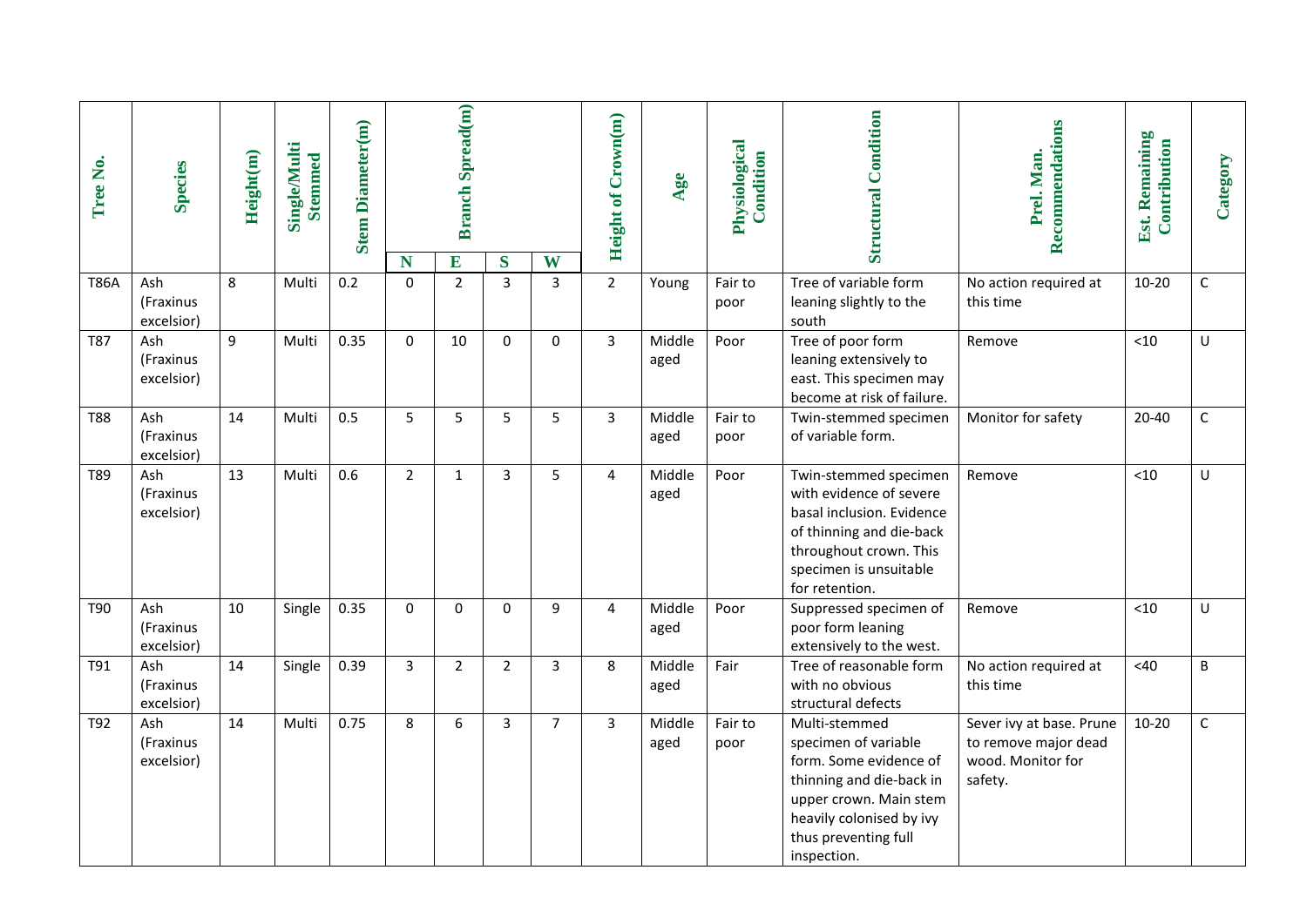| Tree No. | <b>Species</b>                                                                                                      | Height(m)      | <b>Single/Multi</b><br><b>Stemmed</b> | Diameter(m)<br><b>Stem</b> |                | Spread(m)<br><b>Branch</b> |                |   | Crown(m)<br>$\mathbf{d}$<br><b>Height</b> | 96             | Physiological<br>ondition | Condition<br>ral<br>Ē<br>$\overline{\mathbf{s}}$            | Recommendations<br>Prel. Man       | Remaining<br>Contribution<br>Est. | Category    |
|----------|---------------------------------------------------------------------------------------------------------------------|----------------|---------------------------------------|----------------------------|----------------|----------------------------|----------------|---|-------------------------------------------|----------------|---------------------------|-------------------------------------------------------------|------------------------------------|-----------------------------------|-------------|
|          |                                                                                                                     |                |                                       |                            | N              | E                          | S              | W |                                           |                |                           |                                                             |                                    |                                   |             |
| T93      | Ash (Fraxinus<br>excelsior)                                                                                         | 6              | Single                                | 0.35                       | 4              | 4                          | $\overline{3}$ | 3 | $\overline{2}$                            | Middle<br>aged | Fair to<br>poor           | Riverside specimen of<br>reasonable form                    | No action required at<br>this time | 20-40                             | $\mathsf C$ |
| G94      | Group of<br>Hawthorn<br>(Crataegus<br>monogyna),<br>Holly (Ilex<br>aquifolium<br>and Hazel<br>(Corylus<br>avellana) | $\overline{2}$ | Multi                                 | 0.1                        | 1              |                            | $\mathbf{1}$   |   | $\mathbf 0$                               | Young          | Fair                      | Newly planted hedgerow<br>which has been tightly<br>flailed | No action required at<br>this time | >40                               | $\mathsf C$ |
| G95      | Group of Ash<br>(Fraxinus<br>excelsior)                                                                             | 4              | Single<br>and<br>multi                | 0.2                        | $\overline{2}$ | 2                          | $\overline{2}$ | 2 | $\overline{2}$                            | Young          | Fair to<br>poor           | Riverside trees of<br>variable form                         | No action required at<br>this time | 20-40                             | C           |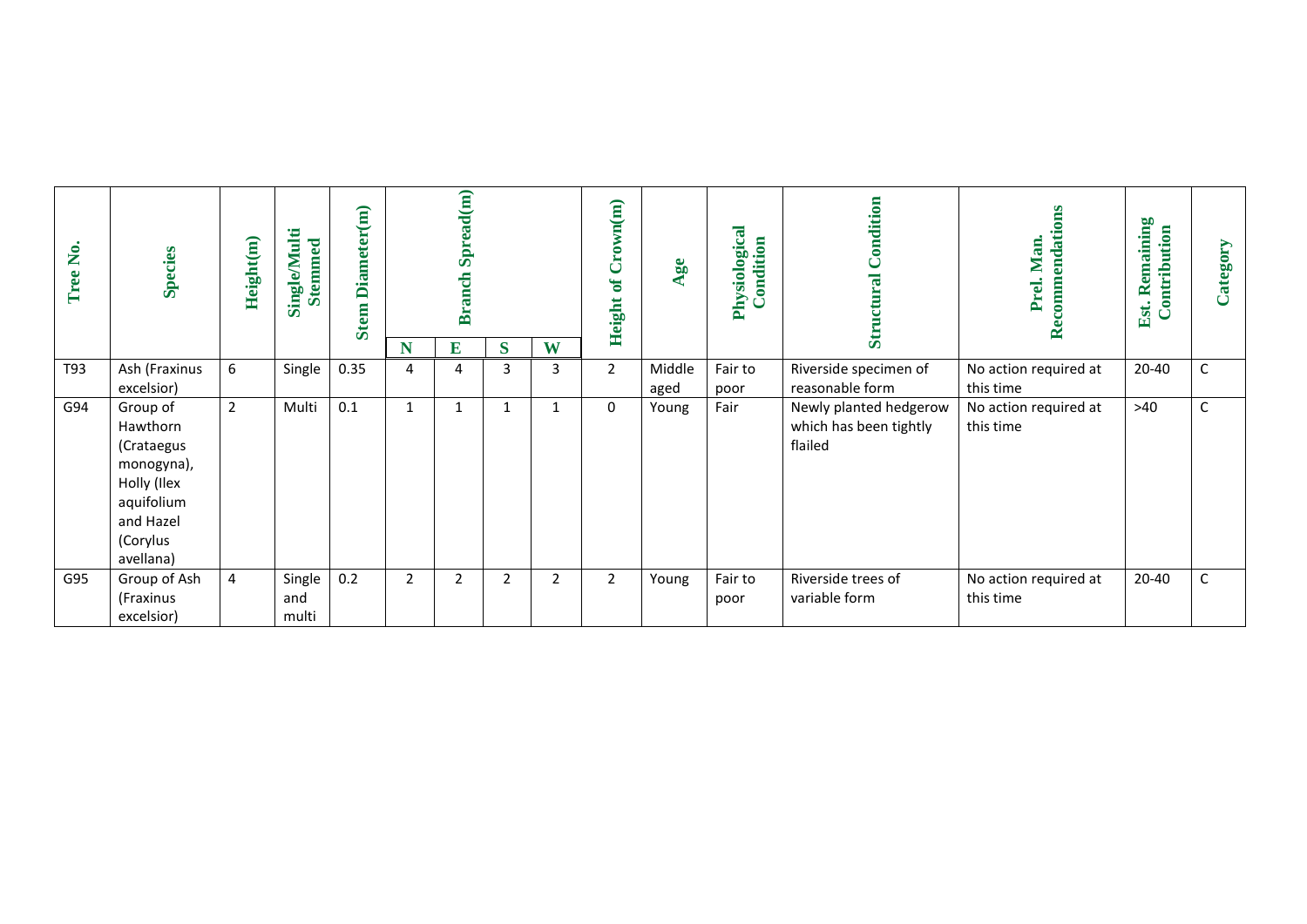| Tree No.    | <b>Species</b>                                                                                                                            | Height(m)      | <b>Single/Multi</b><br><b>Stemmed</b> | <b>Stem Diameter(m)</b> |                | <b>Branch Spread(m)</b> |                |                | <b>Height of Crown(m)</b> | Age            | Physiological<br>Condition | <b>Structural Condition</b>                                                                                          | Recommendations<br>Prel. Man.      | Est. Remaining<br>Contribution | Category    |
|-------------|-------------------------------------------------------------------------------------------------------------------------------------------|----------------|---------------------------------------|-------------------------|----------------|-------------------------|----------------|----------------|---------------------------|----------------|----------------------------|----------------------------------------------------------------------------------------------------------------------|------------------------------------|--------------------------------|-------------|
|             |                                                                                                                                           |                |                                       |                         | N              | $\mathbf E$             | S              | W              |                           |                |                            |                                                                                                                      |                                    |                                |             |
| G96         | Group of Goat<br>Willow (Salix<br>caprea), Alder<br>(Alnus<br>glutinosa), Birch<br>(Betula<br>pendula) and<br>Ash (Fraxinus<br>excelsior) | $\overline{7}$ | Single<br>and<br>multi                | Up to<br>0.5            | $\overline{3}$ | $\overline{3}$          | $\overline{3}$ | $\overline{3}$ | $\overline{2}$            | Middle<br>aged | Fair to<br>poor            | Scrubby specimens<br>established on edge of<br>river bank                                                            | No action required at<br>this time | $10 - 20$                      | $\mathsf C$ |
| <b>T96A</b> | Ash (Fraxinus<br>excelsior)                                                                                                               | 10             | Single                                | 0.39                    | 6              | 6                       | 5              | 5              | $\overline{2}$            | Middle<br>aged | Fair                       | Notable riverside<br>specimen of reasonable<br>form                                                                  | No action required at<br>this time | $>40$                          | B           |
| T97         | Ash (Fraxinus<br>excelsior)                                                                                                               | 10             | Single                                | 0.29                    | 6              | 5                       | $\overline{3}$ | 3              | $\overline{2}$            | Middle<br>aged | Fair                       | Woodland edge<br>specimen of reasonable<br>form                                                                      | No action required at<br>this time | $>40$                          | B           |
| T98         | Sycamore (Acer<br>pseudo-<br>platanus)                                                                                                    | 20             | Single                                | 0.94                    | 12             | 11                      | 11             | 10             | $\overline{2}$            | Mature         | Fair                       | Notable specimen of<br>reasonable form. Some<br>evidence of internal<br>decay associated with<br>old pruning wounds. | Monitor for safety                 | $>40$                          | <b>B2</b>   |
| T99         | Ash (Fraxinus<br>excelsior)                                                                                                               | 9              | Single                                | 0.27                    | $\overline{2}$ | 4                       | 4              | 3              | $\overline{2}$            | Middle<br>aged | Fair                       | Woodland edge<br>specimens of reasonable<br>form                                                                     | No action required at<br>this time | $>40$                          | B           |
| G100        | Group of Hazel<br>(Corylus<br>avellana, Ash<br>(Fraxinus<br>excelsior) and<br>Hawthorn<br>(Crataegus<br>monogyna)                         | $\overline{7}$ | Single<br>and<br>multi                | Up to<br>0.45           | $\overline{2}$ | 4                       | $\overline{2}$ | $\mathbf{1}$   | $\mathbf{1}$              | Middle<br>aged | Fair to<br>poor            | Scrubby woodland edge<br>specimens of variable<br>form                                                               | No action required at<br>this time | $20 - 40$                      | $\mathsf C$ |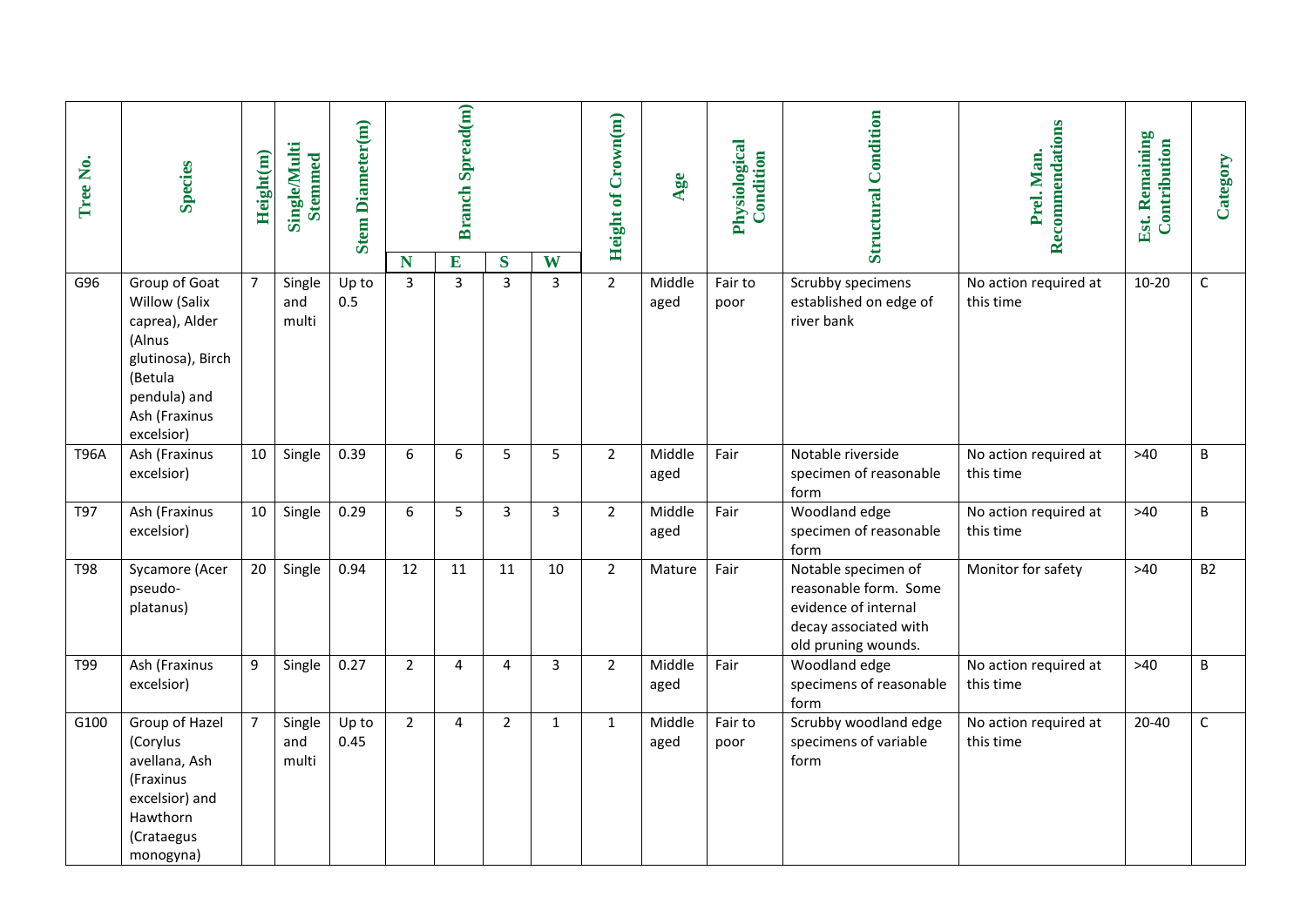| Tree No. | <b>Species</b>                 | Height(m) | <b>Single/Multi</b><br><b>Stemmed</b> | <b>Stem Diameter(m)</b> |                     | <b>Branch Spread(m)</b> |                |        | <b>Height of Crown(m)</b> | Age            | Physiological<br>Condition | Condition<br>Structural                                                                                                                           | Recommendations<br>Prel. Man.                                    | Est. Remaining<br>Contribution | Category     |
|----------|--------------------------------|-----------|---------------------------------------|-------------------------|---------------------|-------------------------|----------------|--------|---------------------------|----------------|----------------------------|---------------------------------------------------------------------------------------------------------------------------------------------------|------------------------------------------------------------------|--------------------------------|--------------|
| T101     | Oak                            | 14        | Single                                | 0.75                    | N<br>$\overline{2}$ | E<br>10                 | $\bf S$<br>11  | W<br>4 | $\overline{2}$            | Mature         | Good to                    | Notable woodland edge                                                                                                                             | Prune to remove major                                            | $>40$                          | <b>B2</b>    |
|          | (Quercus<br>robur)             |           |                                       |                         |                     |                         |                |        |                           |                | fair                       | specimen with crown<br>more heavily developed<br>on southern side                                                                                 | deadwood. Monitor<br>for health.                                 |                                |              |
| T102     | Oak<br>(Quercus<br>robur)      | 22        | Single                                | 0.99                    | 3                   | 9                       | 12             | 12     | $\overline{3}$            | Mature         | Good                       | Notable woodland edge<br>specimen of good form<br>with crown more heavily<br>developed on south-<br>western side                                  | Prune to remove major<br>deadwood                                | $>40$                          | A2           |
| T103     | Ash<br>(Fraxinus<br>excelsior) | 15        | Single                                | 0.29                    | 4                   | $\overline{2}$          | $\overline{2}$ | 4      | 6                         | Middle<br>aged | Fair                       | Woodland edge<br>specimen of reasonable<br>form                                                                                                   | Monitor for stability                                            | $>40$                          | B            |
| T104     | Oak<br>(Quercus<br>robur)      | 18        | Single                                | 0.68                    | 5                   | 8                       | 8              | 9      | 4                         | Mature         | Fair                       | Notable woodland<br>specimen of reasonable<br>form                                                                                                | No action required at<br>this time                               | $>40$                          | <b>B2</b>    |
| T105     | Oak<br>(Quercus<br>robur)      | 8         | Single                                | 0.37                    | $\mathbf 0$         | $\mathbf 0$             | $\mathbf{1}$   | 8      | $\overline{2}$            | Middle<br>aged | Poor                       | Poor quality specimen<br>with evidence of severe<br>internal decay. This<br>specimen may however<br>have high ecological<br>value.                | Remove                                                           | < 10                           | U            |
| T106     | Oak<br>(Quercus<br>robur)      | 17        | Single                                | 0.54                    | 3                   | 9                       | 8              | 8      | 5                         | Middle<br>aged | Fair to<br>poor            | Woodland edge<br>specimen of variable<br>form with severe storm<br>damage in lower crown.<br>Evidence of thinning and<br>die-back in upper crown. | Undertake 25% overall<br>crown reduction.<br>Monitor for safety. | $10 - 20$                      | $\mathsf{C}$ |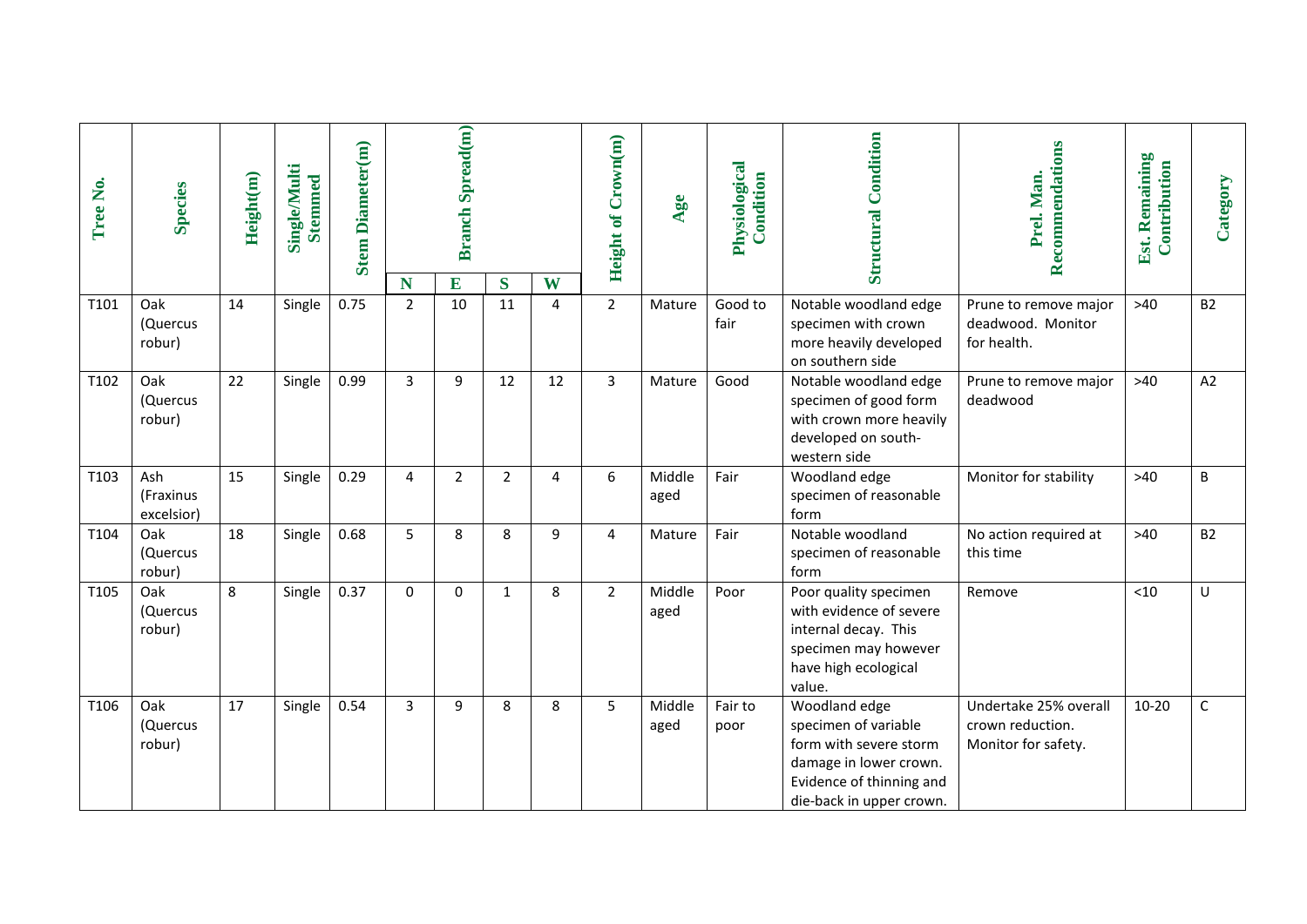| Tree No.     | <b>Species</b>                           | Height(m) | <b>Single/Multi</b><br><b>Stemmed</b> | <b>Stem Diameter(m)</b> | N           | <b>Branch Spread(m)</b><br>E | S              | W              | Height of Crown(m) | Age    | Physiological<br>Condition | <b>Structural Condition</b>                                                                                                                                             | Recommendations<br>Prel. Man.                             | Est. Remaining<br>Contribution | Category |
|--------------|------------------------------------------|-----------|---------------------------------------|-------------------------|-------------|------------------------------|----------------|----------------|--------------------|--------|----------------------------|-------------------------------------------------------------------------------------------------------------------------------------------------------------------------|-----------------------------------------------------------|--------------------------------|----------|
| T107         | Oak<br>(Quercus<br>robur)                | 14        | Single                                | 0.66                    | 9           | $\overline{7}$               | $\overline{3}$ | $\overline{3}$ | 5                  | Mature | Fair to<br>poor            | Notable woodland<br>specimen of variable<br>form with extensive<br>accumulation of<br>deadwood throughout<br>crown                                                      | Monitor for health                                        | $10 - 20$                      | C2       |
| T108<br>T109 | <b>DEAD</b><br>Oak<br>(Quercus<br>robur) | 19        | Single                                | 0.88                    | 11          | 12                           | 12             | 11             | 4                  | Mature | Good                       | Notable woodland<br>specimen of good form.<br>Some accumulation of<br>deadwood in lower<br>crown which is normal in<br>a tree of this age                               | Monitor for safety                                        | $>40$                          | A2       |
| T110         | Ash<br>(Fraxinus<br>excelsior)           | 10        | Single                                | 0.4                     | $\mathbf 0$ | 15                           | 0              | 0              | 4                  | Mature | Poor                       | This specimen has<br>collapsed totally to the<br>east                                                                                                                   | Remove                                                    | < 10                           | U        |
| T111         | Oak<br>(Quercus<br>robur)                | 13        | Single                                | 0.42                    | 5           | 4                            | $\mathbf{1}$   | $\mathbf{1}$   | $\overline{2}$     | Mature | Fair to<br>poor            | Woodland specimen of<br>variable form. Some<br>mechanical damage has<br>occurred in relation to<br>the adjacent collapsed<br>tree. Some deadwood<br>within upper crown. | Prune to remove major<br>deadwood and<br>damaged branches | $20 - 40$                      | C        |
| T112         | Ash<br>(Fraxinus<br>excelsior)           | 15        | Single                                | 0.52                    | 9           | 9                            | 5              | 0              | 5                  | Mature | Fair                       | Woodland specimen of<br>reasonable form with<br>crown more heavily<br>developed on eastern<br>side                                                                      | Monitor for stability                                     | $>40$                          | B        |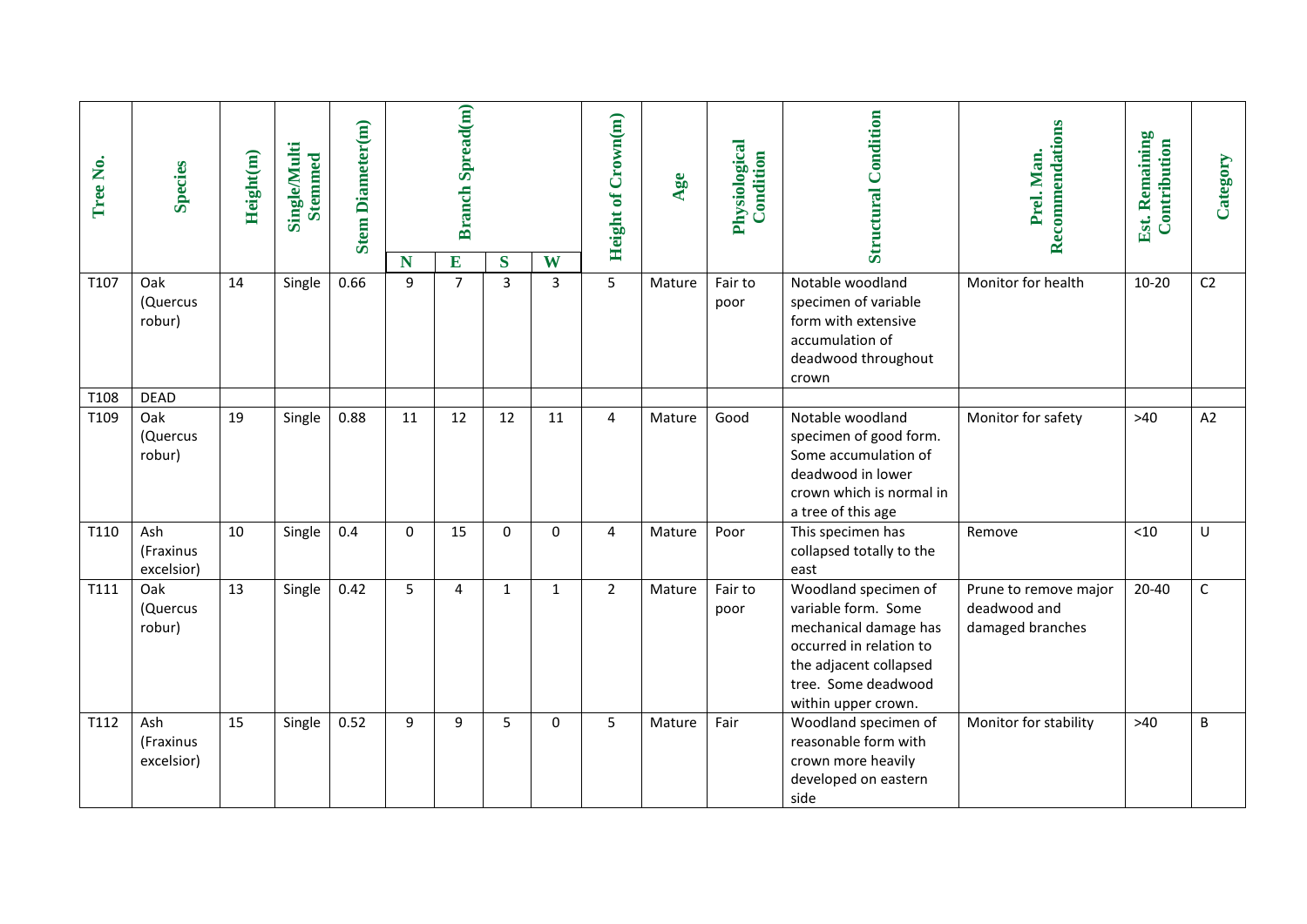| Tree No. | <b>Species</b>                             | Height(m) | Single/Multi<br><b>Stemmed</b> | <b>Stem Diameter(m)</b> |                | <b>Branch Spread(m)</b> |                |                | Height of Crown(m) | Age            | Physiological<br>Condition | Condition<br>Structural                                                                                                                                                                                                                                     | Recommendations<br>Prel. Man.      | Est. Remaining<br>Contribution | Category       |
|----------|--------------------------------------------|-----------|--------------------------------|-------------------------|----------------|-------------------------|----------------|----------------|--------------------|----------------|----------------------------|-------------------------------------------------------------------------------------------------------------------------------------------------------------------------------------------------------------------------------------------------------------|------------------------------------|--------------------------------|----------------|
|          |                                            |           |                                |                         | N              | E                       | S              | W              |                    |                |                            |                                                                                                                                                                                                                                                             |                                    |                                |                |
| G113     | Group of<br>Ash<br>(Fraxinus<br>excelsior) | 17        | Single<br>and<br>multi         | 0.35                    | 6              | 6                       | 6              | 6              | $2^{\circ}$        | Middle<br>aged | Fair to<br>poor            | Woodland specimens of<br>variable form                                                                                                                                                                                                                      | No action required at<br>this time | $20 - 40$                      | $\mathsf C$    |
| T114     | Oak<br>(Quercus<br>robur)                  | 18        | Single                         | 1.01                    | 11             | 12                      | 11             | 10             | $\overline{2}$     | Mature         | Good                       | Notable woodland edge<br>specimen of good form<br>with well-balanced<br>crown                                                                                                                                                                               | No action required at<br>this time | $>40$                          | A2             |
| T115     | Oak<br>(Quercus<br>robur)                  | 17        | Single                         | 1.12                    | 10             | 6                       | 10             | 10             | $\overline{2}$     | Mature         | Fair to<br>poor            | Notable woodland<br>specimen of reasonable<br>form with extensive<br>accumulation of<br>deadwood throughout<br>crown. Evidence of<br>thinning of foliage and<br>die-back in upper crown.<br>This specimen appears<br>to be in a deteriorating<br>condition. | Monitor for health                 | $10 - 20$                      | C <sub>2</sub> |
| G116     | Group of<br>Ash<br>(Fraxinus<br>excelsior) | 16        | Single                         | 0.42                    | 6              | 5                       | $\overline{7}$ | $\overline{7}$ | 4                  | Middle<br>aged | Fair                       | Woodland edge<br>specimens of reasonable<br>form                                                                                                                                                                                                            | No action required at<br>this time | $>40$                          | $\sf B$        |
| T117     | Ash<br>(Fraxinus<br>excelsior)             | 12        | Single                         | 0.27                    | $\overline{3}$ | $\overline{3}$          | 3              | 3              | 5                  | Middle<br>aged | Fair                       | Woodland specimen of<br>reasonable form                                                                                                                                                                                                                     | No action required at<br>this time | $>40$                          | B              |
| T118     | Sycamore<br>(Acer<br>pseudo-<br>platanus)  | 15        | Single                         | 0.75                    | 9              | 9                       | $\overline{7}$ | 8              | $\overline{2}$     | Mature         | Fair                       | Notable woodland<br>specimen of reasonable<br>form. Evidence of slight<br>thinning of foliage in<br>upper crown.                                                                                                                                            | Monitor for health                 | $>40$                          | B              |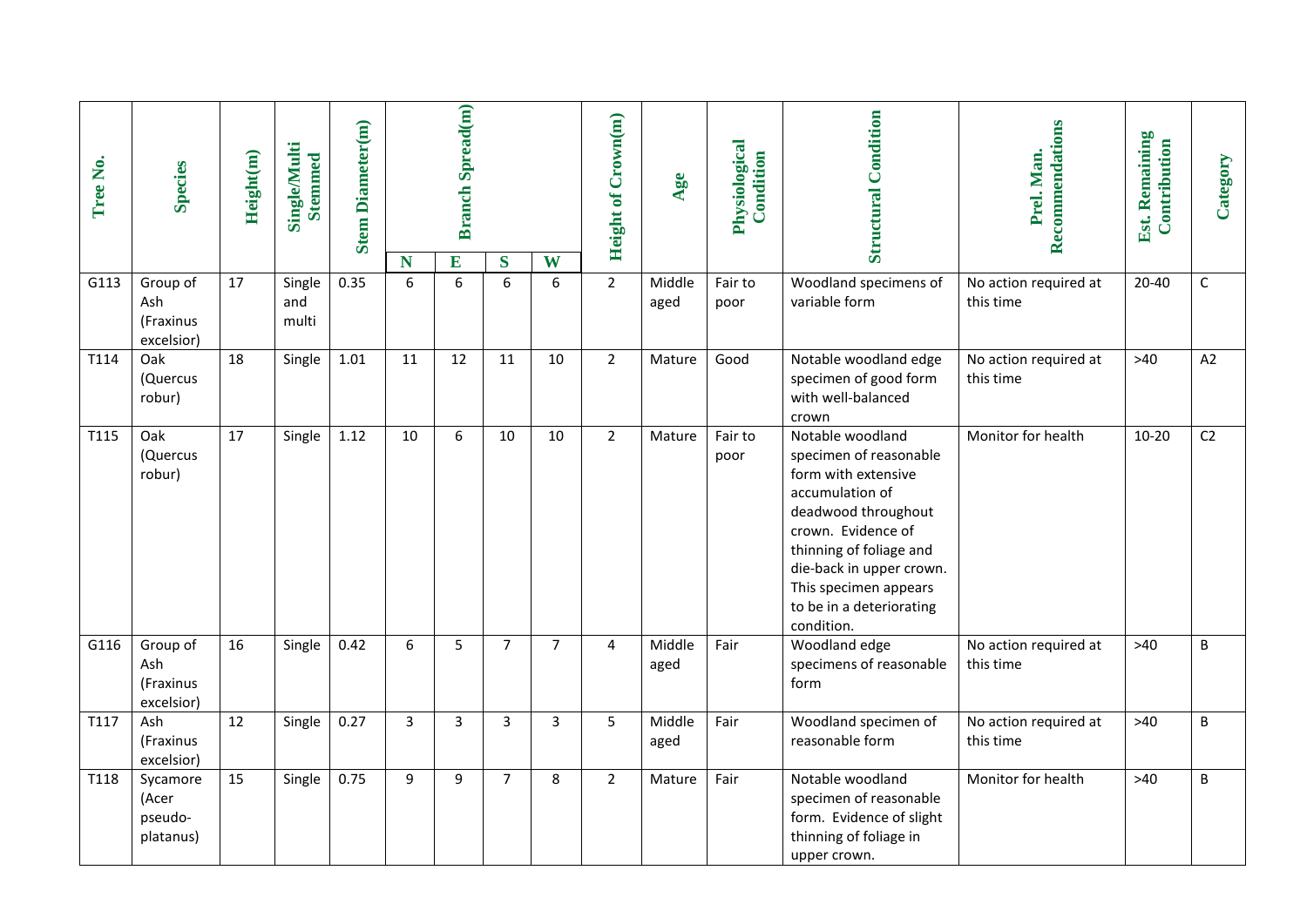| Tree No. | <b>Species</b>                                                                                                                                                                                          | Height(m)              | Single/Multi<br><b>Stemmed</b> | <b>Stem Diameter(m)</b> |                     | <b>Branch Spread(m)</b>          |                           |                     | Height of Crown(m) | Age            | Physiological<br>Condition | <b>Structural Condition</b>                                                                                                                                                                                    | Recommendations<br>Prel. Man.      | Est. Remaining<br>Contribution | Category       |
|----------|---------------------------------------------------------------------------------------------------------------------------------------------------------------------------------------------------------|------------------------|--------------------------------|-------------------------|---------------------|----------------------------------|---------------------------|---------------------|--------------------|----------------|----------------------------|----------------------------------------------------------------------------------------------------------------------------------------------------------------------------------------------------------------|------------------------------------|--------------------------------|----------------|
| G119     | Group of<br>Ash<br>(Fraxinus<br>excelsior),<br>Oak<br>(Quercus<br>robur),<br>Hawthorn<br>(Crataegus<br>monogyna),<br>Hazel<br>(Corylus<br>avellana)<br>and<br>Sycamore<br>(Acer<br>pseudo-<br>platanus) | Up<br>${\sf to}$<br>15 | Single<br>and<br>multi         | Up to<br>0.45           | N<br>$\overline{7}$ | $\overline{E}$<br>$\overline{7}$ | $\bf S$<br>$\overline{7}$ | W<br>$\overline{7}$ | $\overline{2}$     | Middle<br>aged | Fair to<br>poor            | Generally scrubby<br>woodland edge<br>specimens of variable<br>form                                                                                                                                            | No action required at<br>this time | $20 - 40$                      | C <sub>2</sub> |
| T120     | Oak<br>(Quercus<br>robur)                                                                                                                                                                               | 12                     | Single                         | 0.45<br>(est.)          | $\overline{3}$      | 5                                | $\overline{7}$            | 3                   | $\mathbf{3}$       | Middle<br>aged | Fair                       | Notable woodland edge<br>specimen of reasonable<br>form with crown more<br>heavily developed on<br>south-eastern side.<br>Dense vegetation at<br>base prevents full<br>inspection and accurate<br>measurement. | No action required at<br>this time | $>40$                          | $\sf B$        |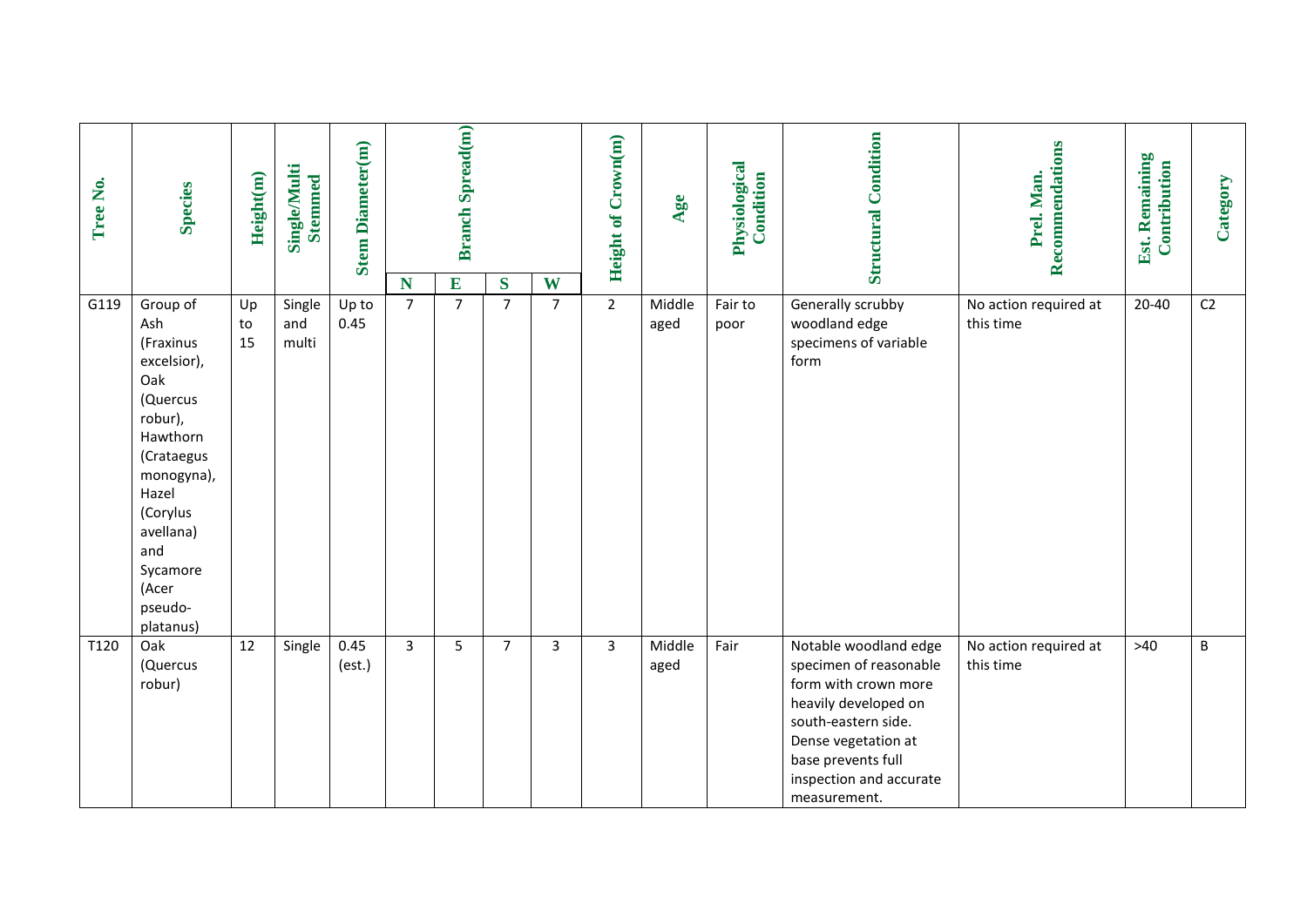| Tree No. | <b>Species</b>            | Height(m) | <b>Single/Multi</b><br><b>Stemmed</b> | <b>Stem Diameter(m)</b> |                     | <b>Branch Spread(m)</b> |        |                | Height of Crown(m) | Age            | Physiological<br>Condition | <b>Structural Condition</b>                                                                                                                                                                                                                                             | Recommendations<br>Prel. Man.      | Est. Remaining<br>Contribution | Category  |
|----------|---------------------------|-----------|---------------------------------------|-------------------------|---------------------|-------------------------|--------|----------------|--------------------|----------------|----------------------------|-------------------------------------------------------------------------------------------------------------------------------------------------------------------------------------------------------------------------------------------------------------------------|------------------------------------|--------------------------------|-----------|
| T121     | Oak<br>(Quercus<br>robur) | 17        | Single                                | 0.75<br>(est.)          | N<br>$\overline{4}$ | E<br>8                  | S<br>8 | W<br>9         | $\overline{3}$     | Mature         | Good                       | Notable woodland edge<br>of reasonable form with<br>crown more heavily<br>developed on southern<br>side. Dense vegetation<br>at base prevents full<br>inspection and accurate<br>measurement.                                                                           | No action required at<br>this time | $>40$                          | A2        |
| T122     | Oak<br>(Quercus<br>robur) | 15        | Single                                | 0.7<br>(est.)           | $\overline{3}$      | $\overline{7}$          | 11     | 9              | $\overline{2}$     | Mature         | Fair                       | Notable woodland edge<br>specimen leaning slightly<br>to the south, with crown<br>more heavily developed<br>on south-eastern side.<br>Extensive storm damage<br>in lower crown. Dense<br>vegetation at base<br>prevents full inspection<br>and accurate<br>measurement. | Monitor for stability              | $>40$                          | <b>B2</b> |
| T123     | Oak<br>(Quercus<br>robur) | 17        | Single                                | 0.55<br>(est.)          | $\overline{2}$      | 3                       | 5      | $\overline{7}$ | 5                  | Middle<br>aged | Fair                       | Woodland specimen of<br>reasonable form leaning<br>slightly to the south.<br>Dense vegetation at<br>base prevents full<br>inspection and accurate<br>measurement.                                                                                                       | No action required at<br>this time | $>40$                          | $\sf B$   |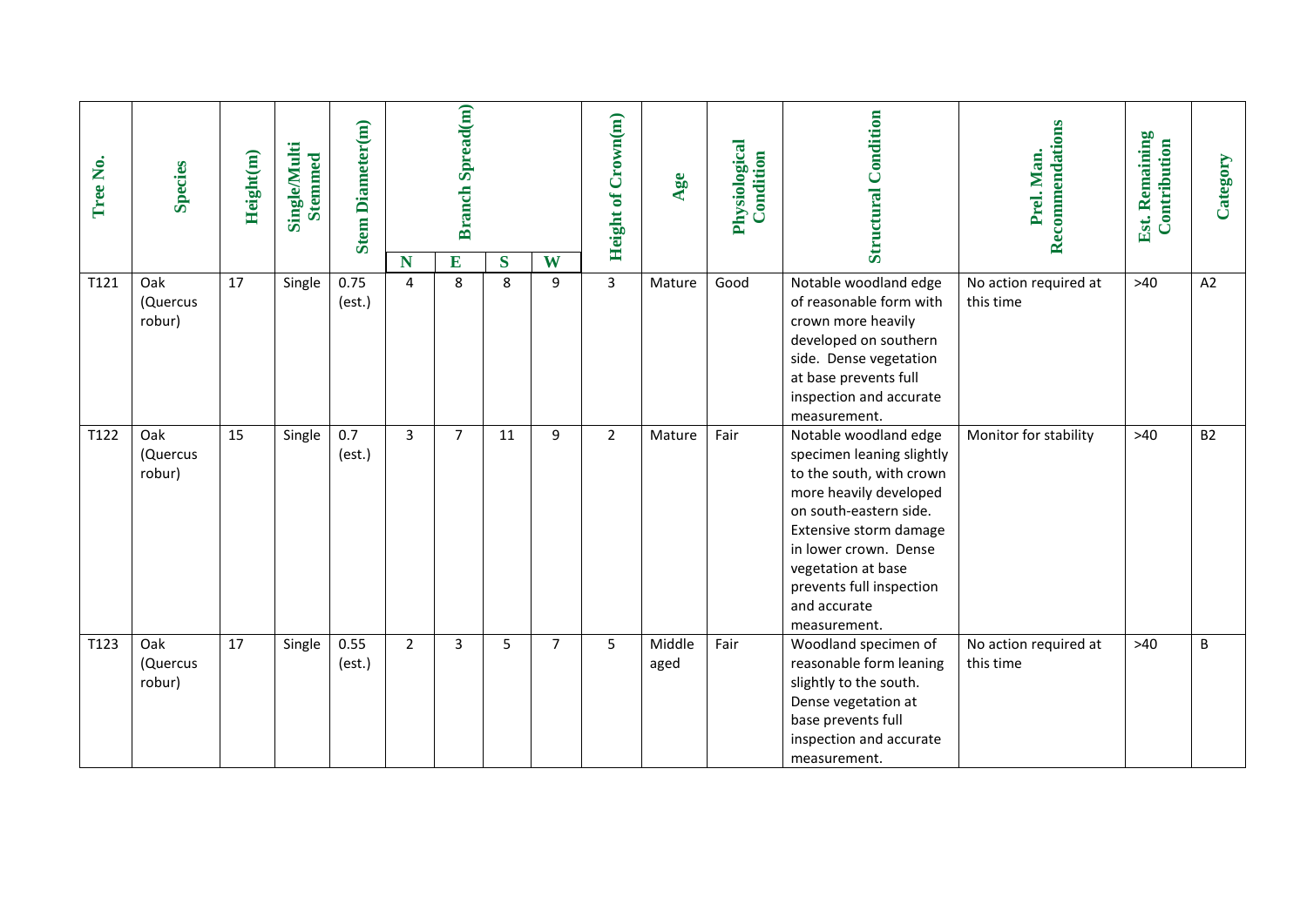| Tree No. | <b>Species</b>            | Height(m)    | <b>Single/Multi</b><br><b>Stemmed</b> | <b>Stem Diameter(m)</b> |                | <b>Branch Spread(m)</b> |                           |                   | <b>Height of Crown(m)</b> | Age    | Physiological<br>Condition | <b>Structural Condition</b>                                                                                                                                                                               | Recommendations<br>Prel. Man.                                                  | Est. Remaining<br>Contribution | Category    |
|----------|---------------------------|--------------|---------------------------------------|-------------------------|----------------|-------------------------|---------------------------|-------------------|---------------------------|--------|----------------------------|-----------------------------------------------------------------------------------------------------------------------------------------------------------------------------------------------------------|--------------------------------------------------------------------------------|--------------------------------|-------------|
| T124     | Oak<br>(Quercus<br>robur) | $\mathbf{3}$ | Single                                | 0.4<br>(est.)           | N<br>$\Omega$  | E<br>$\mathbf{1}$       | $\bf S$<br>$\overline{2}$ | W<br>$\mathbf{1}$ | $\overline{2}$            | Mature | Fair to<br>poor            | Woodland edge<br>specimen whose<br>mid crown has snapped.<br>This specimen is likely to<br>decline in health over<br>the years.                                                                           | Monitor for health                                                             | $10 - 20$                      | $\mathsf C$ |
| T125     | Oak<br>(Quercus<br>robur) | 13           | Single                                | 0.65<br>(est.)          | $\overline{3}$ | 9                       | 8                         | $\overline{7}$    | $\overline{3}$            | Mature | Fair to<br>poor            | Notable woodland edge<br>specimen that has<br>suffered damage in the<br>mid and upper crown<br>due to the failure of<br>adjacent tree.                                                                    | Prune to remove<br>damaged branches and<br>failed tree. Monitor for<br>health. | $20 - 40$                      | $\mathsf C$ |
| T126     | Oak<br>(Quercus<br>robur) | 17           | Single                                | 0.65<br>(est.)          | $\overline{4}$ | 4                       | 10                        | 9                 | 4                         | Mature | Fair                       | Notable woodland edge<br>specimen of reasonable<br>form with crown more<br>heavily developed on<br>southern side. Dense<br>vegetation at base<br>prevents full inspection<br>and accurate<br>measurement. | No action required at<br>this time                                             | $>40$                          | <b>B2</b>   |
| T127     | Oak<br>(Quercus<br>robur) | 16           | Single                                | 0.7<br>(est.)           | $\overline{7}$ | $\overline{7}$          | 9                         | 8                 | $\overline{2}$            | Mature | Fair                       | Notable woodland edge<br>specimen of reasonable<br>form with crown more<br>heavily developed on<br>southern side. Dense<br>vegetation at base<br>prevents full inspection<br>and accurate<br>measurement. | No action required at<br>this time                                             | $>40$                          | <b>B2</b>   |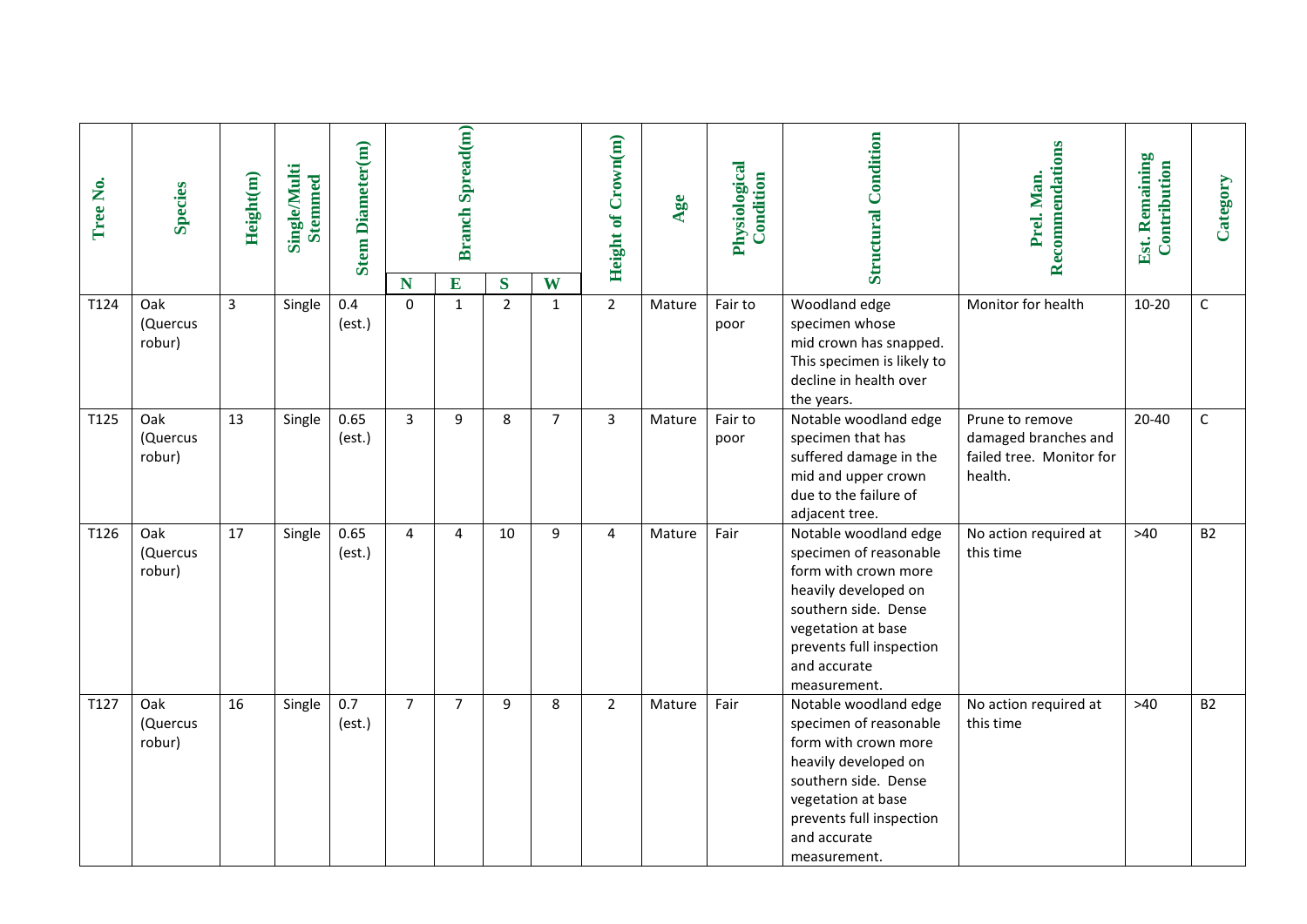| Tree No. | <b>Species</b>            | Height(m) | Single/Multi<br><b>Stemmed</b> | <b>Stem Diameter(m)</b> | N              | <b>Branch Spread(m)</b><br>E | S | W | <b>Height of Crown(m)</b> | Age            | Physiological<br>Condition | <b>Structural Condition</b>                                                                                                                                                                                                                                                                     | Recommendations<br>Prel. Man.      | Est. Remaining<br>Contribution | Category  |
|----------|---------------------------|-----------|--------------------------------|-------------------------|----------------|------------------------------|---|---|---------------------------|----------------|----------------------------|-------------------------------------------------------------------------------------------------------------------------------------------------------------------------------------------------------------------------------------------------------------------------------------------------|------------------------------------|--------------------------------|-----------|
| T128     | Oak<br>(Quercus<br>robur) | 17        | Single                         | 0.65<br>(est.)          | 5              | 8                            | 8 | 8 | $\overline{2}$            | Mature         | Fair                       | Notable woodland edge<br>specimen of good form<br>with well-balanced<br>crown. Extensive<br>deadwood has<br>accumulated in<br>mid crown with possible<br>evidence of slight<br>thinning in upper crown.<br>Dense vegetation at<br>base prevents full<br>inspection and accurate<br>measurement. | Monitor for health                 | $>40$                          | <b>B2</b> |
| T129     | Oak<br>(Quercus<br>robur) | 18        | Single                         | 0.8<br>(est.)           | 9              | 9                            | 9 | 9 | $\overline{2}$            | Mature         | Good                       | Notable woodland<br>specimen of good form<br>with well-balanced<br>crown. Dense<br>vegetation at base<br>prevents full inspection<br>and accurate<br>measurement.                                                                                                                               | No action required at<br>this time | $>40$                          | A2        |
| T130     | Oak<br>(Quercus<br>robur) | 11        | Single                         | 0.55<br>(est.)          | $\overline{2}$ | $\overline{7}$               | 6 | 5 | $\overline{3}$            | Middle<br>aged | Fair                       | Notable woodland edge<br>specimen of reasonable<br>form with crown more<br>heavily developed on<br>southern side. Dense<br>vegetation at base<br>prevents full inspection<br>and accurate<br>measurement.                                                                                       | No action required at<br>this time | $>40$                          | <b>B2</b> |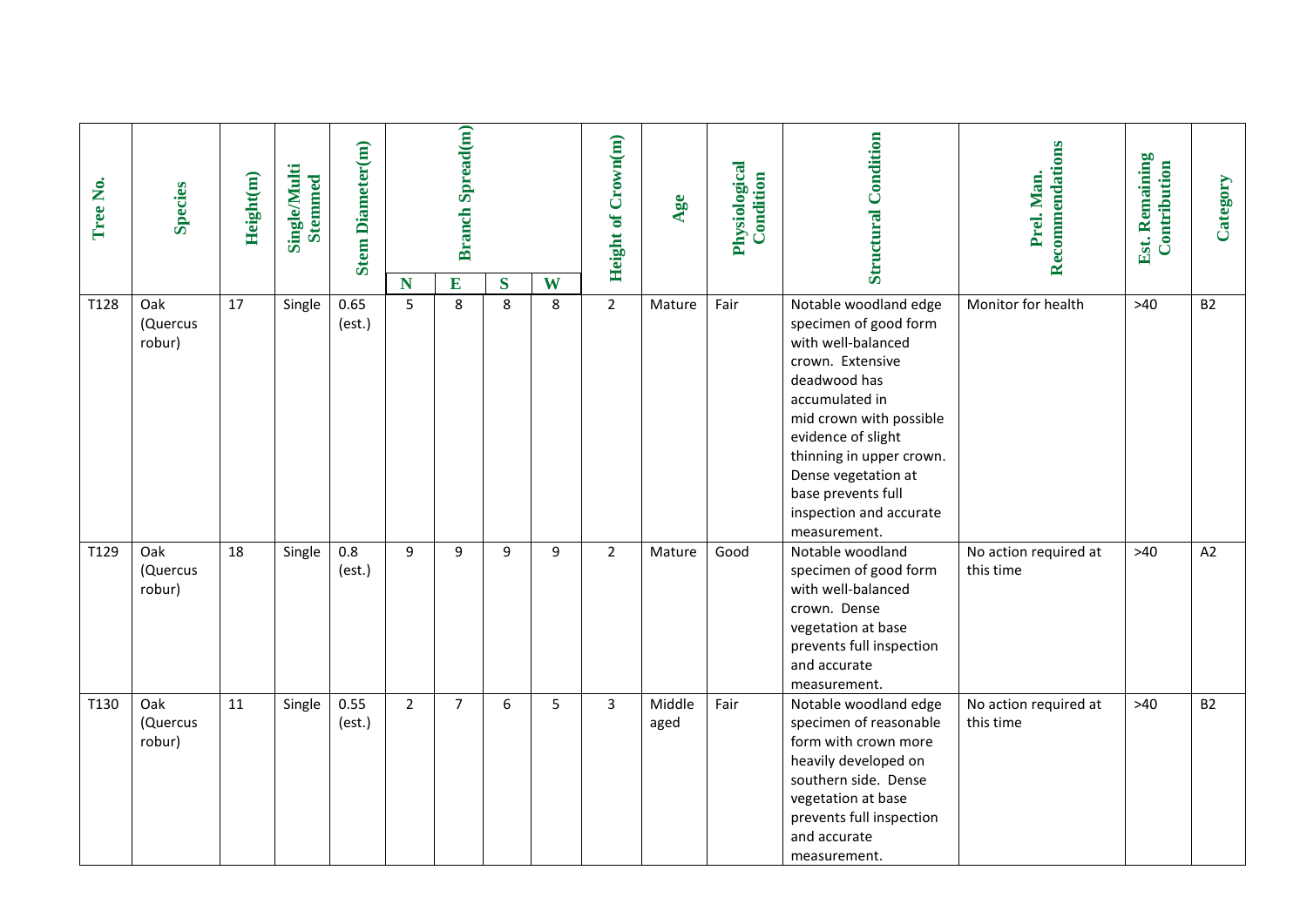| Tree No. | <b>Species</b>                                                                                                                                         | Height(m)      | Single/Multi<br><b>Stemmed</b> | <b>Stem Diameter(m)</b> |                 | <b>Branch Spread(m)</b> |        |        | Height of Crown(m) | Age            | Physiological<br>Condition | <b>Structural Condition</b>                                                 | Recommendations<br>Prel. Man.      | Est. Remaining<br>Contribution | Category    |
|----------|--------------------------------------------------------------------------------------------------------------------------------------------------------|----------------|--------------------------------|-------------------------|-----------------|-------------------------|--------|--------|--------------------|----------------|----------------------------|-----------------------------------------------------------------------------|------------------------------------|--------------------------------|-------------|
| G131     | Group of<br>Oak<br>(Quercus<br>robur), Ash<br>(Fraxinus<br>excelsior),<br>Hazel<br>(Corylus<br>avellana)<br>and<br>Hawthorn<br>(Crataegus<br>monogyna) | Up<br>to<br>18 | Single<br>and<br>multi         | Up to<br>0.8            | N<br>8          | E<br>8                  | S<br>8 | W<br>8 | $\overline{3}$     | Mature         | Good to<br>fair            | Notable broadleaf<br>woodland containing<br>trees of generally good<br>form | No action required at<br>this time | $>40$                          | <b>B2</b>   |
| G132     | Group of<br>Sycamore<br>(Acer<br>pseudo-<br>platanus)<br>and Oak<br>(Quercus<br>robur)                                                                 | 12             | Single<br>and<br>multi         | 0.5                     | $6\phantom{1}6$ | 6                       | 6      | 6      | $\overline{2}$     | Middle<br>aged | Fair                       | Woodland edge trees of<br>reasonable form                                   | No action required at<br>this time | $>40$                          | $\sf B$     |
| G133     | Group of 2<br>Alder (Alnus<br>glutinosa)<br>and 1 Ash<br>(Fraxinus<br>excelsior)                                                                       | 12             | Single<br>and<br>multi         | 0.35                    | 5               | 5                       | 5      | 5      | 3                  | Middle<br>aged | Fair to<br>poor            | Woodland specimens of<br>variable form                                      | No action required at<br>this time | $20 - 40$                      | $\mathsf C$ |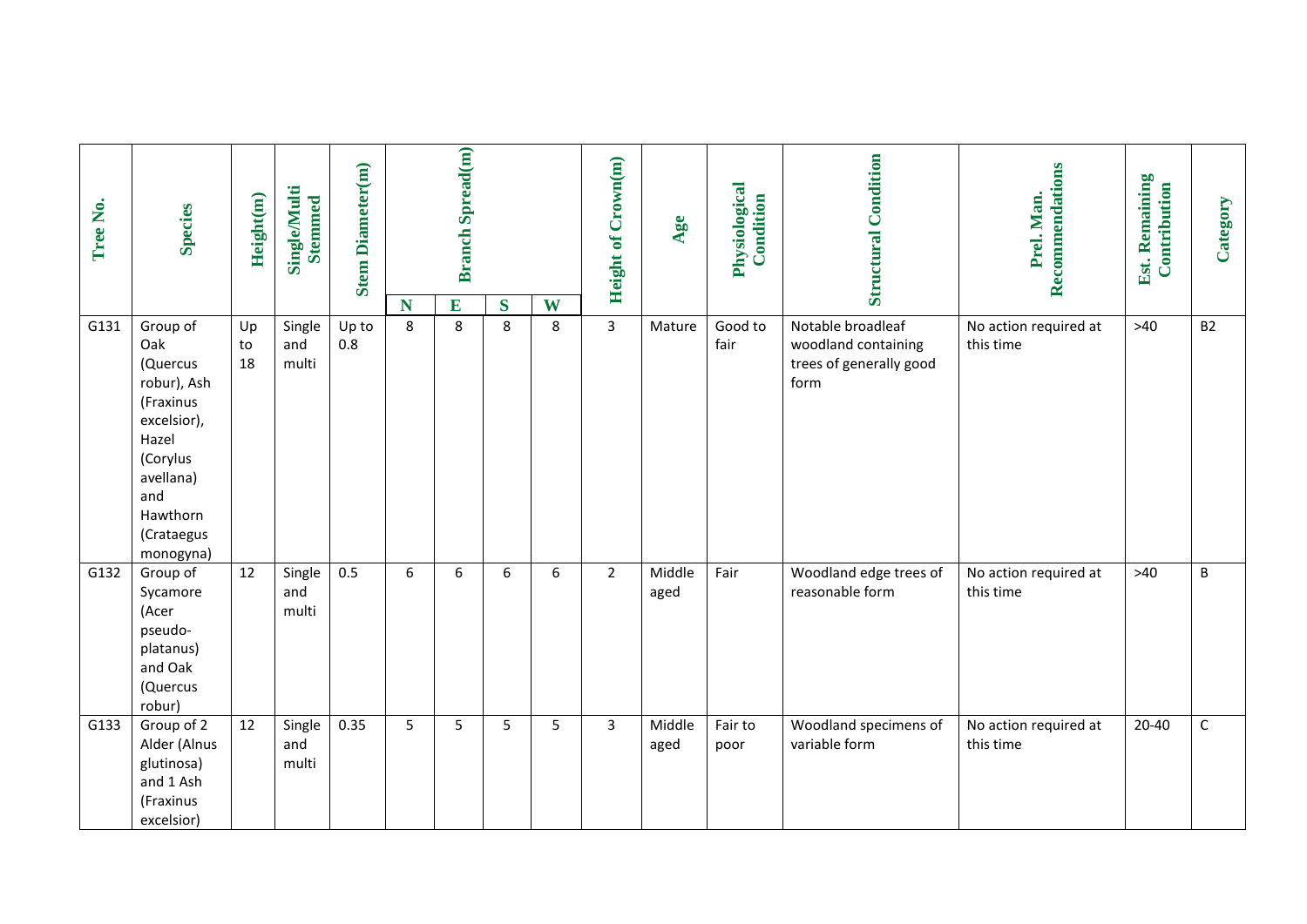| Tree No. | <b>Species</b>                                                                  | Height(m) | <b>Single/Multi</b><br><b>Stemmed</b> | <b>Stem Diameter(m)</b> | N              | <b>Branch Spread(m)</b><br>E | S              | W | Height of Crown(m) | Age            | Physiological<br>Condition | <b>Structural Condition</b>                                                                                                                                   | Recommendations<br>Prel. Man.                                     | Est. Remaining<br>Contribution | Category    |
|----------|---------------------------------------------------------------------------------|-----------|---------------------------------------|-------------------------|----------------|------------------------------|----------------|---|--------------------|----------------|----------------------------|---------------------------------------------------------------------------------------------------------------------------------------------------------------|-------------------------------------------------------------------|--------------------------------|-------------|
| T134     | Sycamore<br>(Acer<br>pseudo-<br>platanus)                                       | 14        | Multi                                 | 0.7                     | 8              | 8                            | 8              | 8 | $\overline{2}$     | Mature         | Fair                       | Twin stemmed specimen<br>of good form with well-<br>balanced crown.<br>Notable woodland edge<br>tree. Evidence of<br>squirrel damage<br>throughout mid crown. | Monitor for safety in<br>relation to squirrel<br>damaged branches | $>40$                          | <b>B2</b>   |
| G135     | Group of<br>Alder<br>(Alnus<br>glutinosa)<br>and Ash<br>(Fraxinus<br>excelsior) | 11        | Single                                | 0.3                     | $\mathbf{1}$   | 3                            | 4              | 3 | 3                  | Middle<br>aged | Fair to<br>poor            | Woodland specimens<br>sited on edge of<br>riverbank. Generally<br>trees of variable form.                                                                     | No action required at<br>this time                                | $20 - 40$                      | $\mathsf C$ |
| T136     | Ash<br>(Fraxinus<br>excelsior)                                                  | 11        | Multi                                 | 0.6                     | $\overline{2}$ | $\overline{2}$               | $\overline{7}$ | 6 | 3                  | Middle<br>aged | Fair to<br>poor            | Woodland specimen of<br>variable form                                                                                                                         | No action required at<br>this time                                | $10 - 20$                      | $\mathsf C$ |
| G137     | Group of<br>Alder<br>(Alnus<br>glutinosa)<br>and Elm<br>(Ulmus<br>spp)          | 14        | Multi                                 | 0.5                     | $\overline{2}$ | 4                            | 5              | 5 | $\overline{3}$     | Middle<br>aged | Fair to<br>poor            | Riverbank specimens of<br>reasonable form that<br>may become at risk of<br>Phytophthera or Dutch<br>Elm disease                                               | Monitor for health                                                | $10 - 20$                      | $\mathsf C$ |
| T138     | Oak<br>(Quercus<br>robur)                                                       | 10        | Single                                | 0.39                    | $\Omega$       | 6                            | 2              | 0 | $\overline{2}$     | Middle<br>aged | Fair to<br>poor            | Woodland edge<br>specimen of variable<br>form leaning to the east                                                                                             | Monitor for stability                                             | $10 - 20$                      | $\mathsf C$ |
| T139     | Oak<br>(Quercus<br>robur)                                                       | 11        | Single                                | 0.57                    | 4              | 4                            | 8              | 8 | $\overline{2}$     | Middle<br>aged | Fair                       | Notable woodland edge<br>specimen of reasonable<br>form                                                                                                       | No action required at<br>this time                                | $>40$                          | <b>B2</b>   |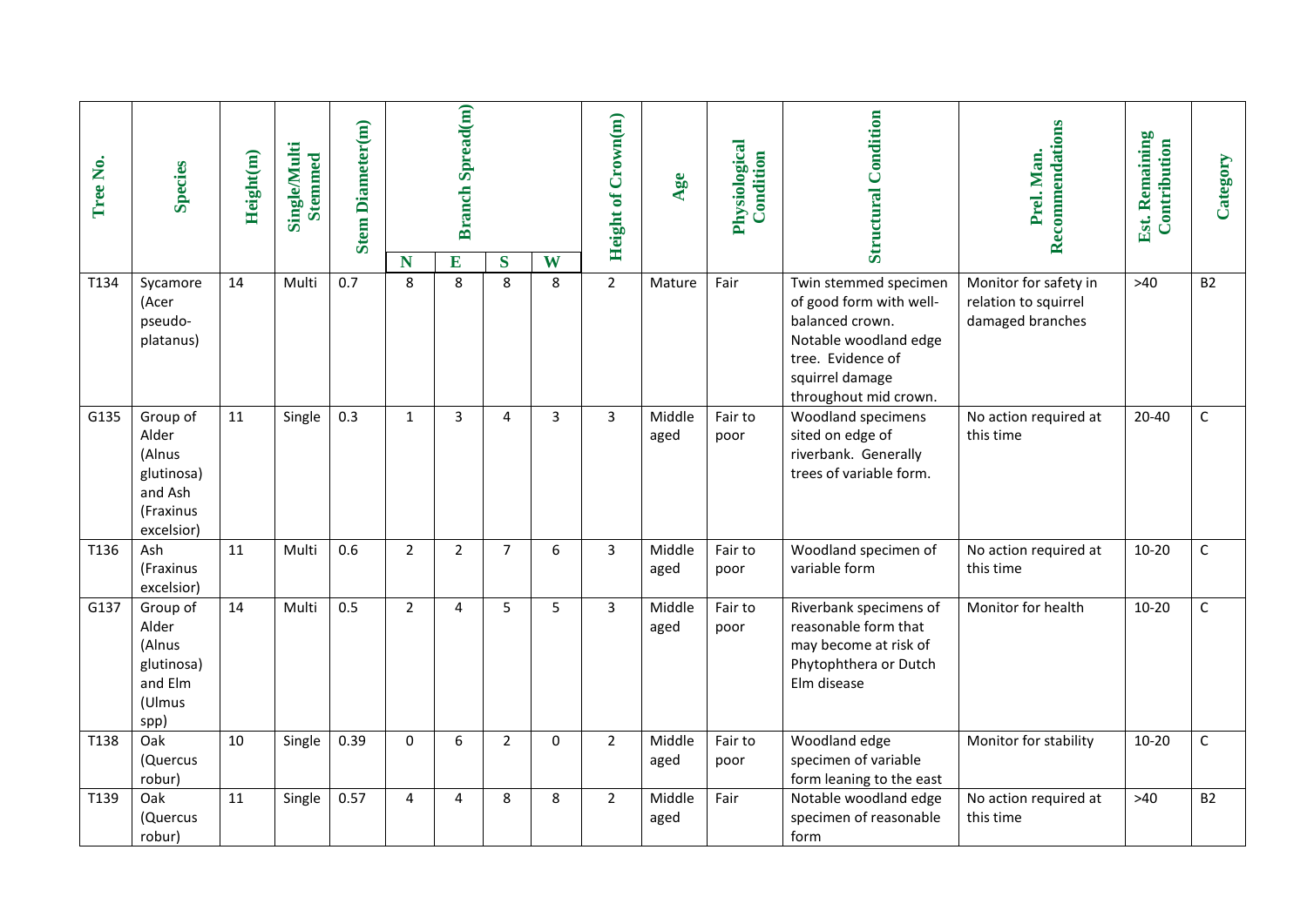| Tree No. | <b>Species</b>                                                                                                                                      | Height(m)   | <b>Single/Multi</b><br><b>Stemmed</b> | <b>Stem Diameter(m)</b> |                | <b>Branch Spread(m)</b> |    |    | Height of Crown(m) | Age            | Physiological<br>Condition | <b>Structural Condition</b>                                                                                                                                            | Recommendations<br>Prel. Man.      | <b>Est. Remaining</b><br>Contribution | Category       |
|----------|-----------------------------------------------------------------------------------------------------------------------------------------------------|-------------|---------------------------------------|-------------------------|----------------|-------------------------|----|----|--------------------|----------------|----------------------------|------------------------------------------------------------------------------------------------------------------------------------------------------------------------|------------------------------------|---------------------------------------|----------------|
|          |                                                                                                                                                     |             |                                       |                         | N              | $\overline{E}$          | S  | W  |                    |                |                            |                                                                                                                                                                        |                                    |                                       |                |
| T140     | <b>DEAD</b>                                                                                                                                         |             |                                       |                         |                |                         |    |    |                    |                |                            |                                                                                                                                                                        |                                    |                                       |                |
| T141     | <b>DEAD</b>                                                                                                                                         |             |                                       |                         |                |                         |    |    |                    |                |                            |                                                                                                                                                                        |                                    |                                       |                |
| G142     | Group of<br>Sycamore<br>(Acer<br>pseudo-<br>platanus)                                                                                               | 16          | Single                                | 0.55<br>(est.)          | 8              | 8                       | 8  | 8  | 3                  | Middle<br>aged | Fair                       | Notable riverbank trees<br>of reasonable form<br>located at base of<br>vertical embankment<br>which prevents access<br>for full inspection and<br>accurate measurement | No action required at<br>this time | $>40$                                 | <b>B2</b>      |
| T143     | Oak<br>(Quercus<br>robur)                                                                                                                           | 17          | Multi                                 | >1.5                    | 8              | 13                      | 12 | 12 | $\overline{2}$     | Mature         | Good                       | Twin stemmed riverbank<br>specimen of good form<br>and well-balanced<br>crown. A notable<br>riverside tree.                                                            | No action required at<br>this time | $>40$                                 | A2             |
| G144     | Group of<br>Oak<br>(Quercus<br>robur), Ash<br>(Fraxinus<br>excelsior),<br>Alder<br>(Alnus<br>glutinosa<)<br>and Goat<br>Willow<br>(Salix<br>caprea) | Up to<br>14 | Single<br>and<br>multi                | Up to<br>0.75           | $\overline{4}$ | 4                       | 9  | 3  | 3                  | Middle<br>aged | Fair to<br>poor            | Generally scrubby<br>specimens sited on steep<br>riverbank                                                                                                             | No action required at<br>this time | $20 - 40$                             | C <sub>2</sub> |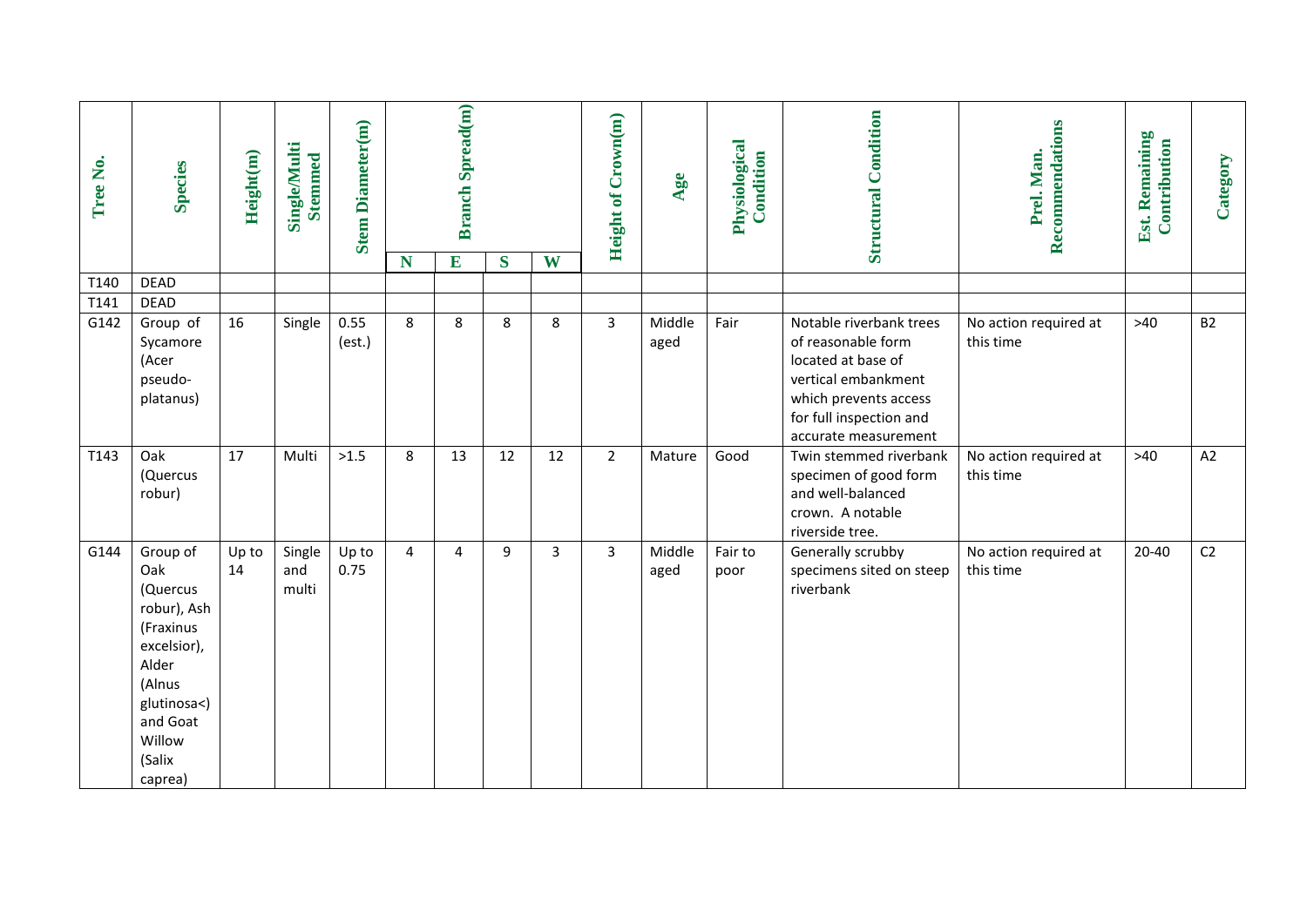| Tree No. | <b>Species</b>                 | Height(m) | <b>Single/Multi</b><br><b>Stemmed</b> | <b>Stem Diameter(m)</b> |        | <b>Branch Spread(m)</b> |         |        | Height of Crown(m) | Age    | Physiological<br>Condition | Condition<br>Structural                                                                                                                                                                                                                                                              | Recommendations<br>Prel. Man                                                    | Remaining<br>Contribution<br>Est. | Category  |
|----------|--------------------------------|-----------|---------------------------------------|-------------------------|--------|-------------------------|---------|--------|--------------------|--------|----------------------------|--------------------------------------------------------------------------------------------------------------------------------------------------------------------------------------------------------------------------------------------------------------------------------------|---------------------------------------------------------------------------------|-----------------------------------|-----------|
| T145     | Ash<br>(Fraxinus<br>excelsior) | 18        | Single                                | 0.89                    | N<br>6 | E<br>9                  | S<br>10 | W<br>8 | $\overline{3}$     | Mature | Fair                       | Notable roadside<br>specimen of reasonable<br>form that has suffered<br>some pruning in lower<br>crown in relation to<br>adjacent overhead<br>cables. Main stem and<br>lower crown heavily<br>colonised by ivy thus<br>preventing full<br>inspection. Some<br>deadwood within crown. | Sever ivy at base.<br>Prune to remove major<br>deadwood. Monitor<br>for safety. | $>40$                             | <b>B2</b> |
| T146     | Ash<br>(Fraxinus<br>excelsior) | 17        | Multi                                 | 0.75                    | 5      | 6                       | 9       | 6      | 6                  | Mature | Fair                       | Notable twin stemmed<br>roadside specimen of<br>reasonable form. Main<br>stem and lower crown<br>heavily colonised by ivy<br>thus preventing full<br>inspection.                                                                                                                     | Sever ivy at base.<br>Monitor for safety.                                       | $>40$                             | <b>B2</b> |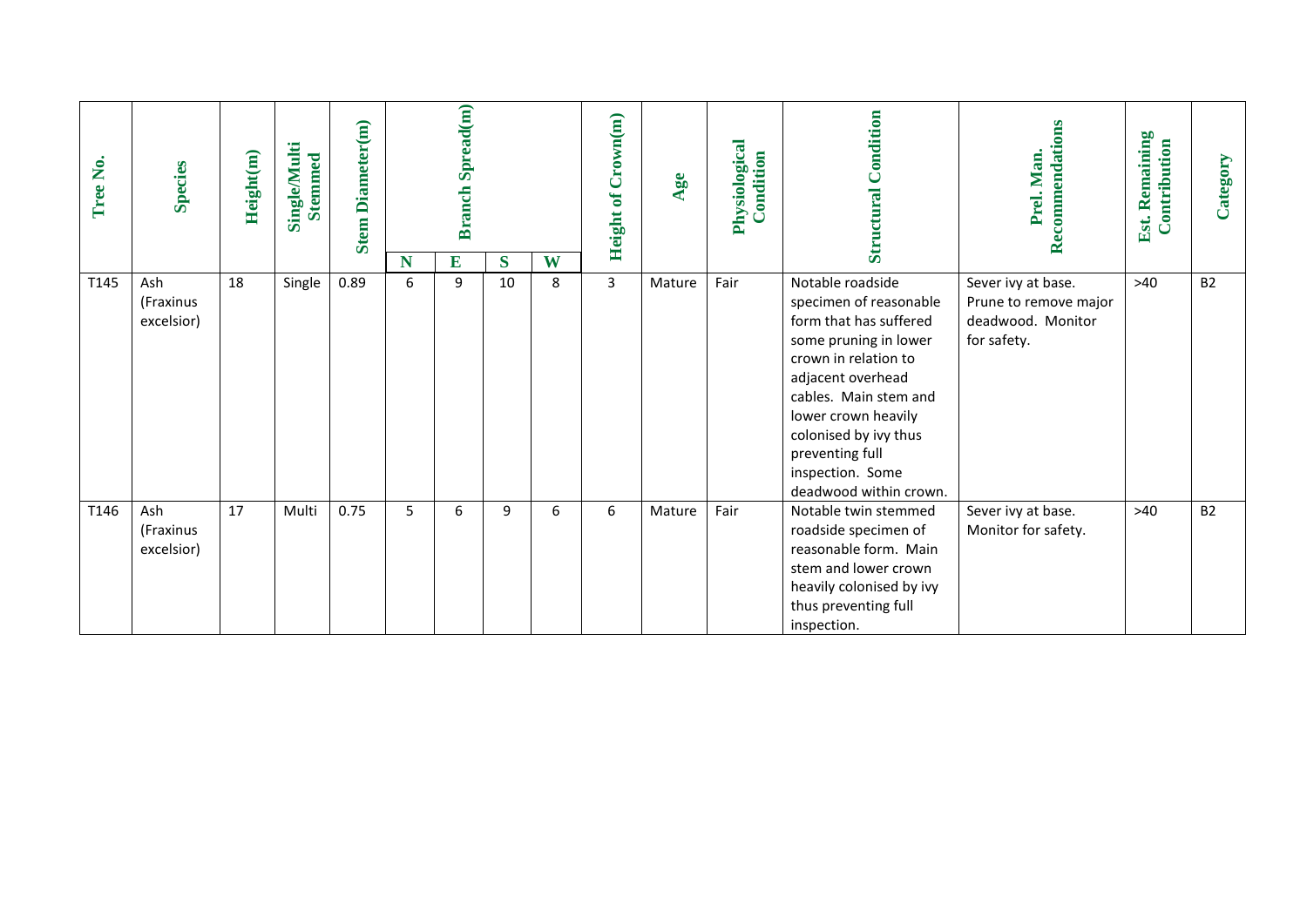| Tree No. | <b>Species</b>                 | Height(m) | Single/Multi<br><b>Stemmed</b> | Diameter(m)<br>Stem |                  | Spread(m)<br><b>Branch</b> |        |        | <b>Height of Crown(m)</b> | Age            | Physiological<br>Condition | Condition<br>Structural                                                                                                                                                                                                                 | Recommendations<br>Man.<br>Prel. | Remaining<br>Contribution<br>Est. | Category |
|----------|--------------------------------|-----------|--------------------------------|---------------------|------------------|----------------------------|--------|--------|---------------------------|----------------|----------------------------|-----------------------------------------------------------------------------------------------------------------------------------------------------------------------------------------------------------------------------------------|----------------------------------|-----------------------------------|----------|
| T147     | Ash<br>(Fraxinus<br>excelsior) | 9         | Single                         | 0.33                | N<br>$\mathbf 0$ | E<br>3                     | S<br>6 | W<br>3 | 3                         | Middle<br>aged | Fair to<br>poor            | Roadside tree of variable<br>form with crown more<br>heavily developed on<br>southern side                                                                                                                                              | Monitor for stability            | $10 - 20$                         | B        |
| T148     | Ash<br>(Fraxinus<br>excelsior) | 16        | Multi                          | 0.7                 | 8                | 6                          | 8      | 9      | 5                         | Middle<br>aged | Fair to<br>poor            | Multi stemmed roadside<br>specimen of variable<br>form. Main stem and<br>mid crown heavily<br>colonised by ivy thus<br>preventing full<br>inspection. Some<br>evidence of mild basal<br>decay associated with<br>old mechanical wounds. | Monitor for safety               | $10 - 20$                         | С        |